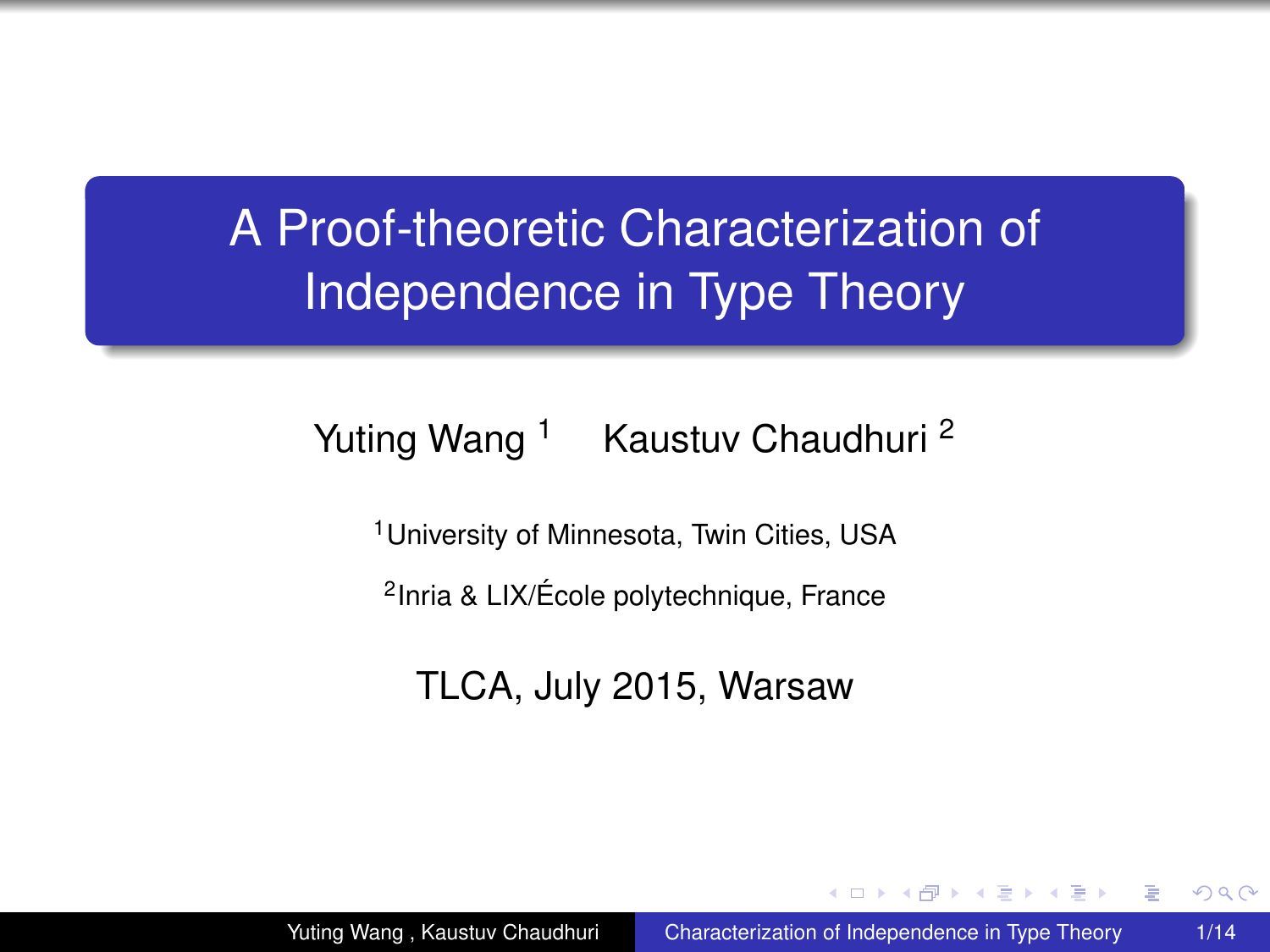Formalizing transportation of theorems and proofs about type theories in different contexts.

4 伊 ▶

4 0 8

ぼう メモト

 $299$ 

B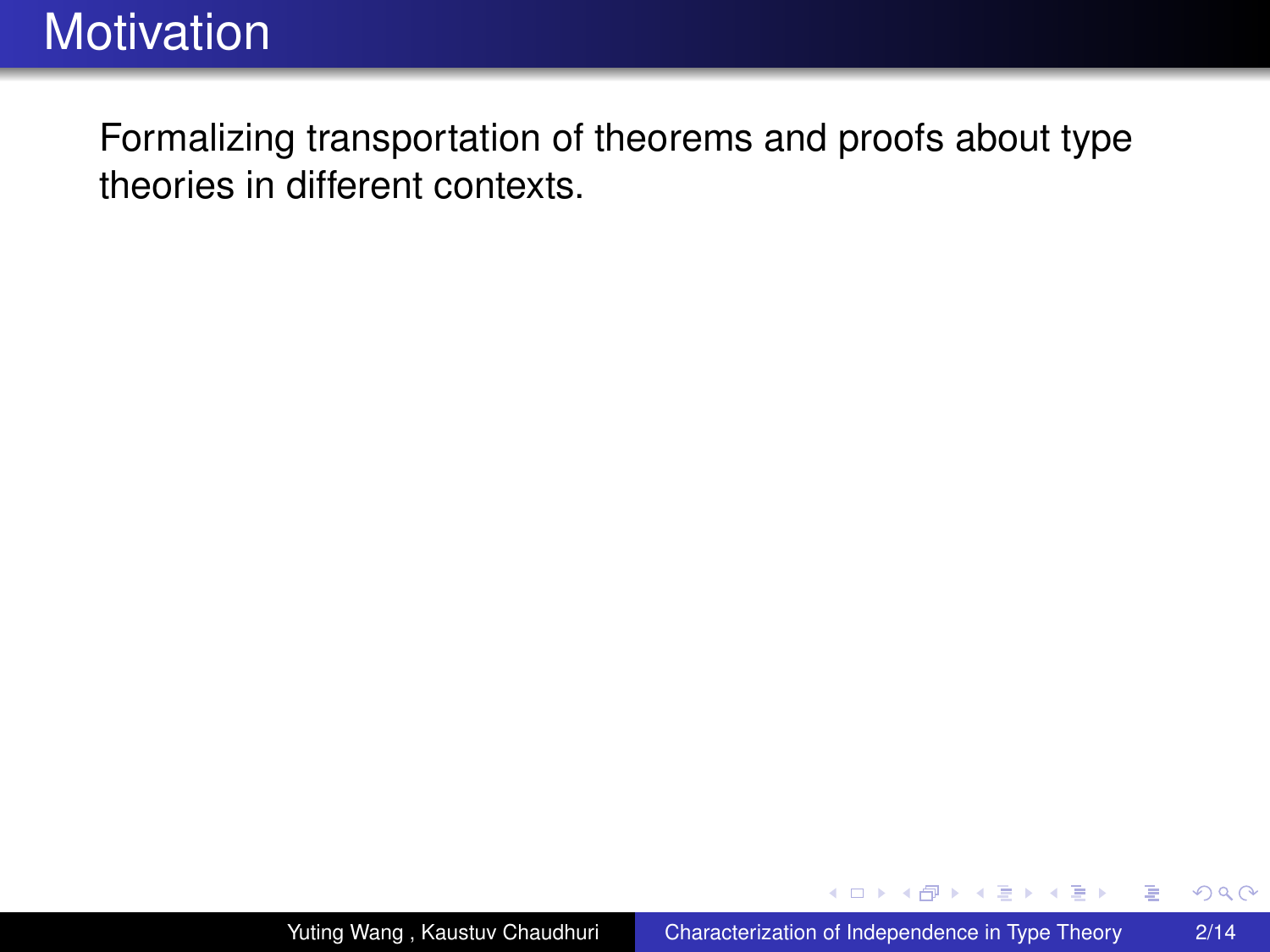Formalizing transportation of theorems and proofs about type theories in different contexts.

*Example*:

 $z : nat$  s : nat  $\rightarrow$  nat  $leaf:(nat \rightarrow bt) \rightarrow bt \mod:bt \rightarrow bt \rightarrow bt$ 

**≮ロト ⊀何 ト ⊀ ヨ ト ⊀ ヨ ト** 

 $299$ 

■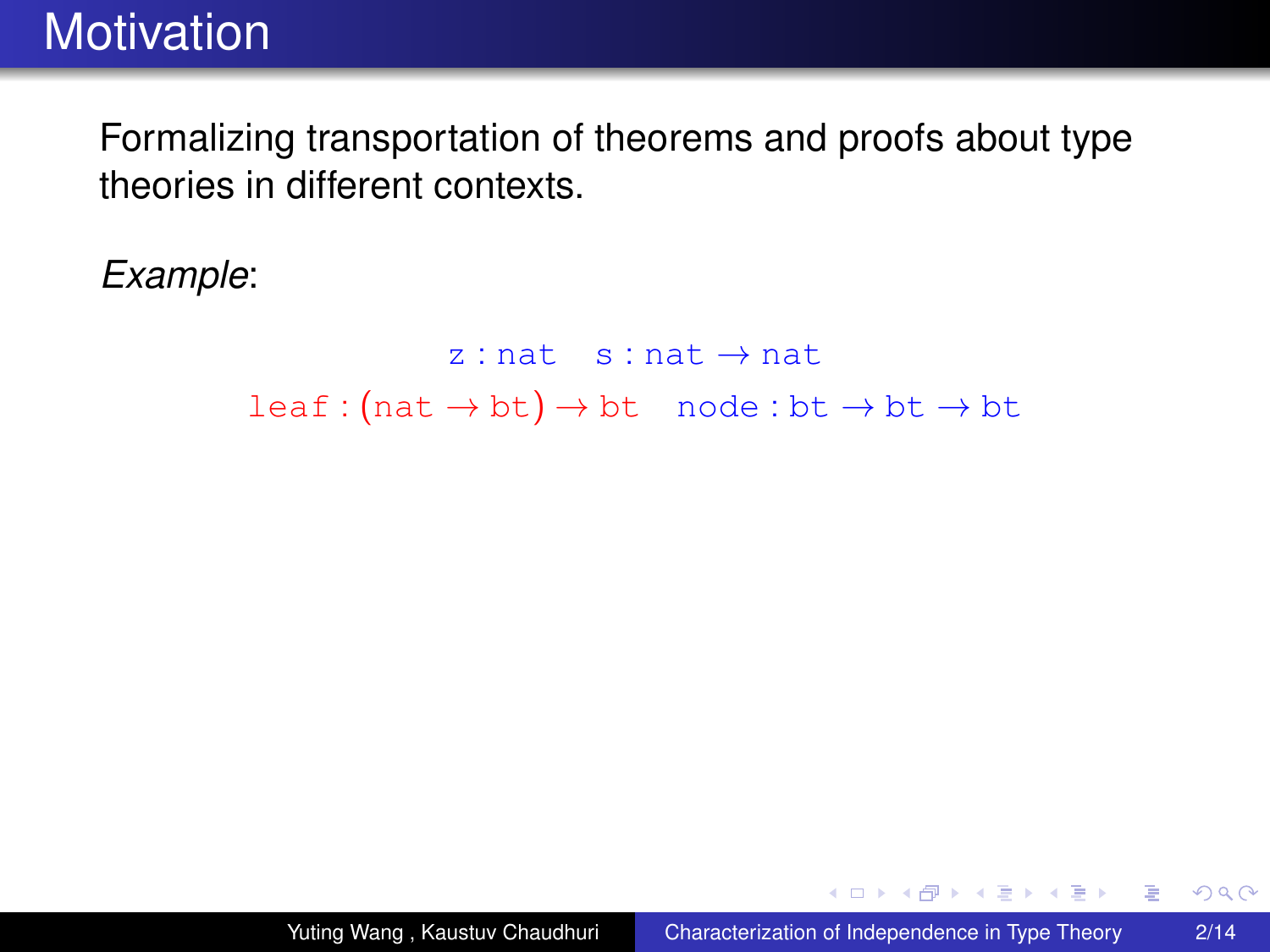Formalizing transportation of theorems and proofs about type theories in different contexts.

*Example*:

 $z : nat$  s : nat  $\rightarrow$  nat  $leaf:(nat \rightarrow bt) \rightarrow bt \mod:bt \rightarrow bt \rightarrow bt$ 

Suppose given some property P about bt we prove

∀*b* : bt.*P*(*b*).

 $2990$ 

K ロ ▶ K 御 ▶ K ヨ ▶ K ヨ ▶ ○ ヨ 〉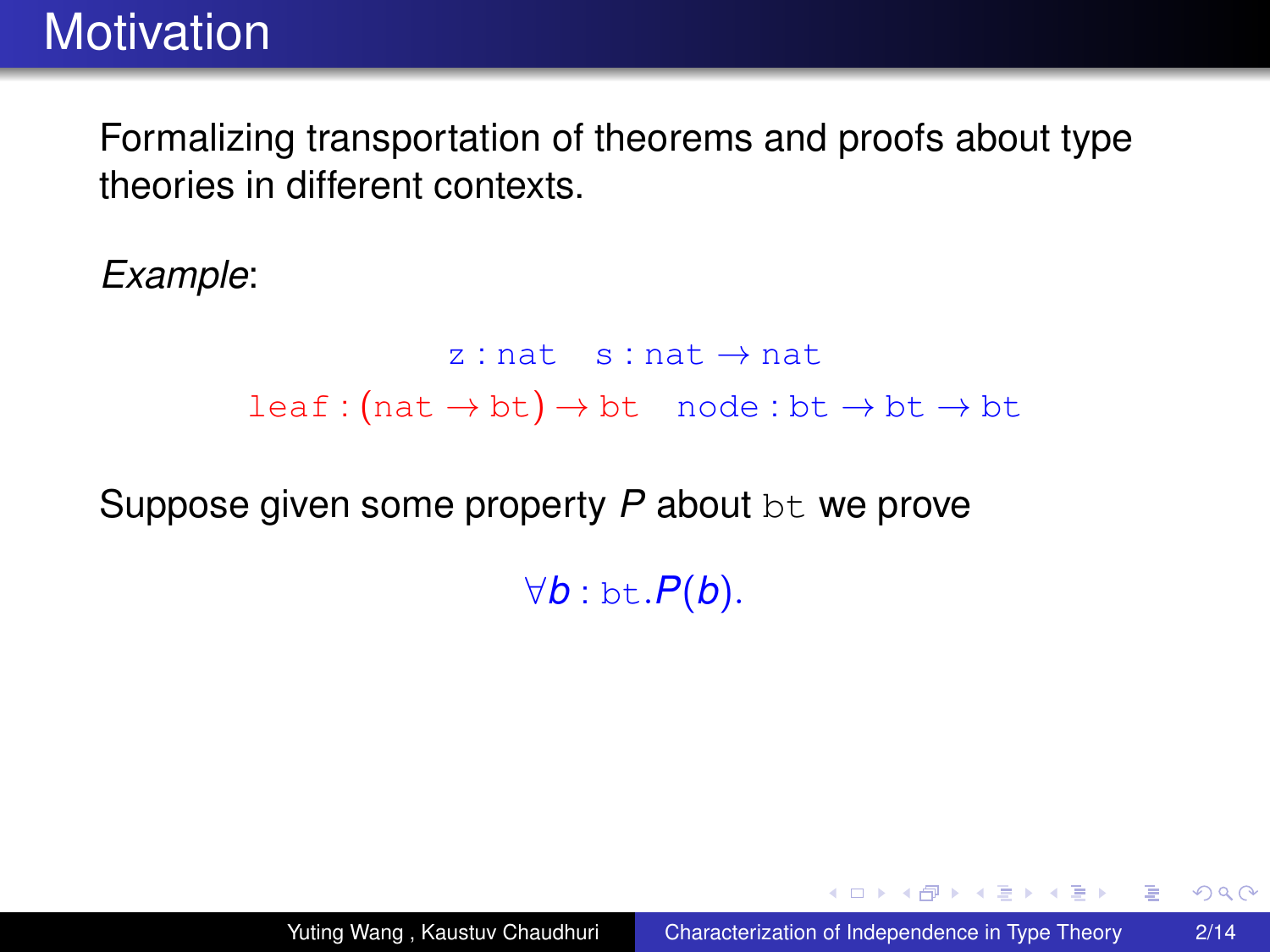Formalizing transportation of theorems and proofs about type theories in different contexts.

*Example*:

 $z : nat$  s : nat  $\rightarrow$  nat  $leaf:(nat \rightarrow bt) \rightarrow bt \mod:bt \rightarrow bt \rightarrow bt$ 

Suppose given some property *P* about bt we prove

∀*b* : bt.*P*(*b*).

*Question*: After adding c : nat does the theorem still hold?

 $2990$ 

イロン イ何ン イヨン イヨン 一ヨー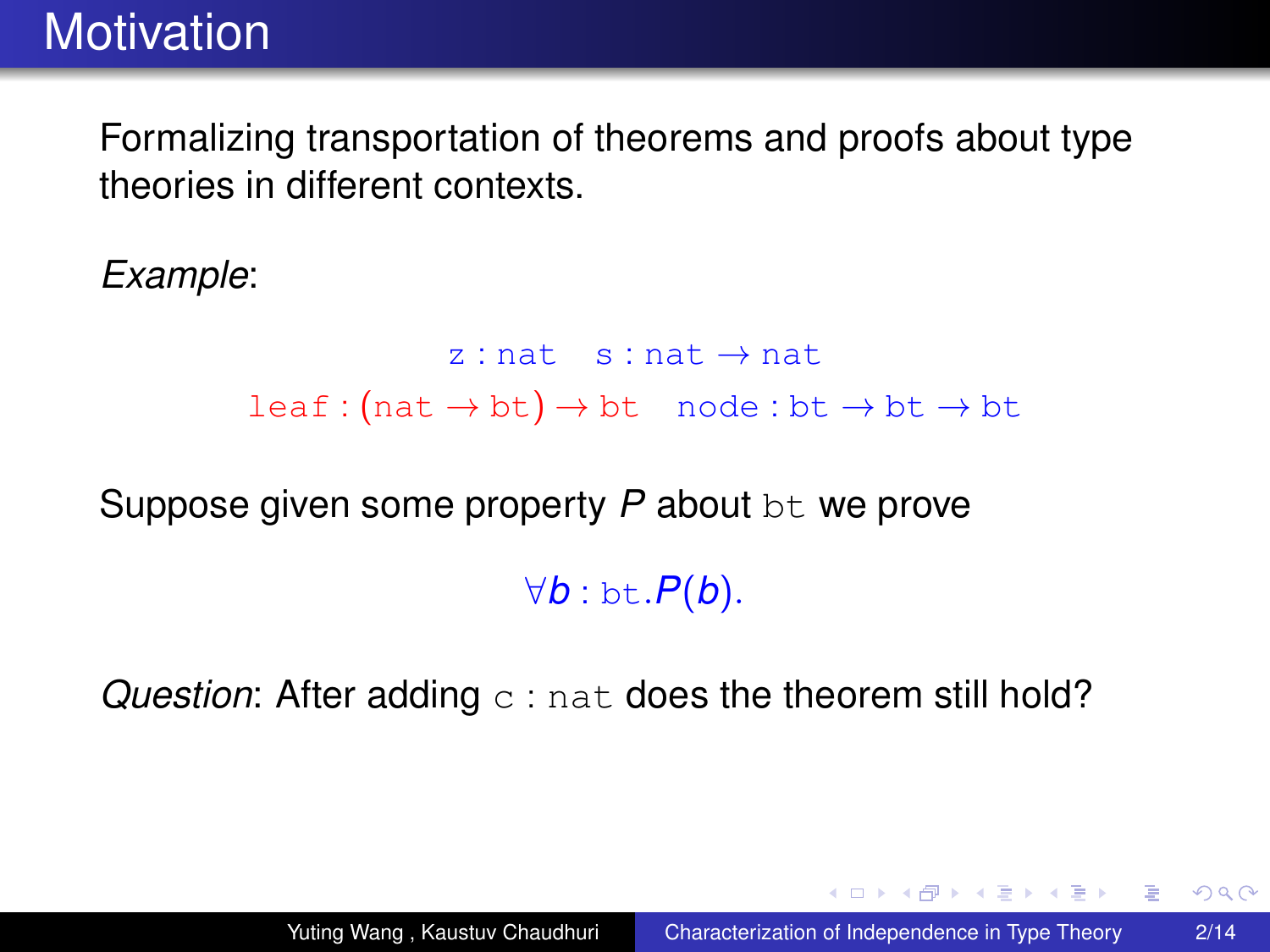Formalizing transportation of theorems and proofs about type theories in different contexts.

*Example*:

 $z : nat$  s : nat  $\rightarrow$  nat  $leaf:(nat \rightarrow bt) \rightarrow bt \mod:bt \rightarrow bt \rightarrow bt$ 

Suppose given some property *P* about bt we prove

∀*b* : bt.*P*(*b*).

*Question*: After adding c : nat does the theorem still hold? *Answer*: Yes. Because bt-terms (in normal form) cannot contain nat-terms.

 $2990$ 

イロン イ何ン イヨン イヨン 一ヨー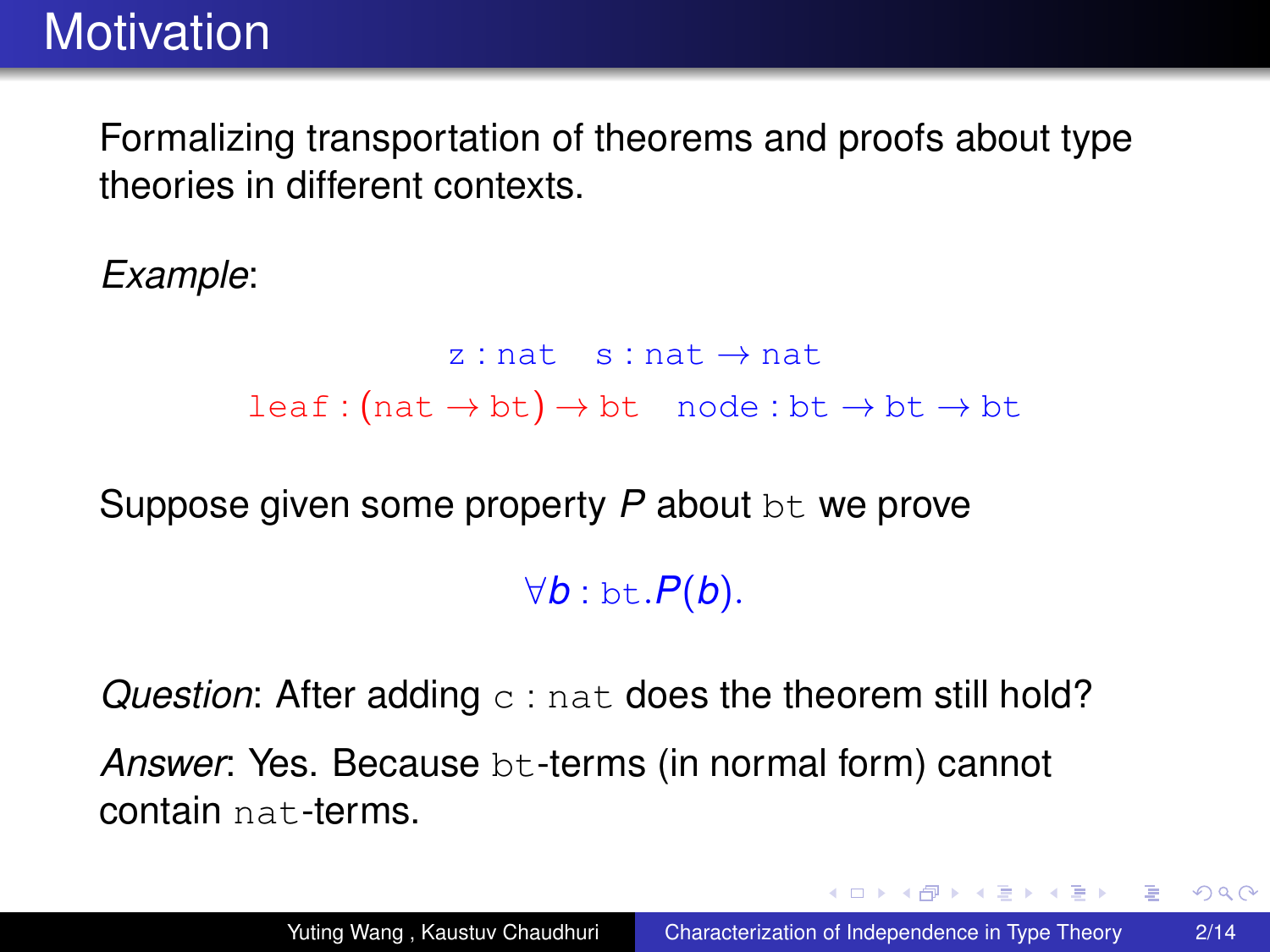(ロ) (伊)

ミメス ミメ

÷.

 $299$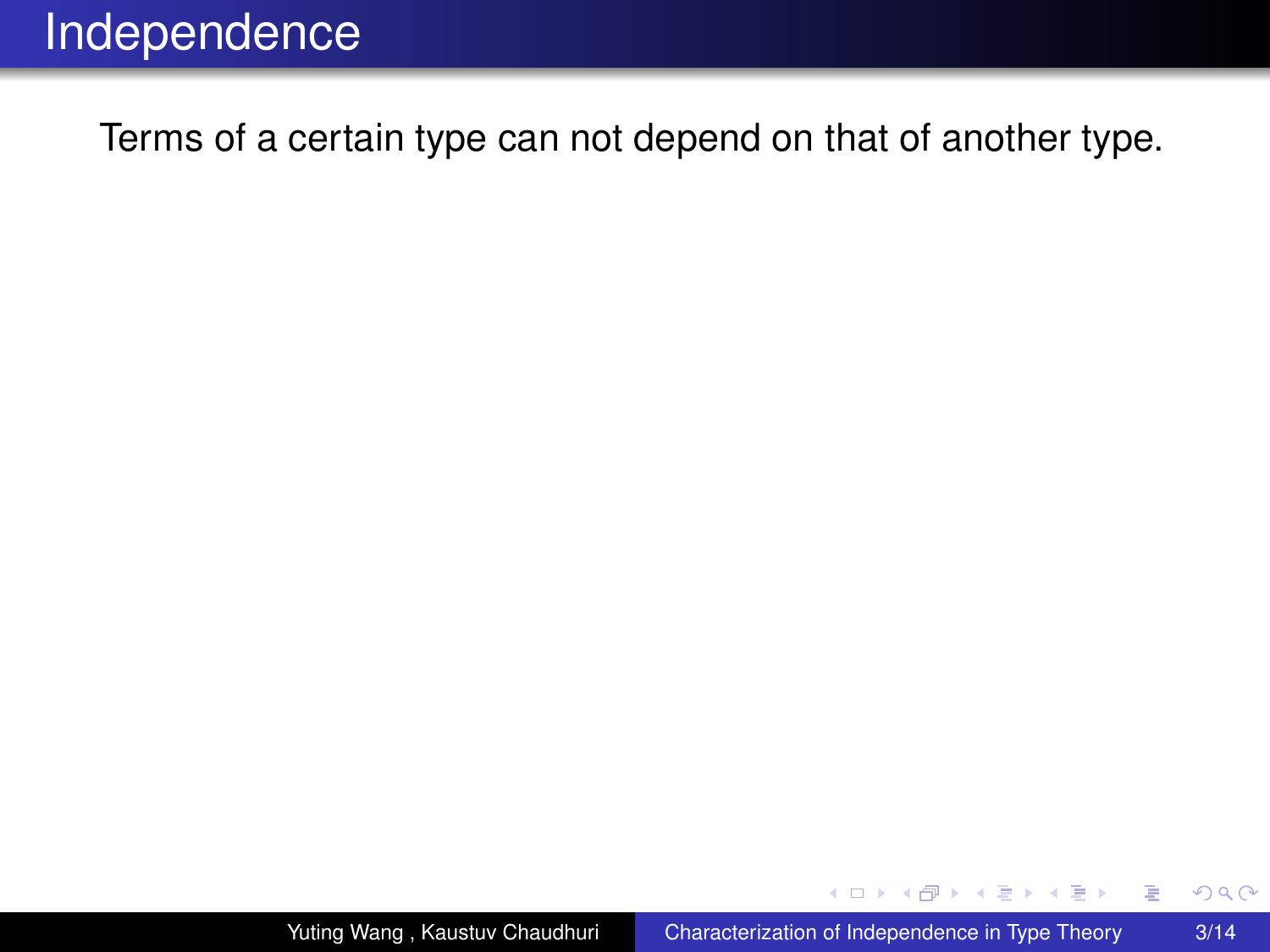#### Definition (**Independence**)

The type  $\tau_2$  is **independent** of  $\tau_1$  in the context Γ if whenever  $Γ, x:τ<sub>1</sub> ⊢ t : τ<sub>2</sub> holds for some t, the β-normal form of t does not$ contain *x*, *i.e.*,  $\Gamma \vdash t : \tau_2$  holds.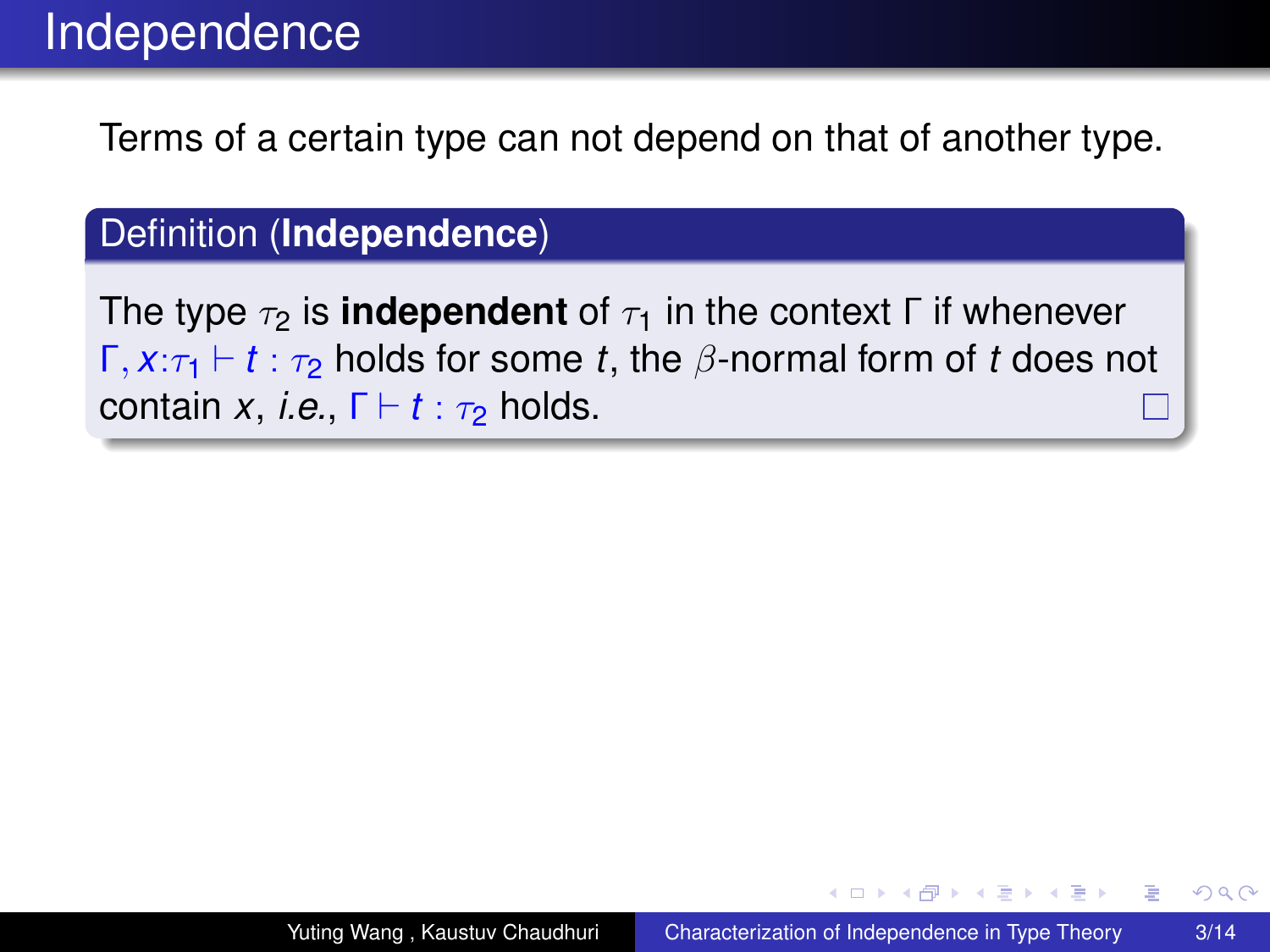#### Definition (**Independence**)

The type  $\tau_2$  is **independent** of  $\tau_1$  in the context  $\Gamma$  if whenever  $Γ, x:τ<sub>1</sub> ⊢ t : τ<sub>2</sub> holds for some t, the β-normal form of t does not$ contain *x*, *i.e.*,  $\Gamma \vdash t : \tau_2$  holds.

Independence

- is a derived property of the given type theory
- can be used to formalize transportation of theorems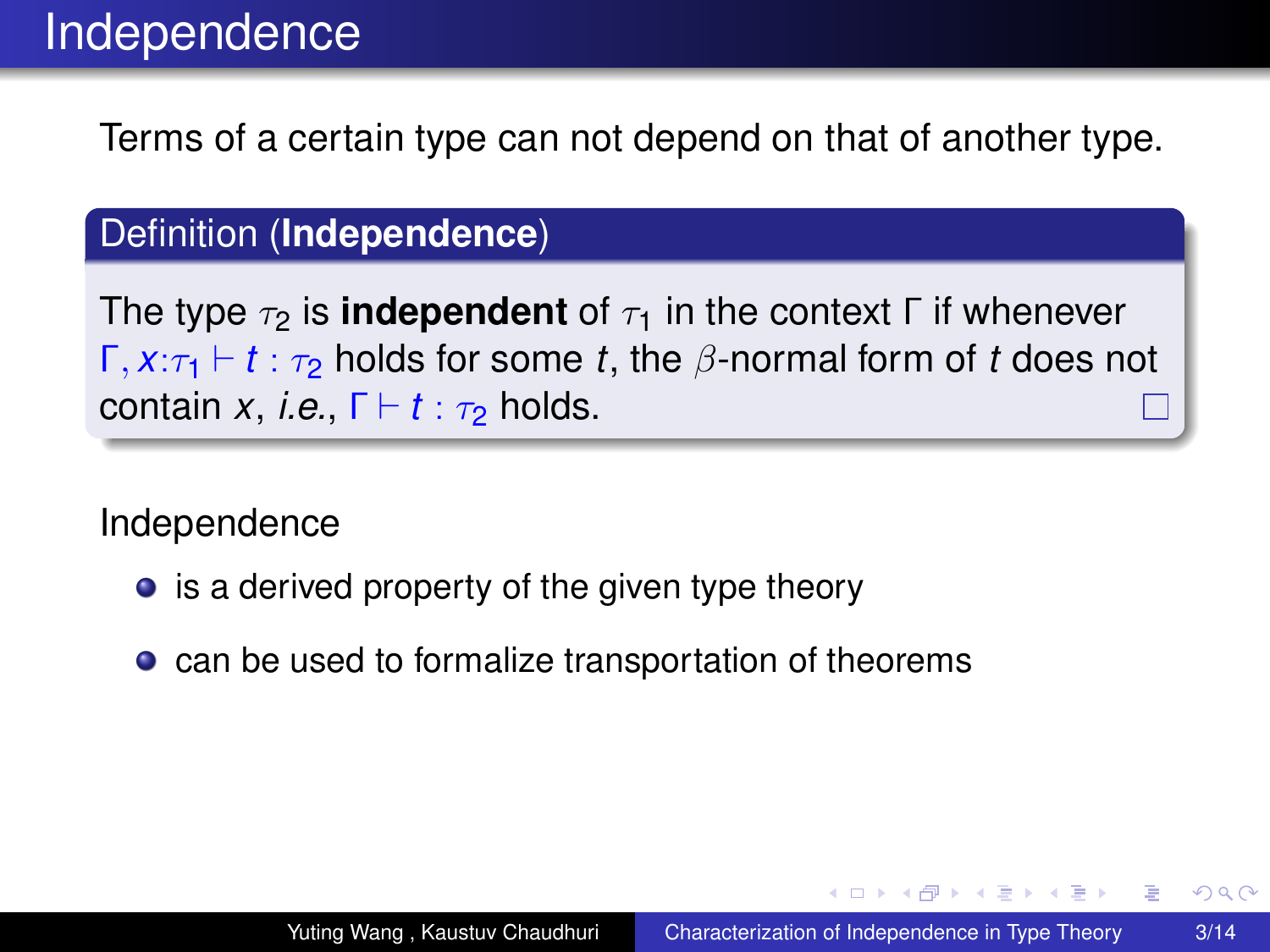#### Definition (**Independence**)

The type  $\tau_2$  is **independent** of  $\tau_1$  in the context Γ if whenever  $Γ, x:τ<sub>1</sub> ⊢ t : τ<sub>2</sub> holds for some t, the β-normal form of t does not$ contain *x*, *i.e.*,  $\Gamma \vdash t : \tau_2$  holds.

Independence

- is a derived property of the given type theory
- can be used to formalize transportation of theorems

*Example:* bt is independent of nat in the last example.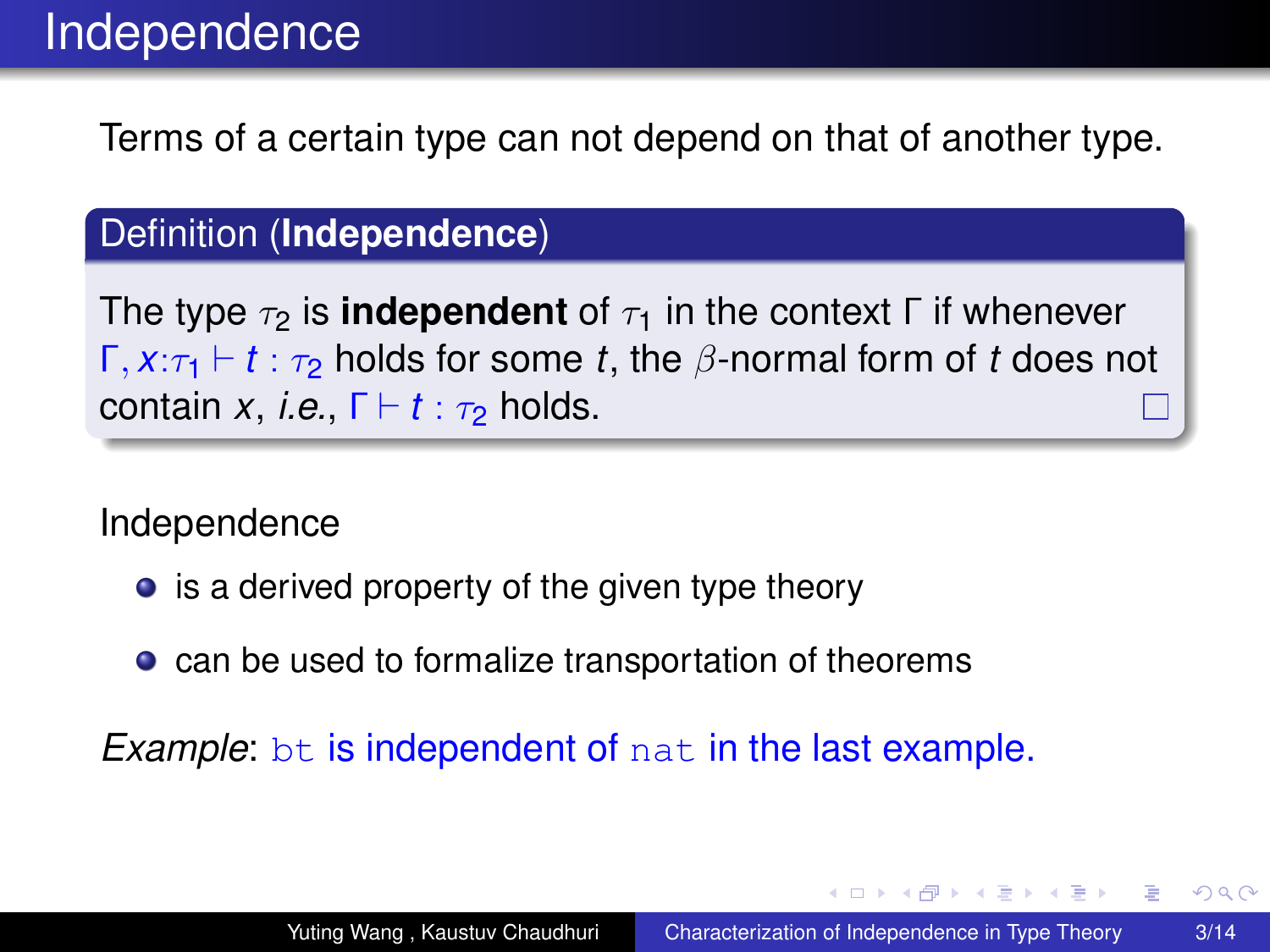## Contributions (Overview)

Our contributions:

4 ロ ) (何 ) (日 ) (日 )

÷.

 $299$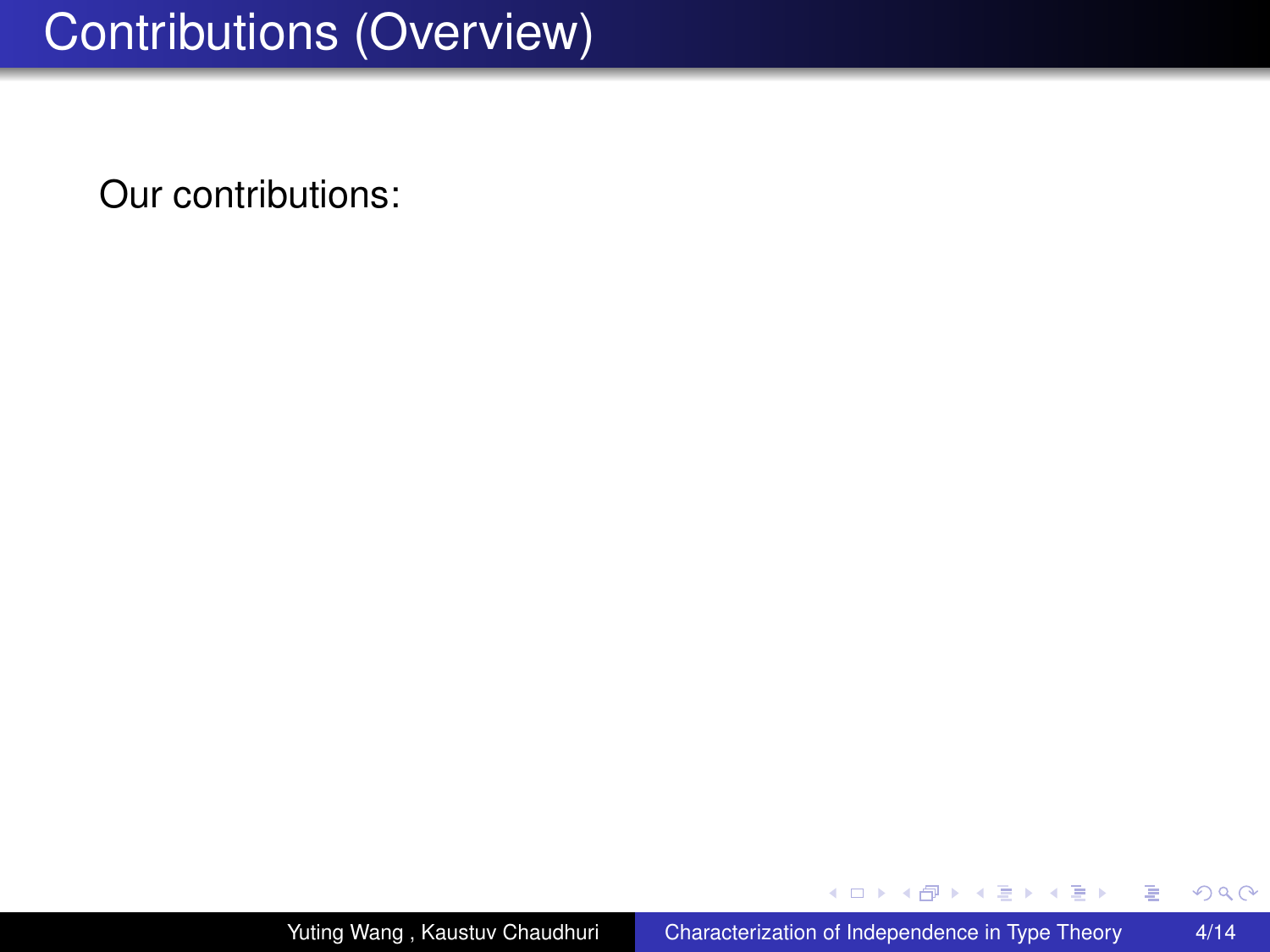A methodology for formalizing proofs of independence

イロト イ押 トイヨ トイヨト

B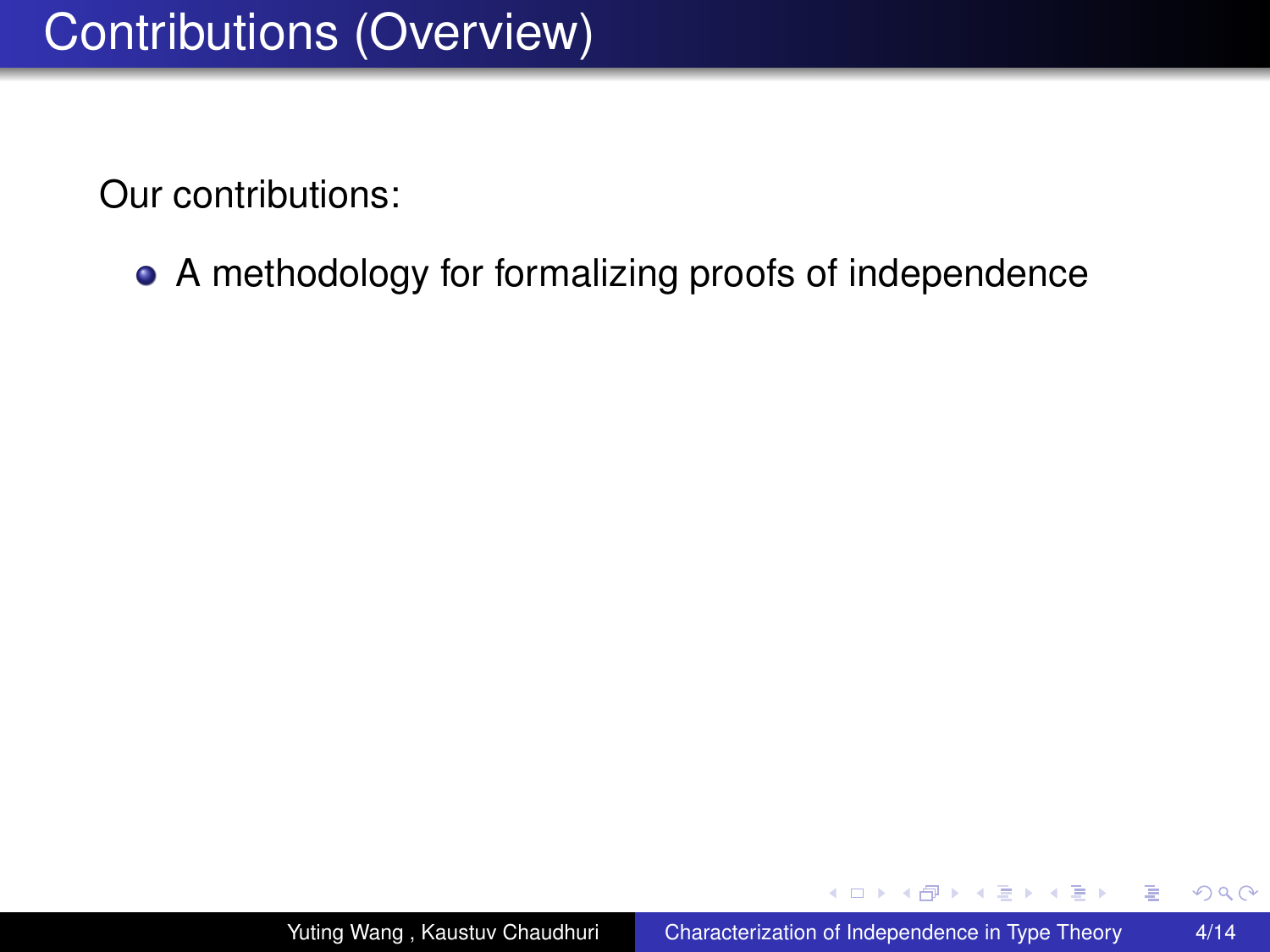- A methodology for formalizing proofs of independence
	- Encoding the type theory in a specification logic called HH
	- Proving independence in a reasoning logic called  $\mathcal G$

イロト イ押ト イヨト イヨトー

ă.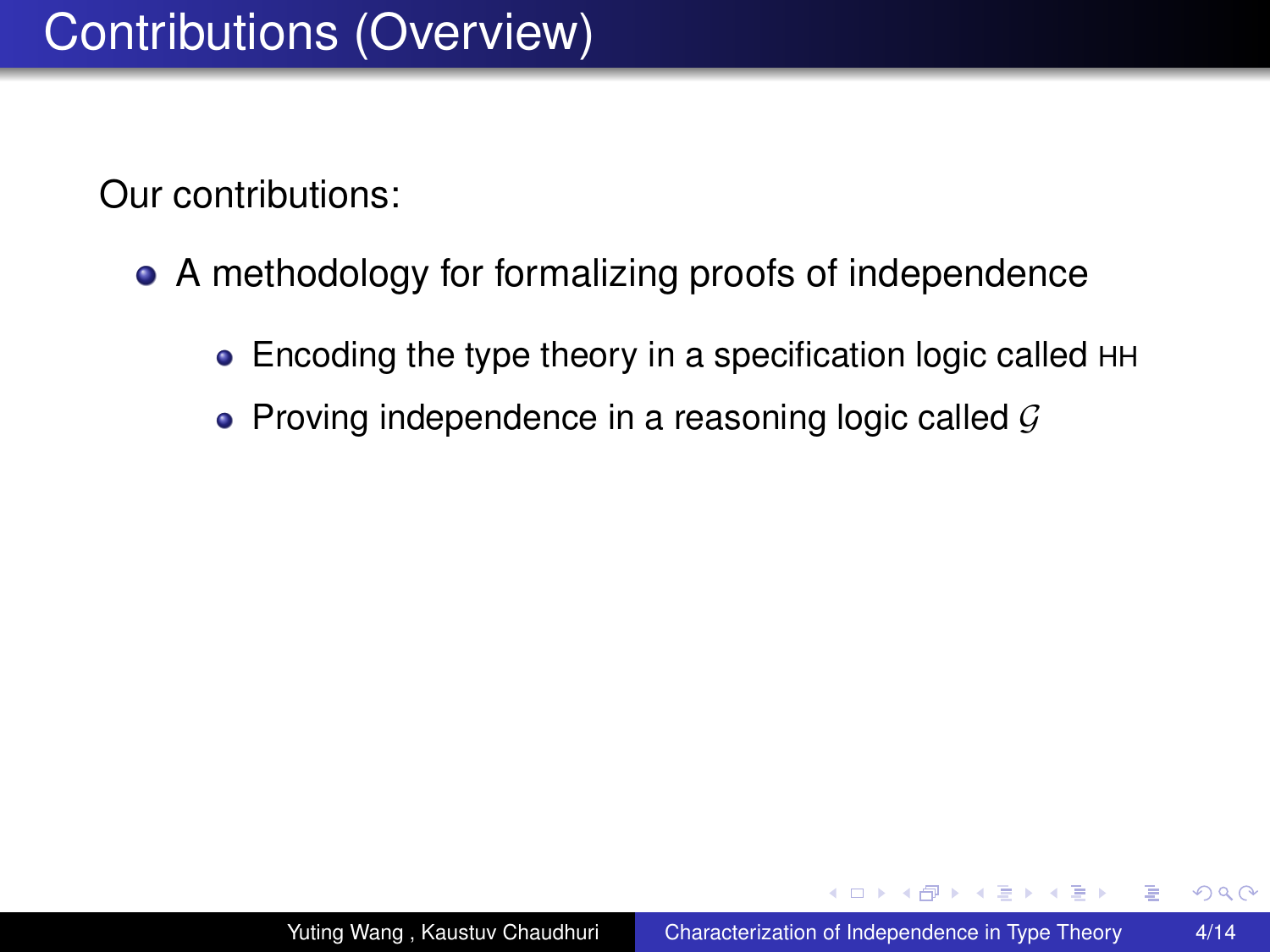- A methodology for formalizing proofs of independence
	- Encoding the type theory in a specification logic called HH
	- Proving independence in a reasoning logic called  $\mathcal G$
- An algorithm for automatically checking independence

イロト イ押ト イヨト イヨト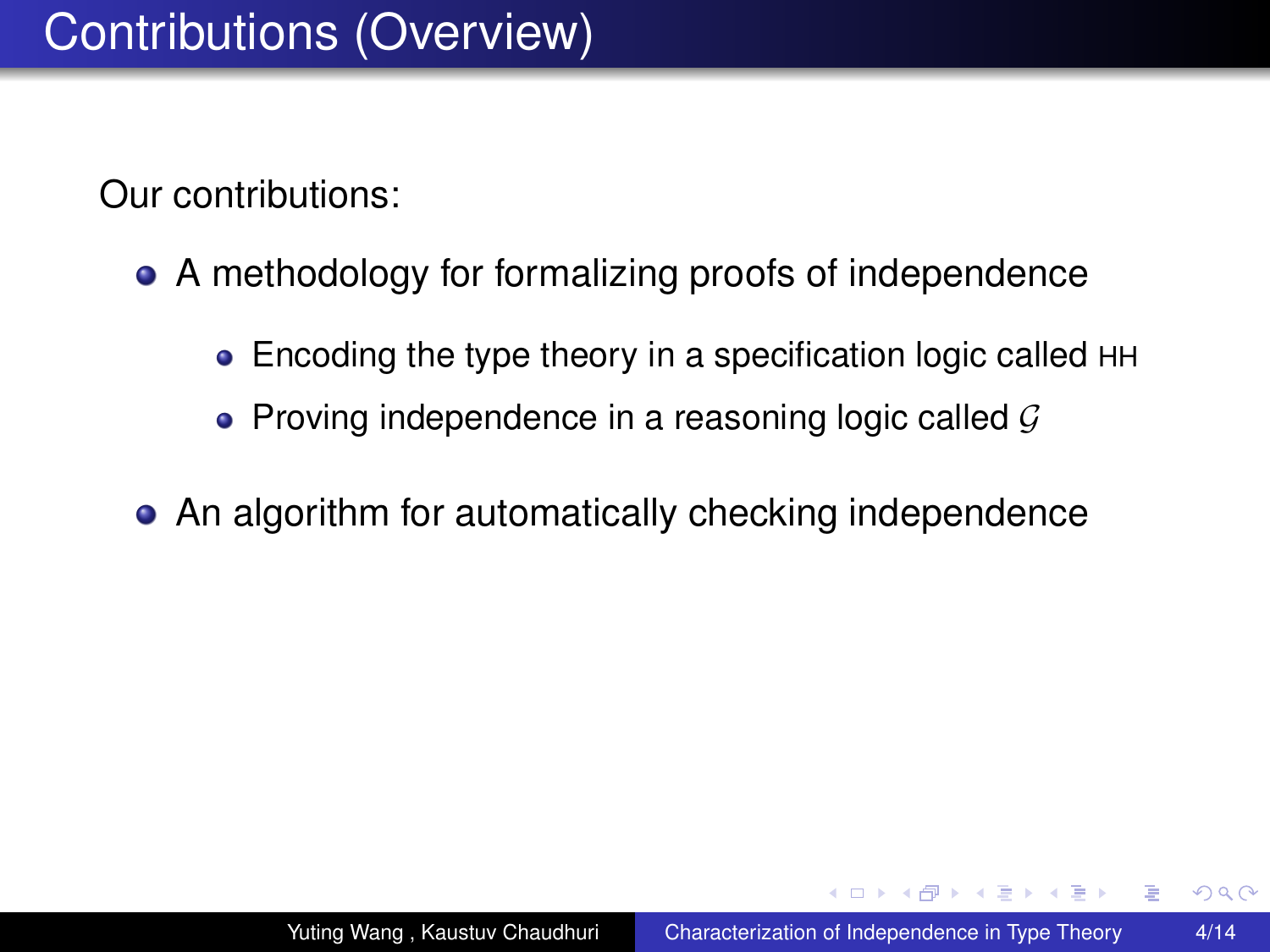- A methodology for formalizing proofs of independence
	- Encoding the type theory in a specification logic called HH
	- Proving independence in a reasoning logic called  $\mathcal G$
- An algorithm for automatically checking independence
	- Derive the independence relation from the typing context
	- Simultaneously generate a proof of independence

イロト イ押 トイヨ トイヨト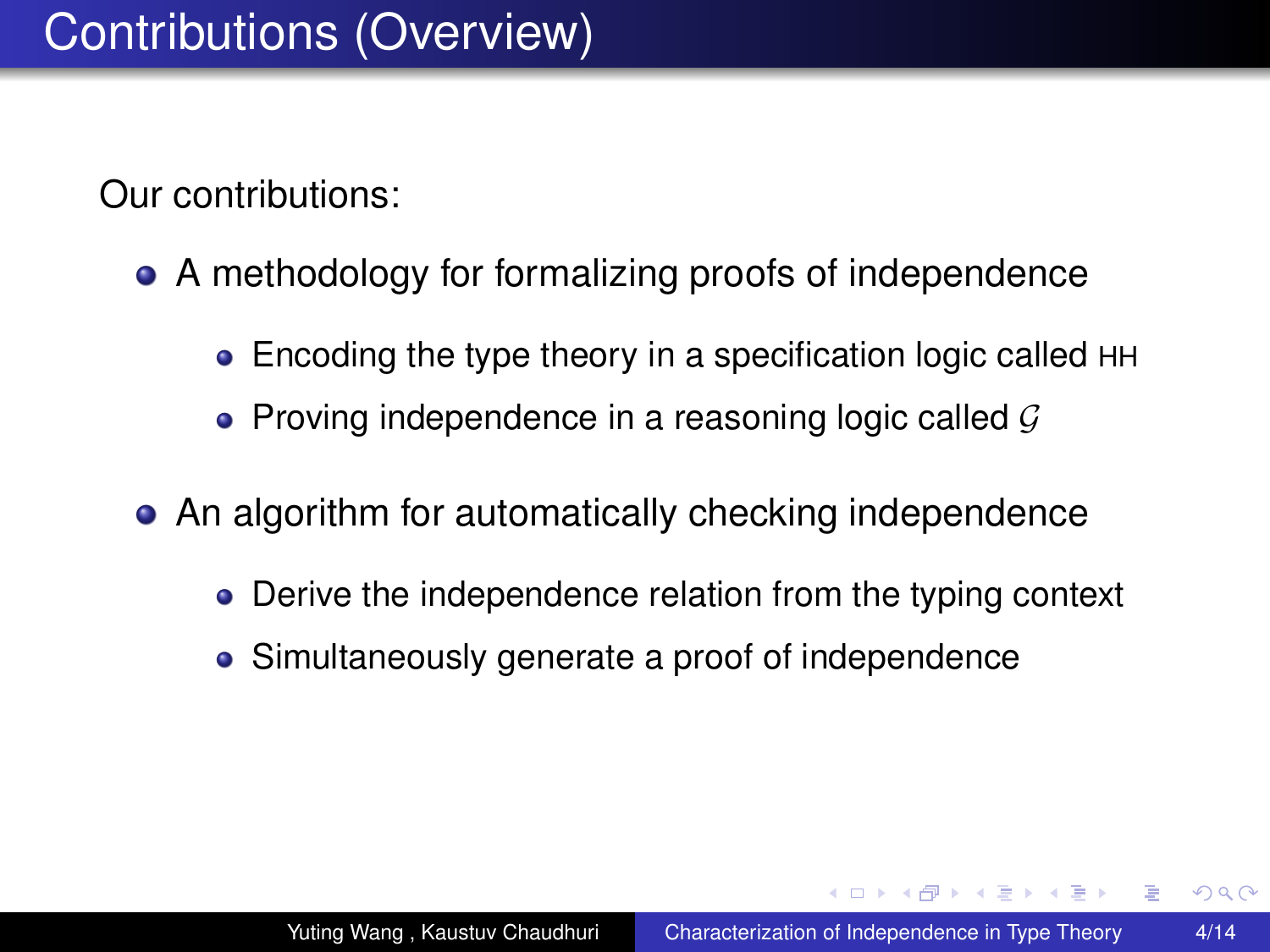- A methodology for formalizing proofs of independence
	- Encoding the type theory in a specification logic called HH
	- Proving independence in a reasoning logic called  $\mathcal G$
- An algorithm for automatically checking independence
	- Derive the independence relation from the typing context
	- Simultaneously generate a proof of independence

We use the simply-typed  $\lambda$ -calculus (STLC) as an example.

イロメ イ押 メイヨメ イヨメ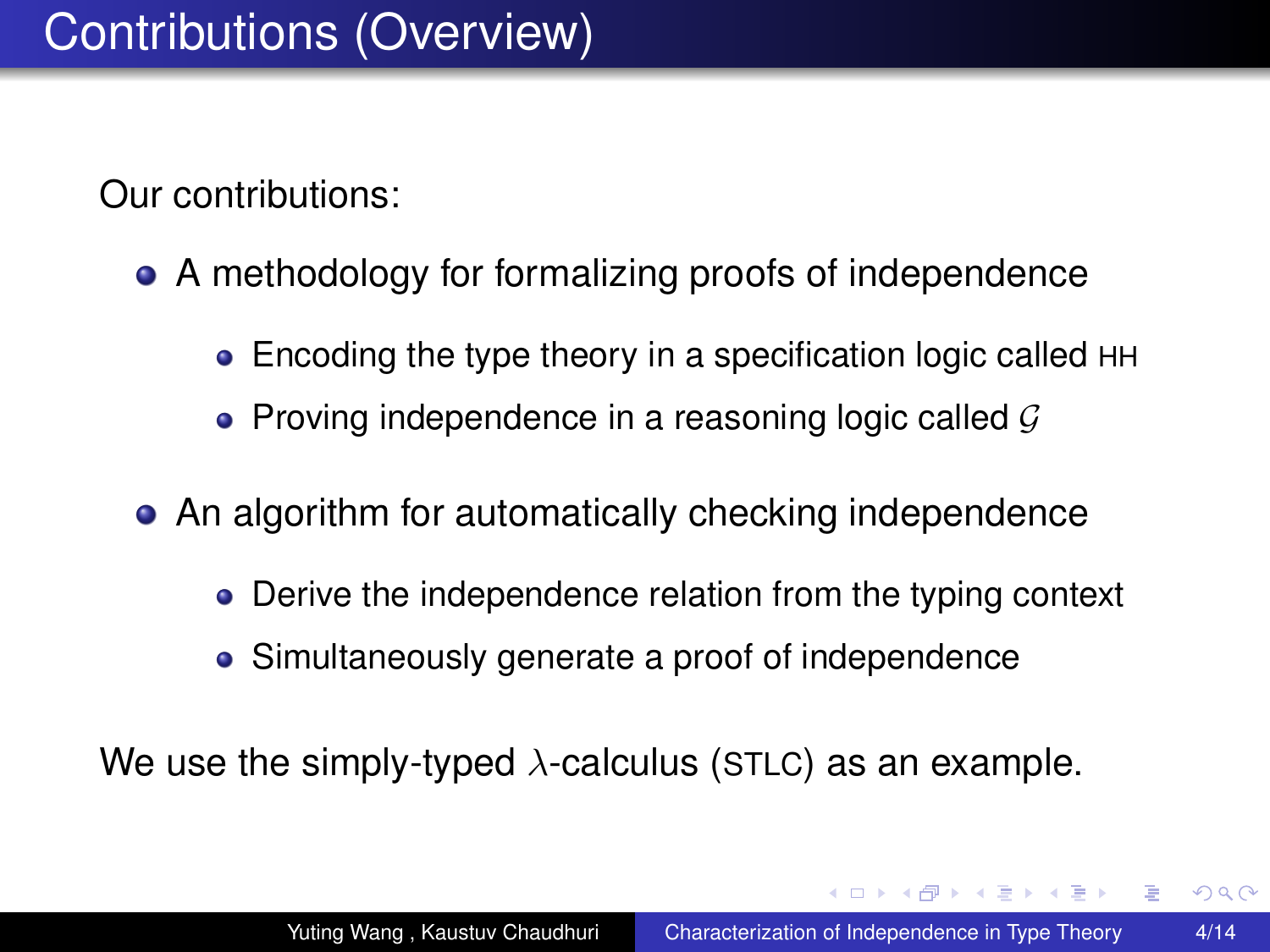We want to prove the following lemma by induction:

 $\forall t$ , *if*  $\Gamma$ ,  $x:\tau_1 \vdash t : \tau_2$  *is derivable then so is*  $\Gamma \vdash t : \tau_2$ *.* 

 $2990$ 

B

K 何 ▶ K ヨ ▶ K ヨ ▶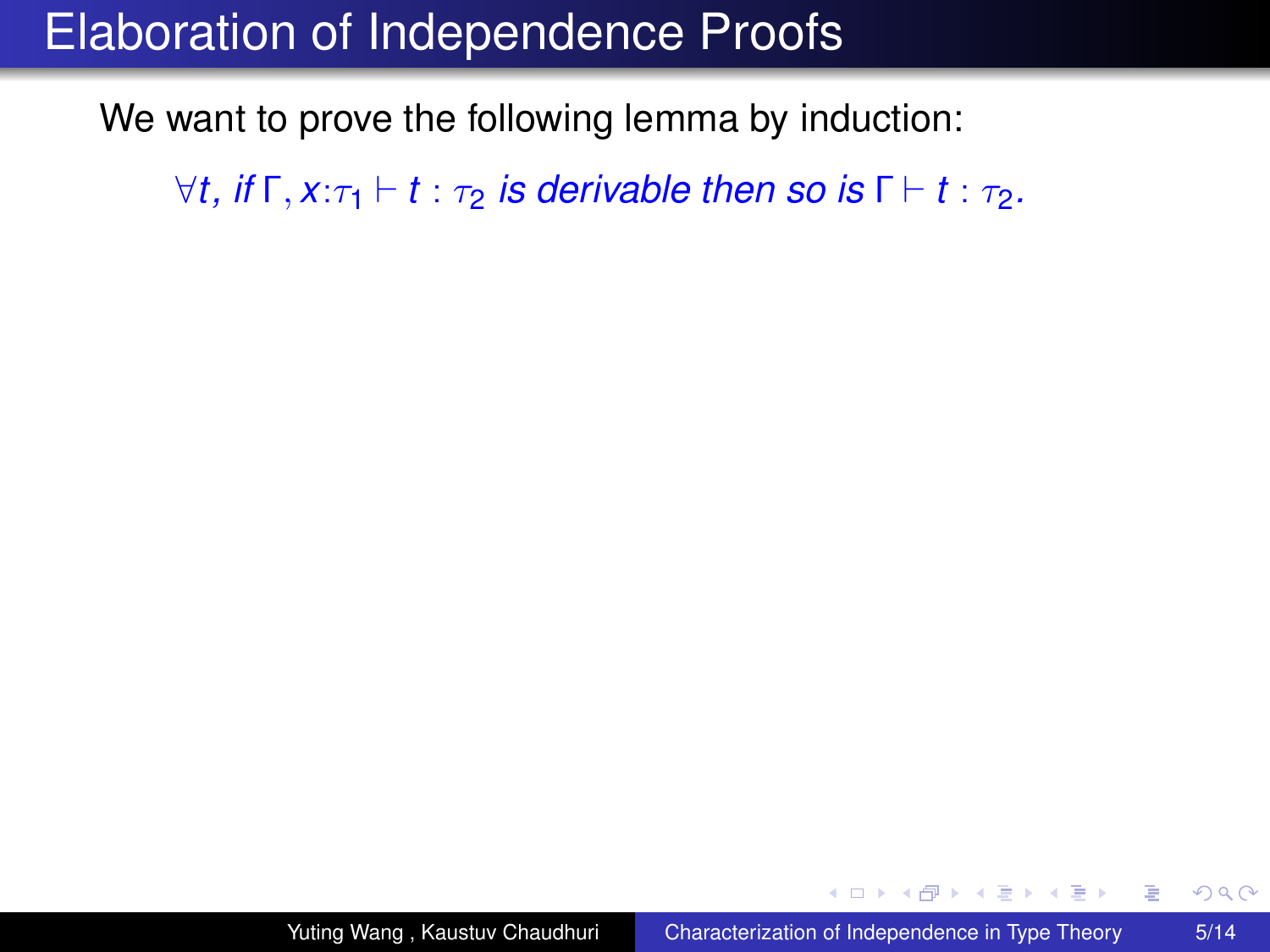We want to prove the following lemma by induction:

 $\forall t$ , *if*  $\Gamma$ ,  $x:\tau_1 \vdash t : \tau_2$  *is derivable then so is*  $\Gamma \vdash t : \tau_2$ *.* 

Considering the independence of  $\tau_2$  to  $\tau_1$  alone is not enough.

**≮ロ ▶ ⊀ 御 ▶ ⊀ ヨ ▶ ⊀ ヨ ▶** 

 $2990$ 

÷.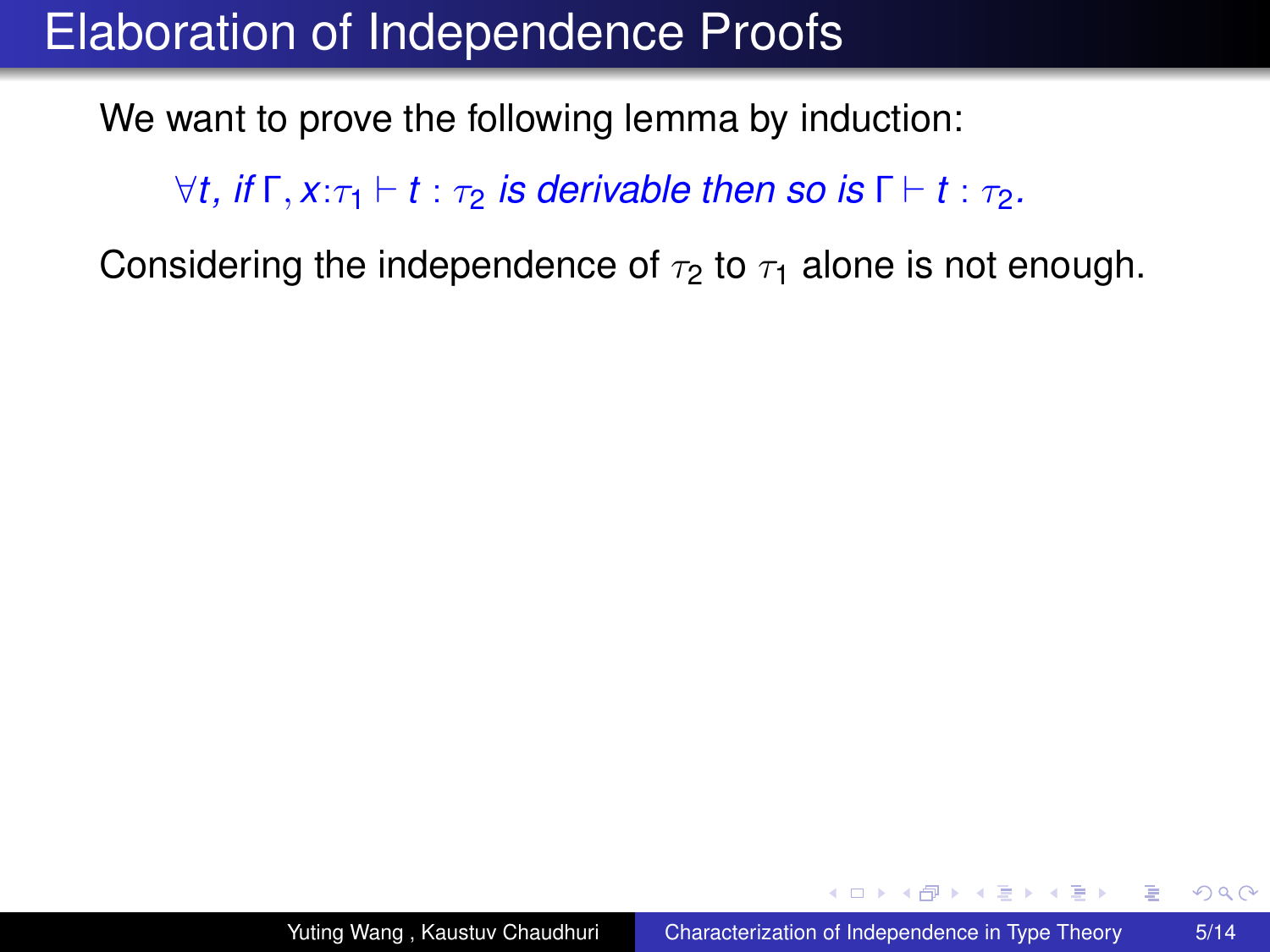We want to prove the following lemma by induction:

 $\forall t$ , *if*  $\Gamma$ ,  $x:\tau_1 \vdash t : \tau_2$  *is derivable then so is*  $\Gamma \vdash t : \tau_2$ *.* 

Considering the independence of  $\tau_2$  to  $\tau_1$  alone is not enough. *Example*: when *t* is an application  $t_1$   $t_2$ :

> $Γ, x:τ<sub>1</sub> ⊢ t<sub>1</sub> : τ → τ<sub>2</sub> Γ, x:τ<sub>1</sub> ⊢ t<sub>2</sub> : τ$  $Γ, X: \tau_1 \vdash t_1 \; t_2 : \tau_2$

Need to prove the independence of  $\tau$  to  $\tau_1$  for the new type  $\tau$ .

KOD KAP KED KED E YA G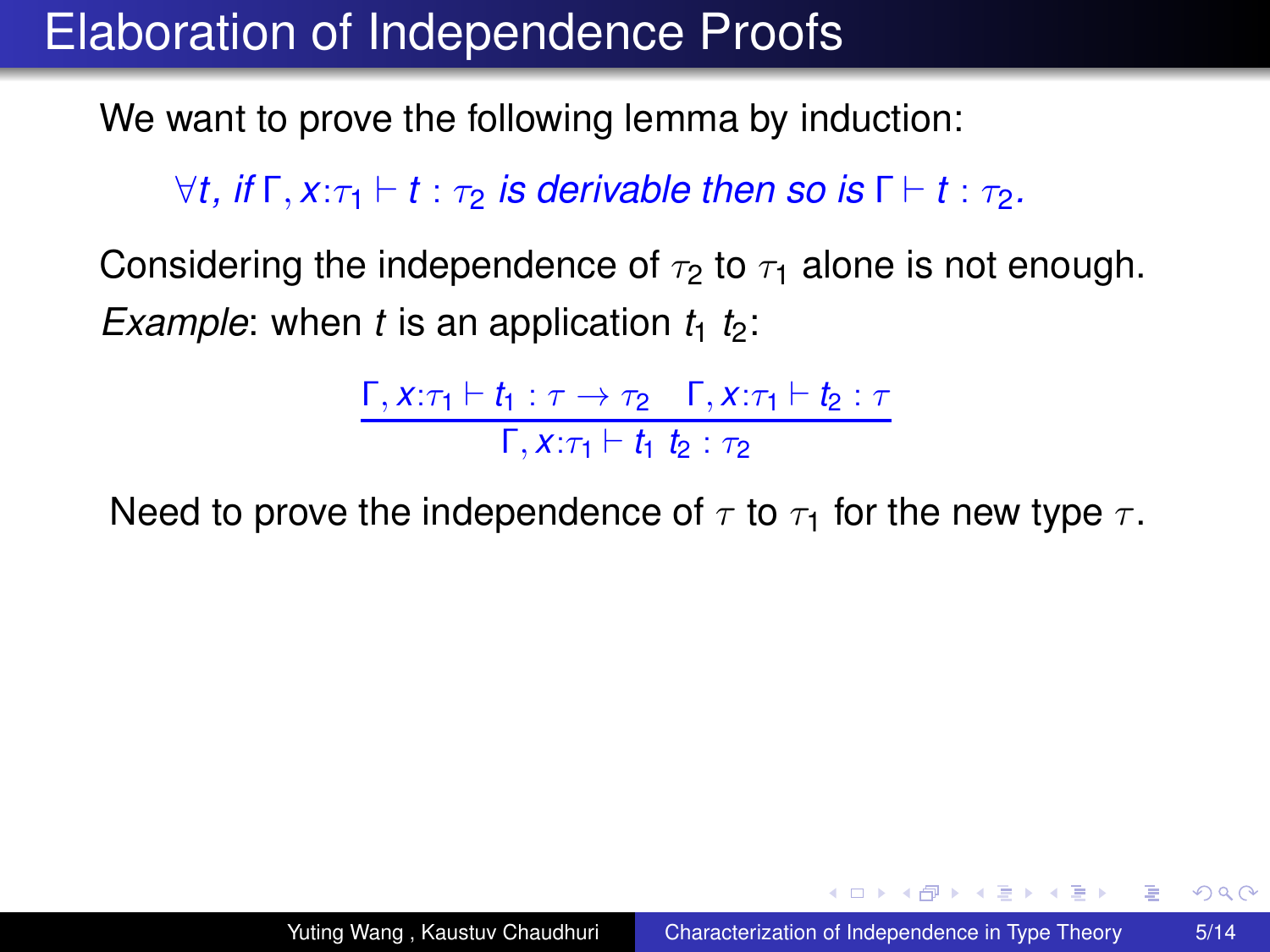We want to prove the following lemma by induction:

 $\forall t$ , *if*  $\Gamma$ ,  $x:\tau_1 \vdash t:\tau_2$  *is derivable then so is*  $\Gamma \vdash t:\tau_2$ *.* 

Considering the independence of  $\tau_2$  to  $\tau_1$  alone is not enough. *Example*: when *t* is an application  $t_1$   $t_2$ :

> $Γ, x:τ<sub>1</sub> ⊢ t<sub>1</sub> : τ → τ<sub>2</sub> Γ, x:τ<sub>1</sub> ⊢ t<sub>2</sub> : τ$  $Γ, X: \tau_1 \vdash t_1 \; t_2 : \tau_2$

Need to prove the independence of  $\tau$  to  $\tau_1$  for the new type  $\tau$ .

*Solution*:

- Since the context Γ is fixed, it is possible to finitely characterize the types involved in the proof
- Prove the independence lemmas for these types simultaneously

KOD KAP KED KED E YA G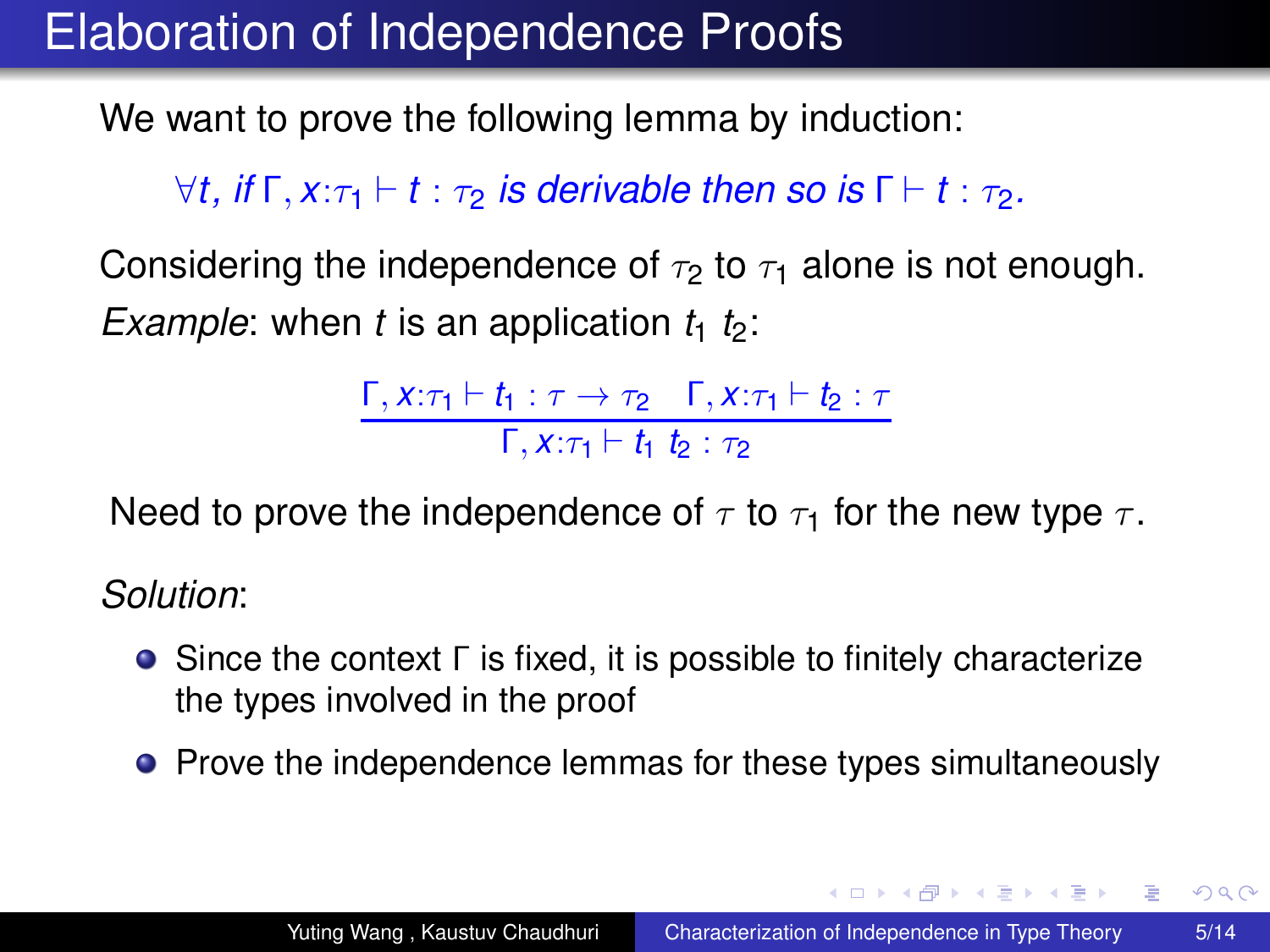We want to prove the following lemma by induction:

 $\forall t$ , *if*  $\Gamma$ ,  $x:\tau_1 \vdash t : \tau_2$  *is derivable then so is*  $\Gamma \vdash t : \tau_2$ *.* 

Considering the independence of  $\tau_2$  to  $\tau_1$  alone is not enough. *Example*: when *t* is an application  $t_1$   $t_2$ :

> $Γ, x:τ<sub>1</sub> ⊢ t<sub>1</sub> : τ → τ<sub>2</sub> Γ, x:τ<sub>1</sub> ⊢ t<sub>2</sub> : τ$  $Γ, X: \tau_1 \vdash t_1 \; t_2 : \tau_2$

Need to prove the independence of  $\tau$  to  $\tau_1$  for the new type  $\tau$ .

*Solution*:

- Since the context Γ is fixed, it is possible to finitely characterize the types involved in the proof
- Prove the independence lemmas for these types simultaneously

*Realization*: encode typing for the fixed context in a spec logic and do inductive proof on the encoding. イロト イ押 トイヨ トイヨ トーヨー

 $2990$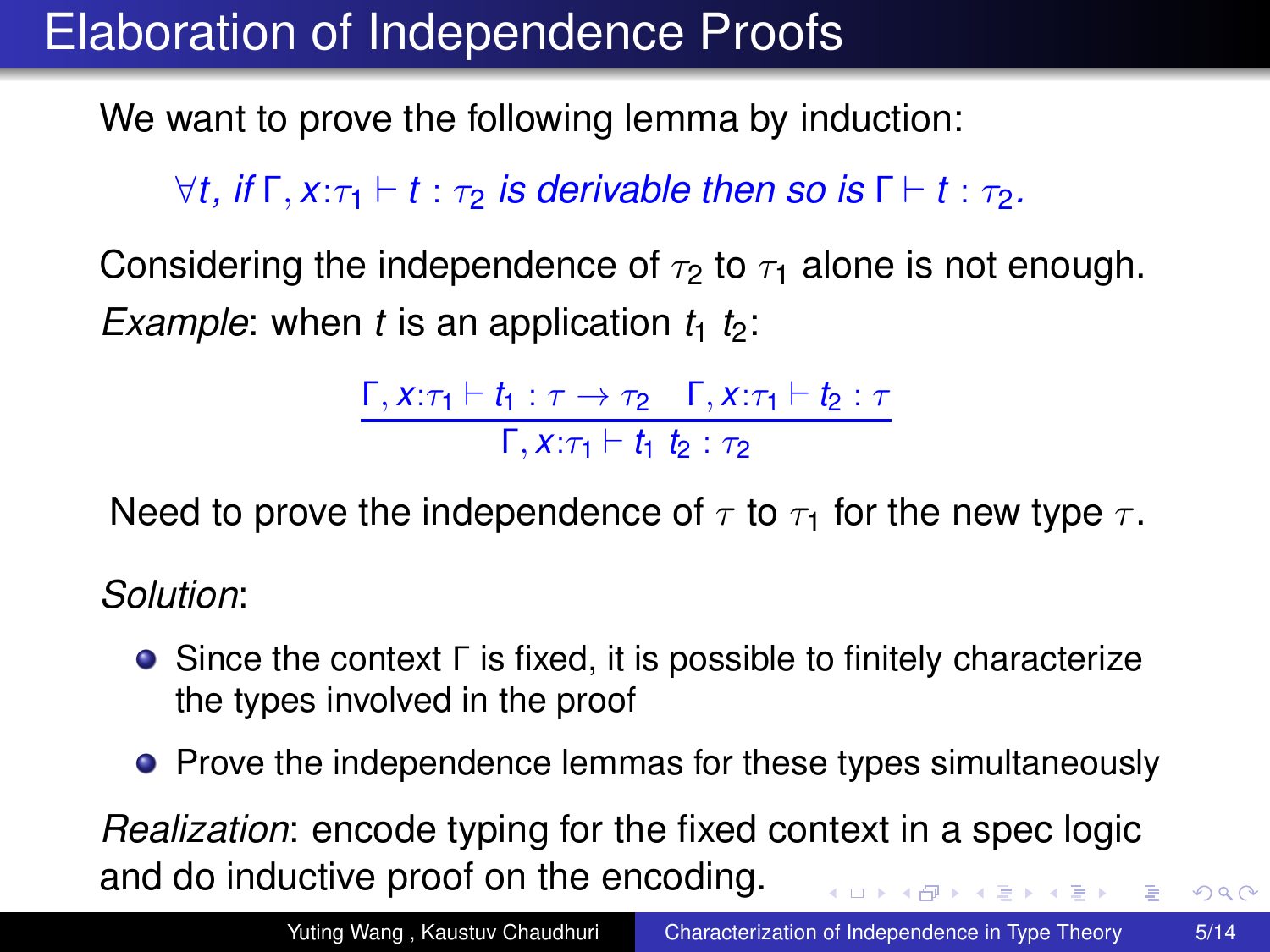The specification logic is called the logic of *higher-order hereditary Harrop formulas* (HH):

4 0 8

4 ଲ ⊧

医电子 化重子

B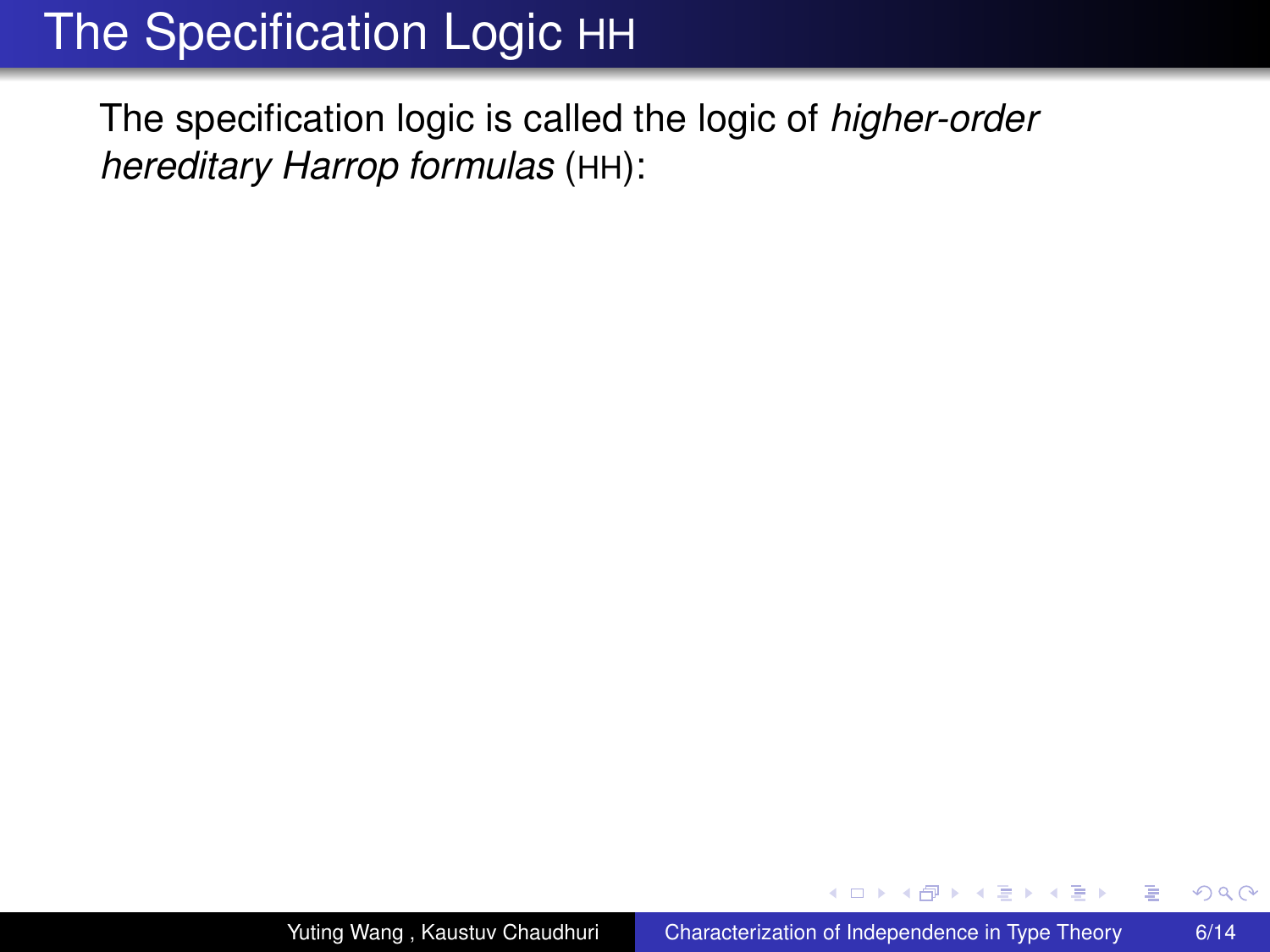The specification logic is called the logic of *higher-order hereditary Harrop formulas* (HH):

• Provides an adequate set of devices for formalizing SOS-style rules

4 0 8

④個→ ④ ヨ→ ④ ヨ→

 $2Q$ 

э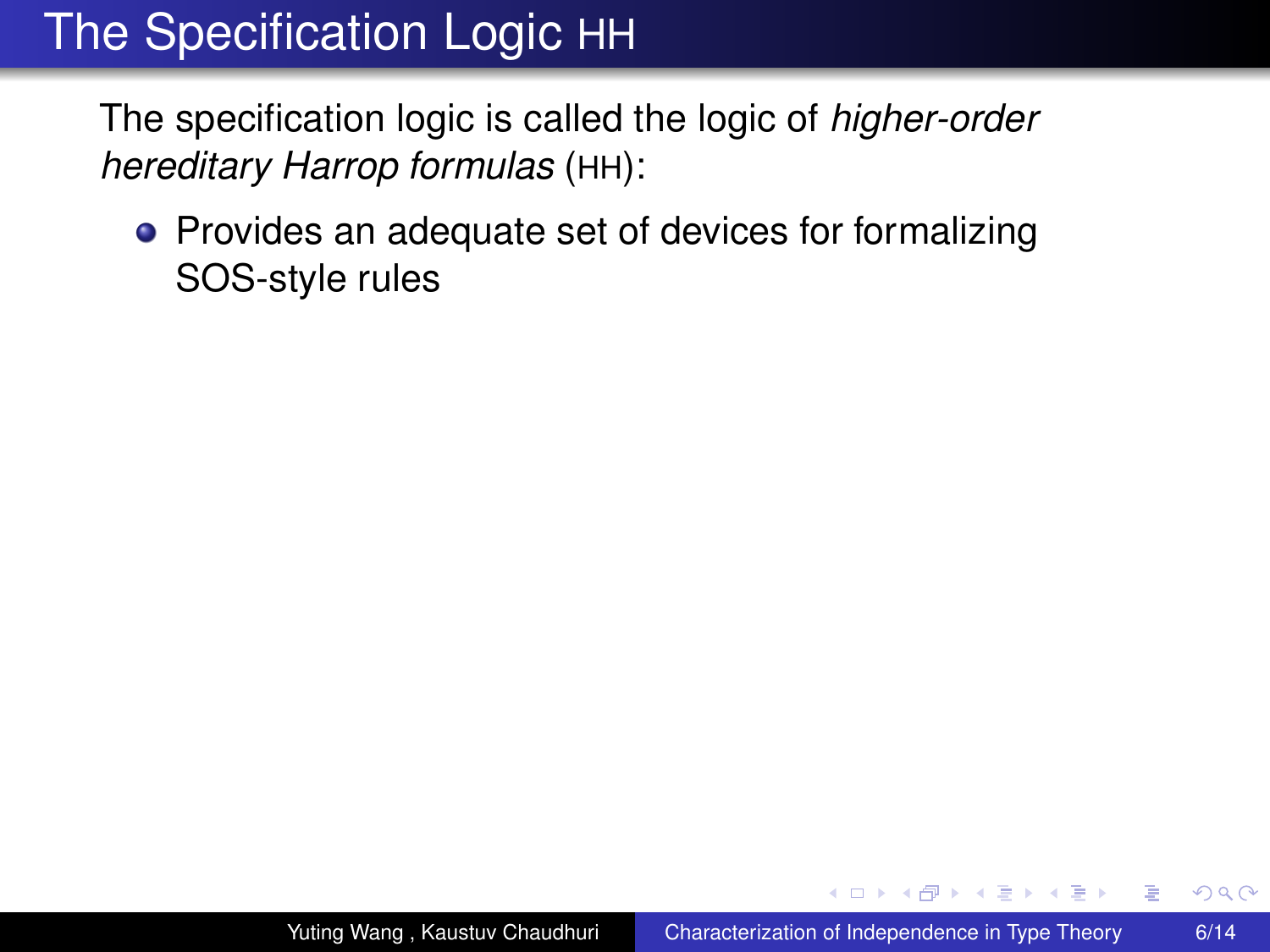The specification logic is called the logic of *higher-order hereditary Harrop formulas* (HH):

- Provides an adequate set of devices for formalizing SOS-style rules
- Formulas has the following normal form:

 $F ::= \forall \overline{x} : \overline{\tau} : F_1 \Rightarrow \cdots \Rightarrow F_n \Rightarrow A.$ 

イロト イ押 トイヨ トイヨト

 $2Q$ 

э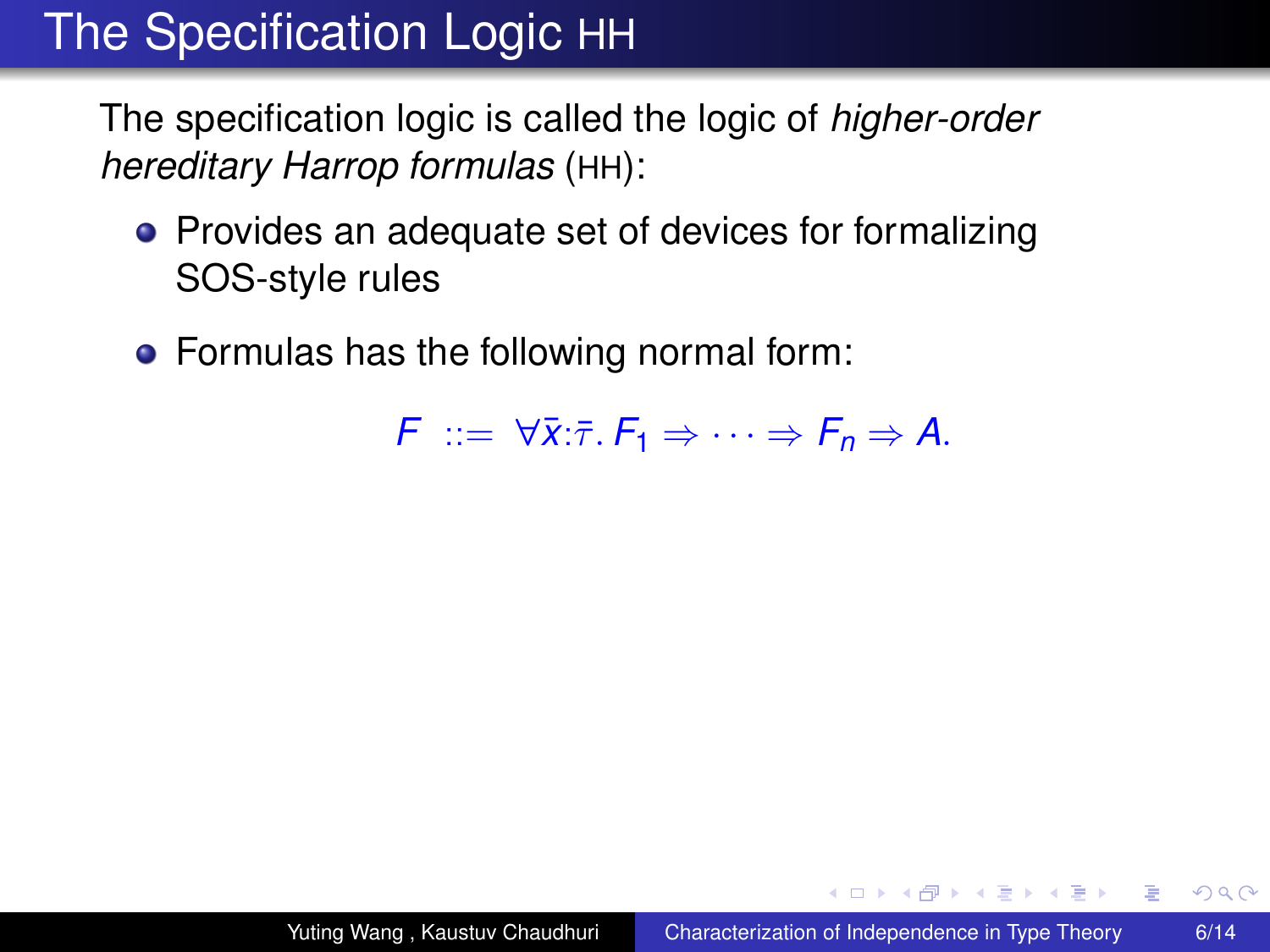The specification logic is called the logic of *higher-order hereditary Harrop formulas* (HH):

- Provides an adequate set of devices for formalizing SOS-style rules
- Formulas has the following normal form:

 $F$  ::=  $\forall \bar{x}$ : $\bar{\tau}$ .  $F_1 \Rightarrow \cdots \Rightarrow F_n \Rightarrow A$ .

A sequent calculus for derive sequents of the form

 $\Gamma \vdash F$  ( $\Gamma = F_1, ..., F_n$ )

Γ is called the context and *F* is called the goal

イロト イ伊 トイヨ トイヨ トー

<span id="page-24-0"></span> $\equiv$  990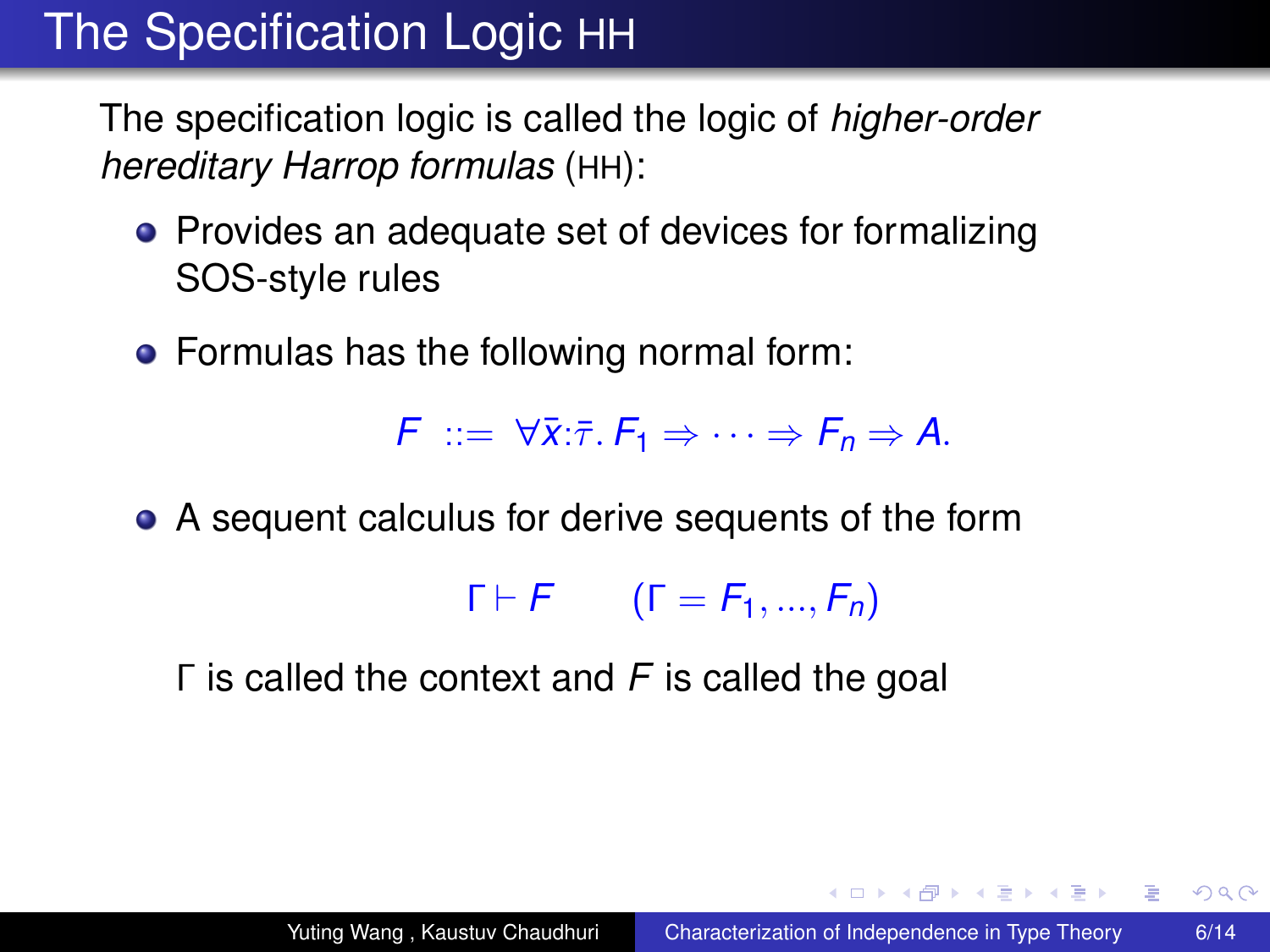The specification logic is called the logic of *higher-order hereditary Harrop formulas* (HH):

- Provides an adequate set of devices for formalizing SOS-style rules
- Formulas has the following normal form:

 $F$  ::=  $\forall \bar{x}$ : $\bar{\tau}$ .  $F_1 \Rightarrow \cdots \Rightarrow F_n \Rightarrow A$ .

A sequent calculus for derive sequents of the form

 $\Gamma \vdash F$  ( $\Gamma = F_1, ..., F_n$ )

Γ is called the context and *F* is called the goal

- A derivation alternates between the following two phases:
	- Simplify the goal until it becomes atomic;
	- Perform backchaining on the atomic [go](#page-24-0)[al.](#page-26-0)

 $2990$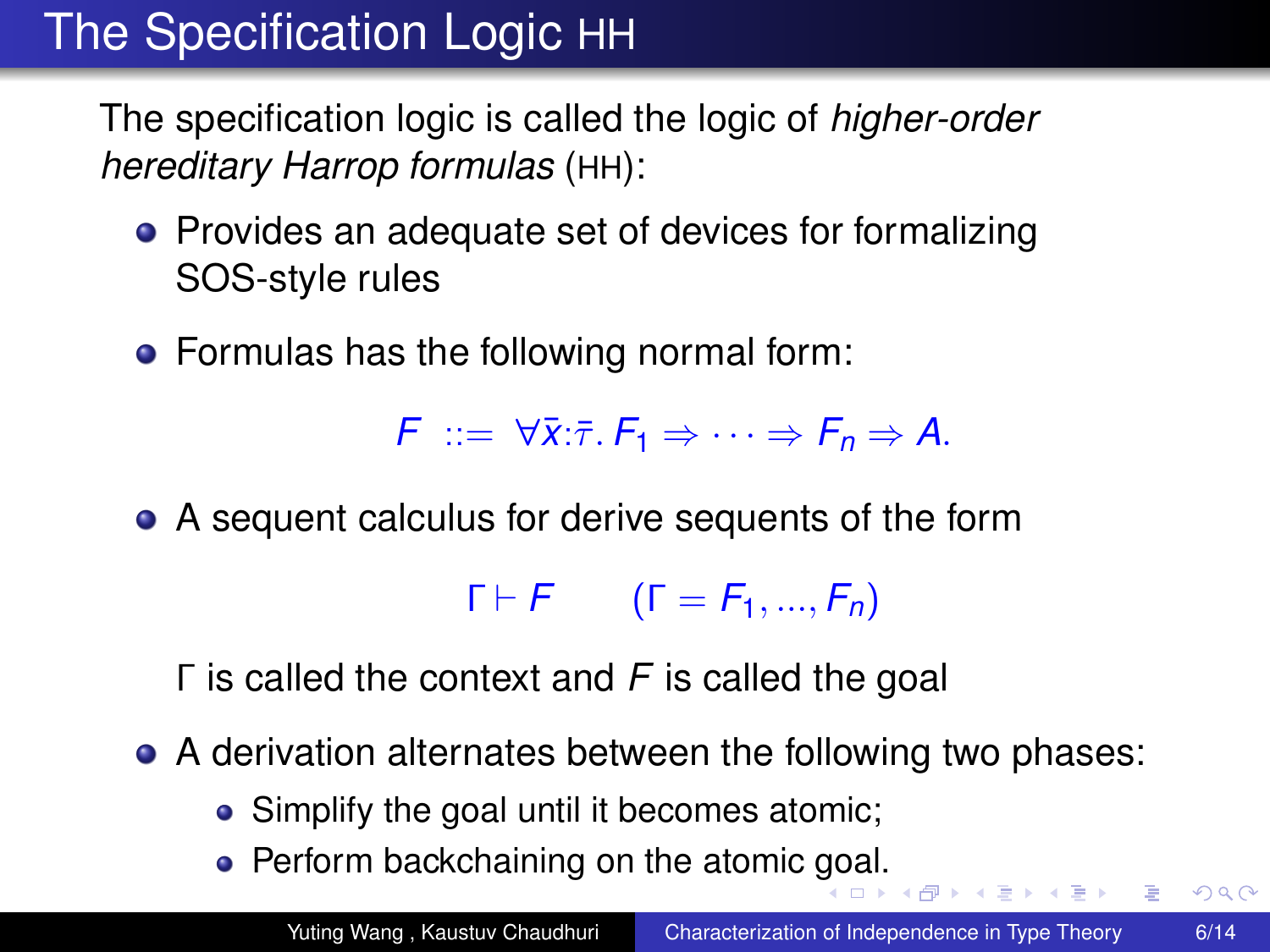The encoding is based on **types-as-predicates** principle:

 $\leftarrow$   $\Box$ 

4 0 8

ミト イヨト

 $299$ 

<span id="page-26-0"></span>B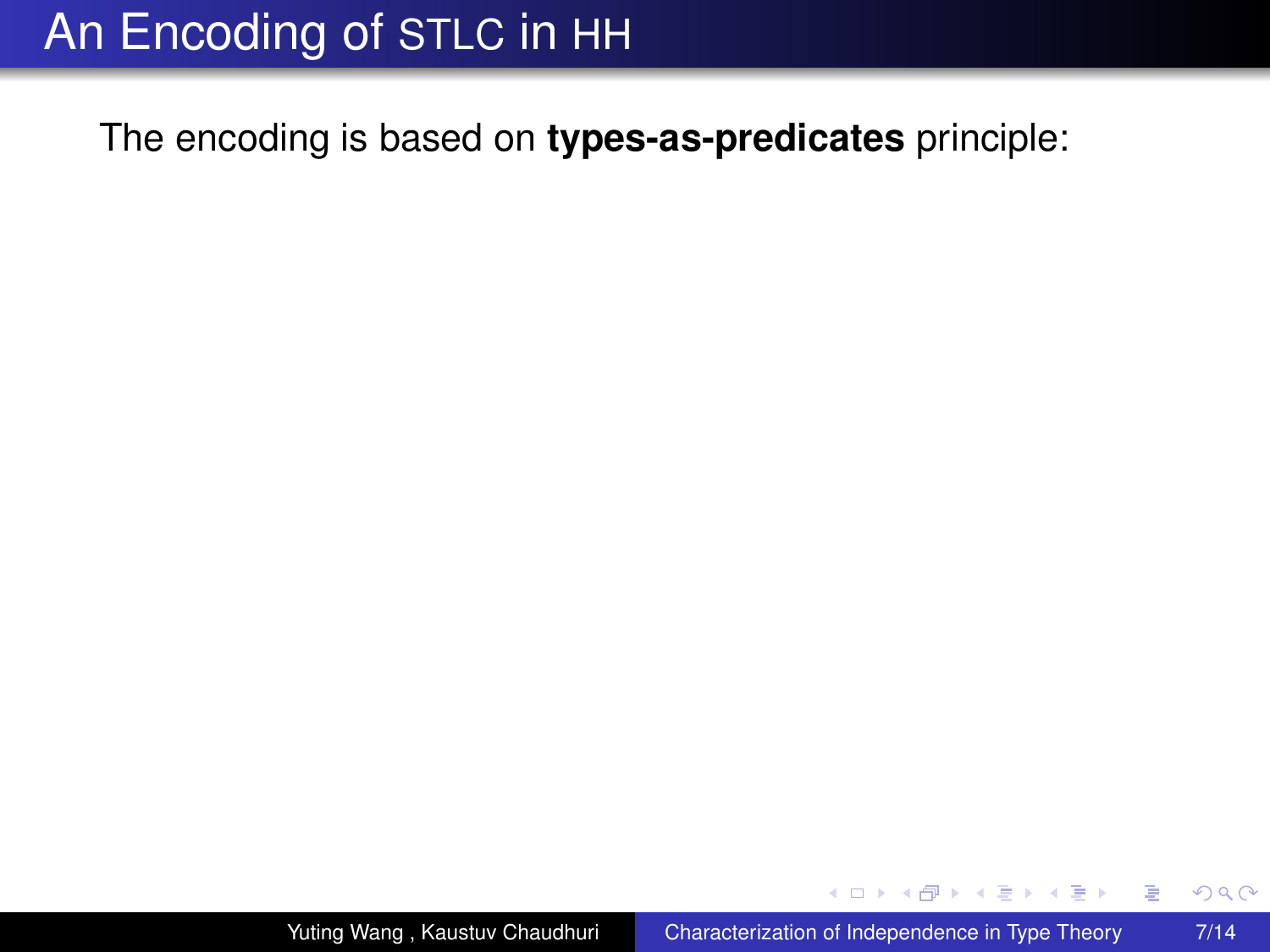The encoding is based on **types-as-predicates** principle:

Atomic types and constants are imported into HH signature

 $\leftarrow$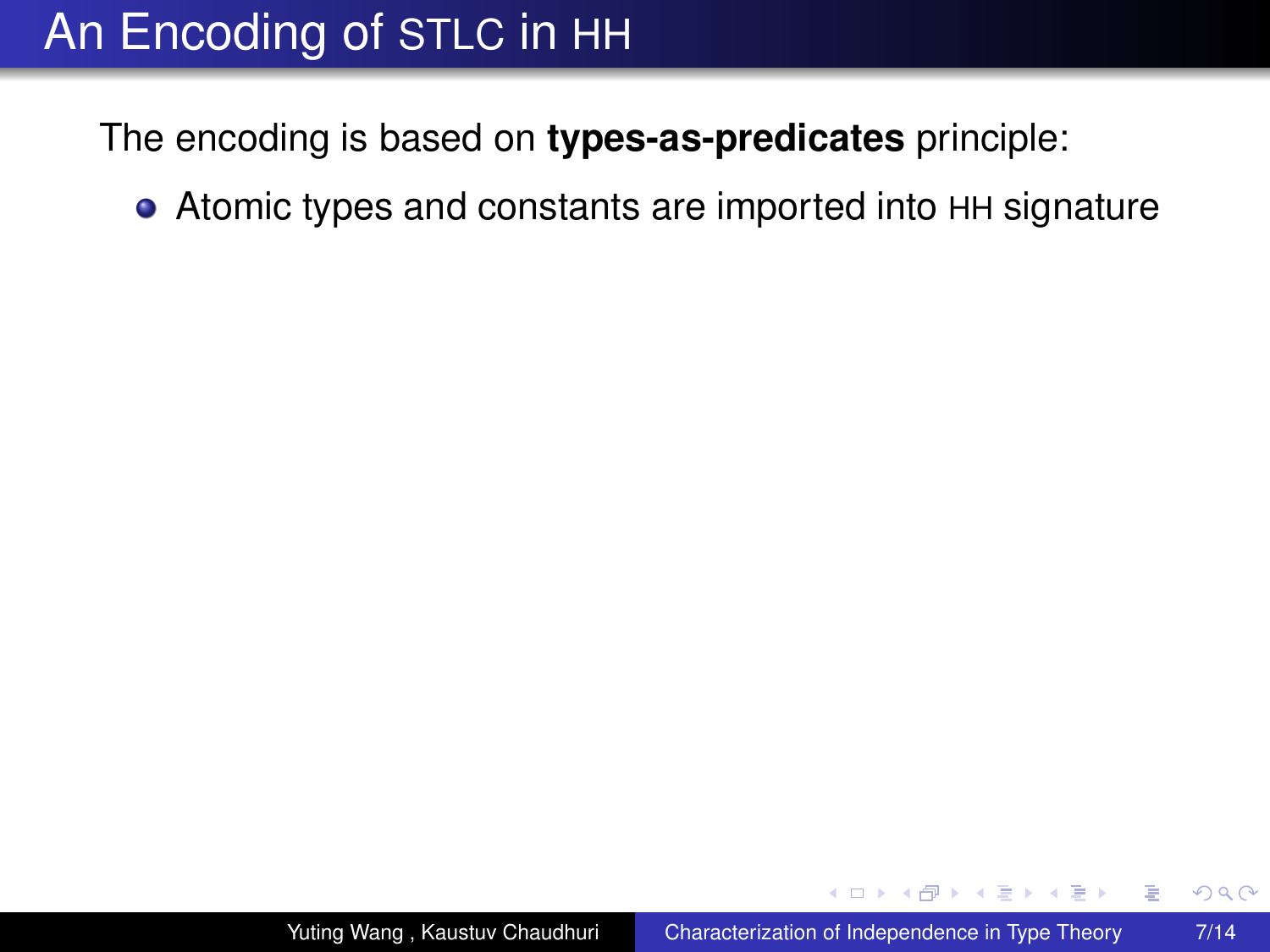The encoding is based on **types-as-predicates** principle:

- Atomic types and constants are imported into HH signature
- **•** For every atomic type *b*, define a predicate  $\hat{b}: b \to \infty$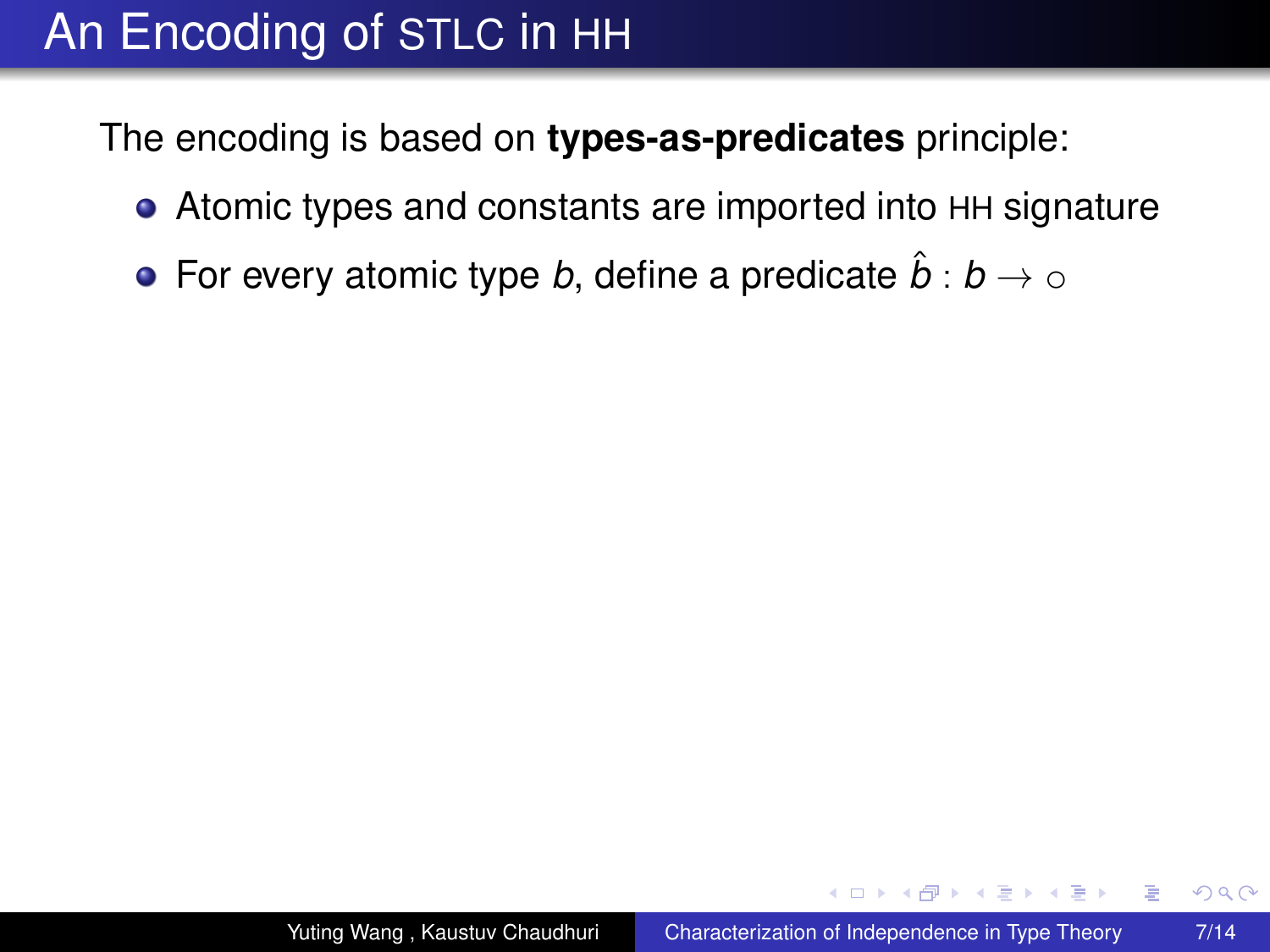The encoding is based on **types-as-predicates** principle:

- Atomic types and constants are imported into HH signature
- For every atomic type *b*, define a predicate  $\hat{b}: b \to \infty$
- Define a mapping  $\llbracket \rrbracket$  from STLC types  $\tau$  to predicates  $\tau \rightarrow \infty$ :

$$
\begin{array}{llll}\n[\![b]\!] &=& \lambda t.\,\hat{b}\,t & \text{if } b \text{ is an atomic type.} \\
[\![\tau_1 \to \tau_2]\!] &=& \lambda t.\,\forall x:\tau_1.\,\llbracket \tau_1 \rrbracket \,x \Rightarrow \llbracket \tau_2 \rrbracket \,(t\,x)\n\end{array}
$$

イロト イ押ト イヨト イヨト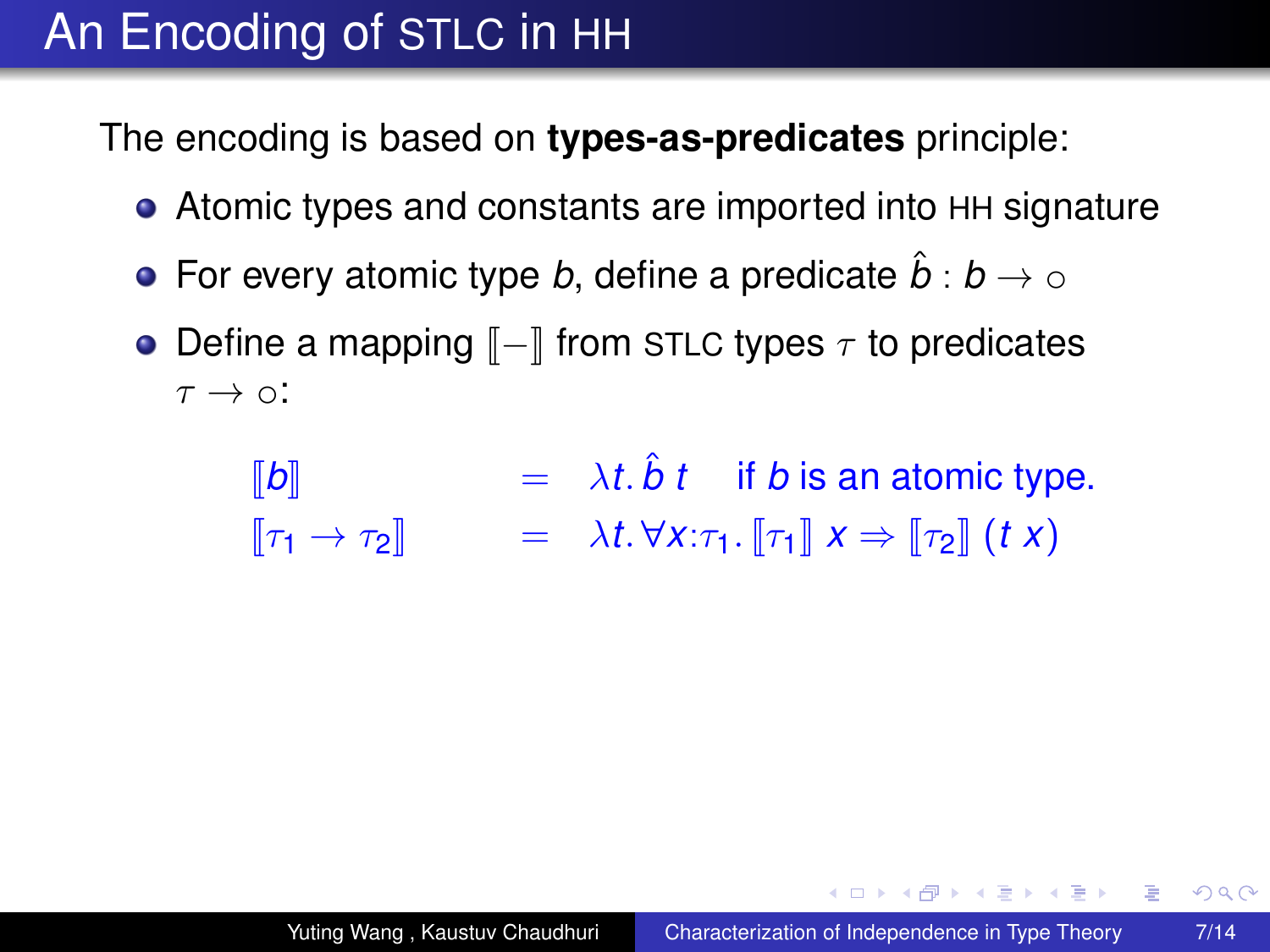The encoding is based on **types-as-predicates** principle:

- Atomic types and constants are imported into HH signature
- **•** For every atomic type *b*, define a predicate  $\hat{b}: b \to \infty$
- Define a mapping  $\llbracket \rrbracket$  from STLC types  $\tau$  to predicates  $\tau \rightarrow \circ$ :

 $\llbracket b \rrbracket$  =  $\lambda t. \hat{b} t$  if *b* is an atomic type.  $\llbracket \tau_1 \to \tau_2 \rrbracket$  =  $\lambda t. \forall x: \tau_1. \llbracket \tau_1 \rrbracket x \Rightarrow \llbracket \tau_2 \rrbracket$  (*t x*)

**•** A typing judgment  $\Gamma \vdash t : \tau$  is encoded as an HH sequent

#### $\llbracket \Gamma \rrbracket \vdash \llbracket \tau \rrbracket \ t$

where  $\llbracket \Gamma \rrbracket = \{ \llbracket \tau_1 \rrbracket \ x_1, \ldots, \llbracket \tau_n \rrbracket \ x_n \}$ 

KOD KAP KED KED E YA G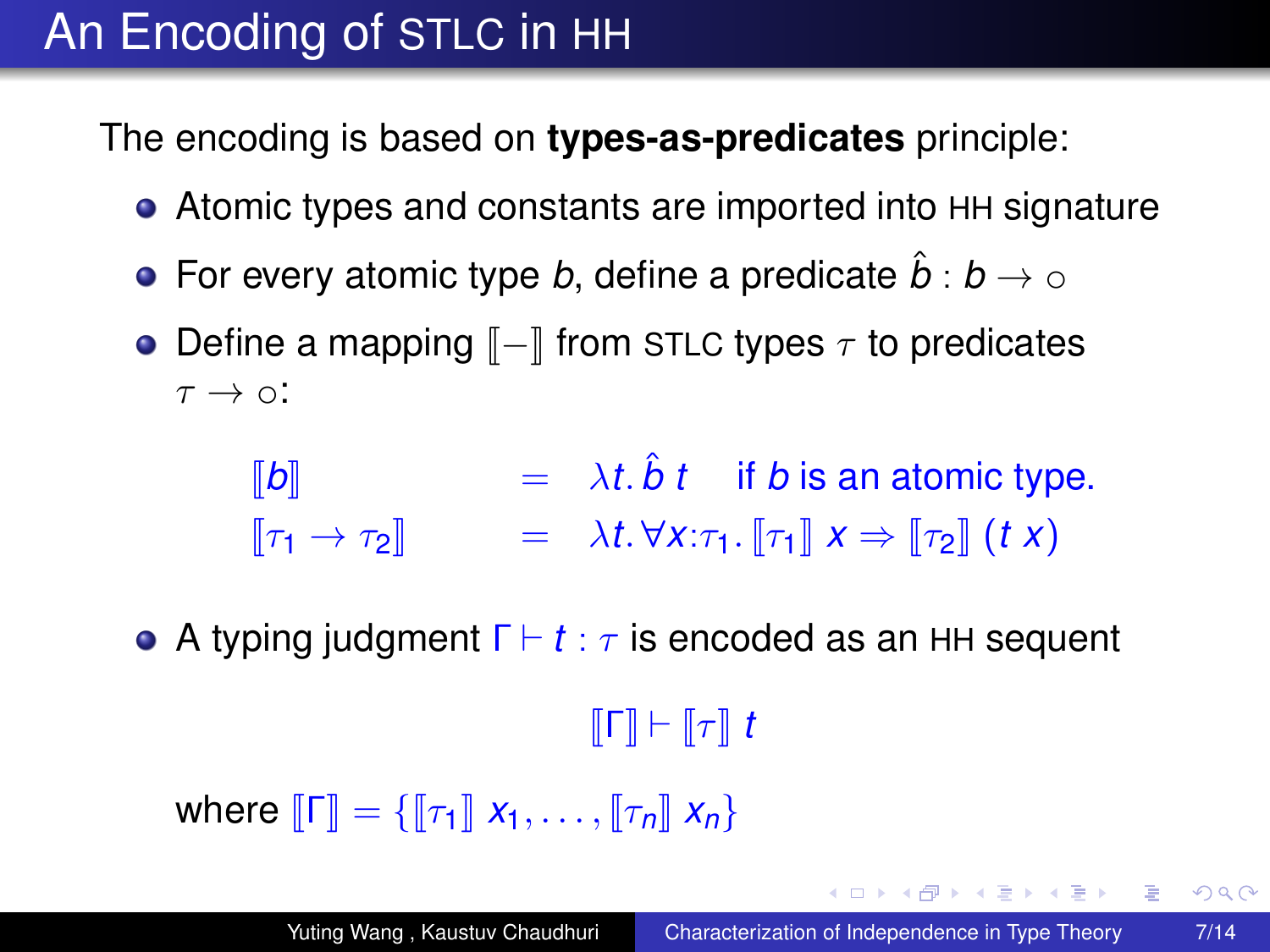#### Assume the following STLC signature Γ:

 $z : nat$  s : nat  $\rightarrow$  nat  $leaf:(nat \rightarrow bt) \rightarrow bt \mod:bt \rightarrow bt \rightarrow bt$ 

メロメメ 御きメ 老き メ 悪き し

 $\Rightarrow$ 

 $299$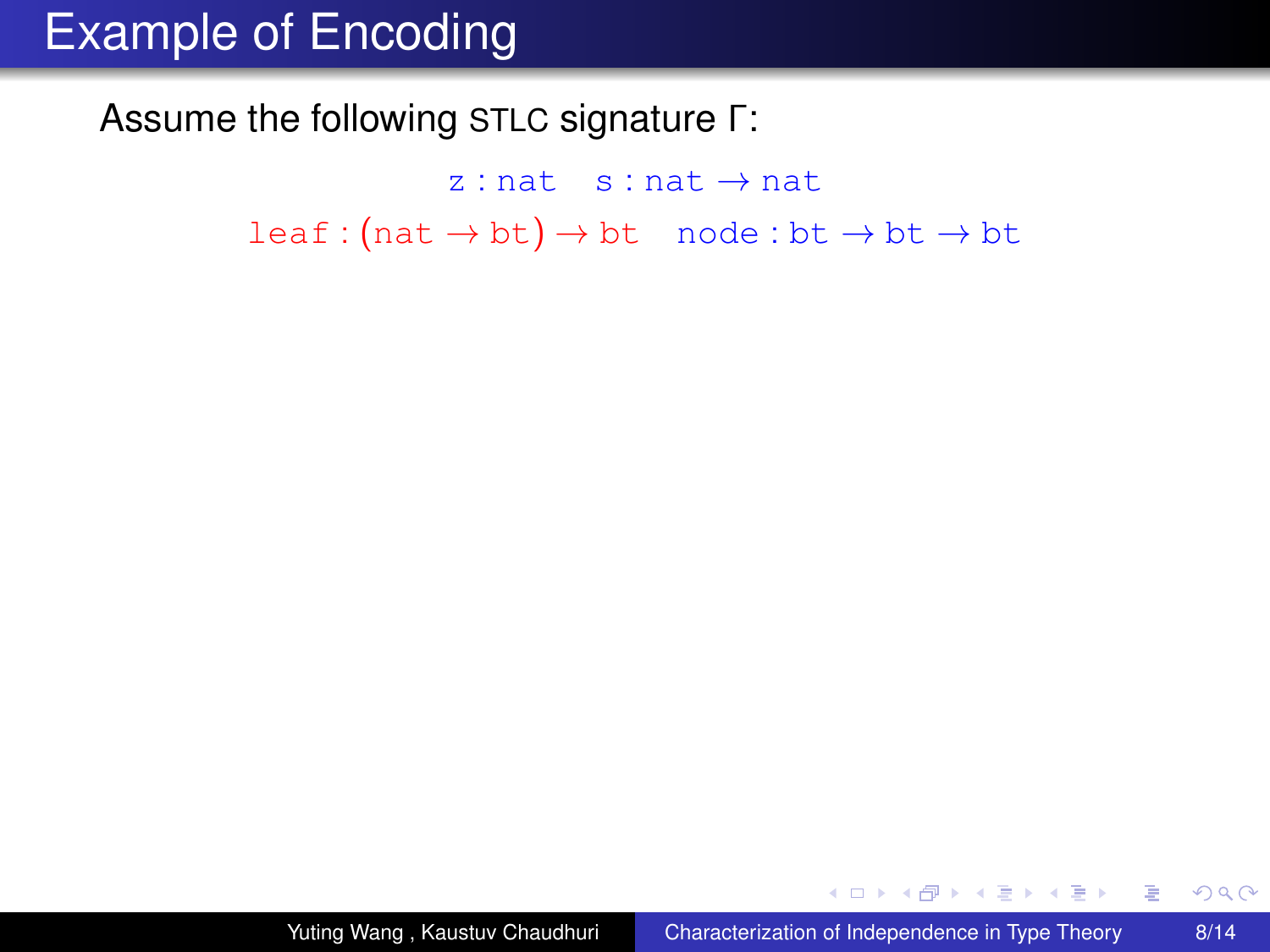Assume the following STLC signature Γ:

 $z : nat$  s : nat  $\rightarrow$  nat  $leaf:(nat \rightarrow bt) \rightarrow bt \mod:bt \rightarrow bt \rightarrow bt$ 

• Define two predicates nat : nat  $\rightarrow \circ$  and  $\hat{pt}$  : bt  $\rightarrow \circ$ .

 $\left\{ \left\vert \mathbf{a}\right\vert \mathbf{b}\right\}$  , and  $\left\vert \mathbf{b}\right\vert$  , and  $\left\vert \mathbf{b}\right\vert$  ,

ă.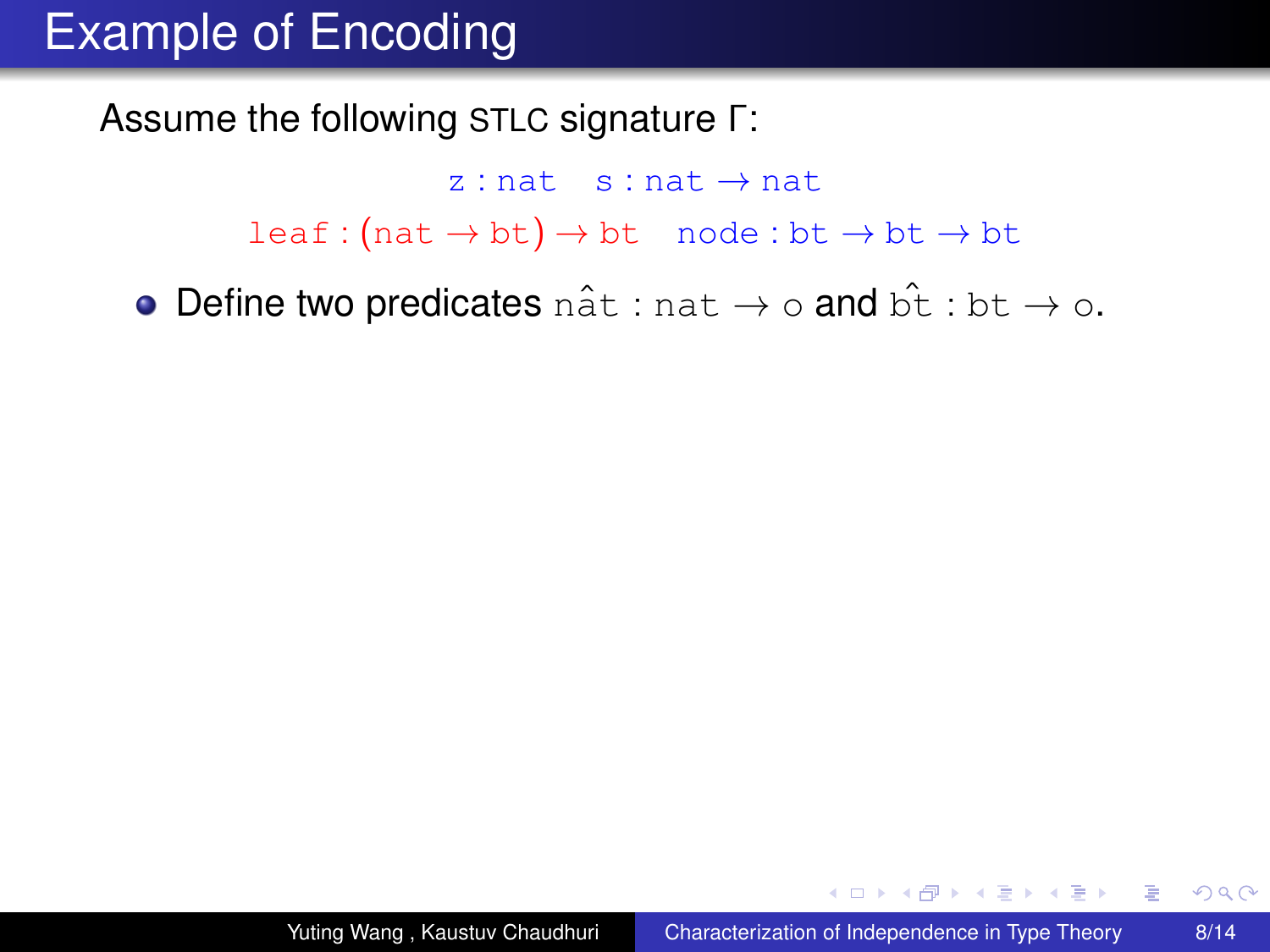Assume the following STLC signature Γ:

 $z : nat \rightarrow nat$  $leaf:(nat \rightarrow bt) \rightarrow bt \mod:bt \rightarrow bt \rightarrow bt$ 

- Define two predicates nat : nat  $\rightarrow \circ$  and bt : bt  $\rightarrow \circ$ .
- Constants are encoded as the following clauses

nât z.  $\forall x \text{. } n \hat{a} t \mathbf{x} \Rightarrow n \hat{a} t \text{ (s x)}.$ ∀*x*.(∀*y*. natˆ *y* ⇒ btˆ (*x y*)) ⇒ btˆ (leaf *x*).  $∀X V. b̂t X ⇒ b̂t V ⇒ b̂t (node V X).$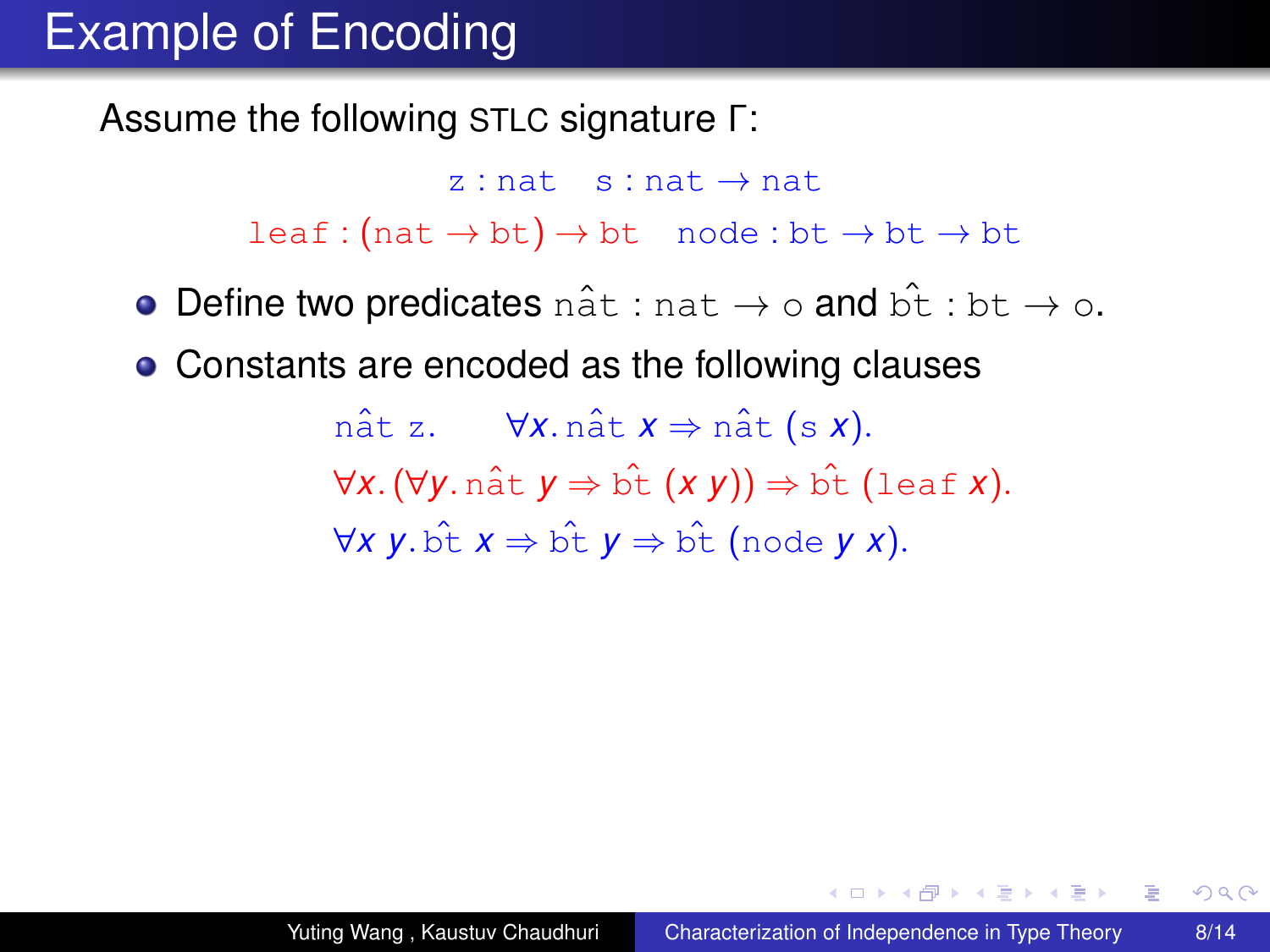Assume the following STLC signature Γ:

 $z : nat$  s : nat  $\rightarrow$  nat  $leaf:(nat \rightarrow bt) \rightarrow bt \mod:bt \rightarrow bt \rightarrow bt$ 

- Define two predicates nat : nat  $\rightarrow \circ$  and bt : bt  $\rightarrow \circ$ .
- Constants are encoded as the following clauses

nat z.  $\forall x \text{. } n \hat{a} t \mathbf{x} \Rightarrow n \hat{a} t \text{ (s } x).$ ∀*x*.(∀*y*. natˆ *y* ⇒ btˆ (*x y*)) ⇒ btˆ (leaf *x*).  $∀X V. b̂t X ⇒ b̂t V ⇒ b̂t̂ (node V X).$ 

• Example of encoding typing judgments:

 $\Gamma, x : \text{nat} \rightarrow \text{bt}, y : \text{bt} \vdash \text{node}$  (leaf *x*)  $y : \text{bt}$ 

is encoded as the following HH sequent:

<sup>J</sup>ΓK,(∀*y*. nat<sup>ˆ</sup> *<sup>y</sup>* <sup>⇒</sup> bt<sup>ˆ</sup> (*x y*)), bt<sup>ˆ</sup> *<sup>y</sup>* ` bt<sup>ˆ</sup> (node (leaf *<sup>x</sup>*) *<sup>y</sup>*)

 $2990$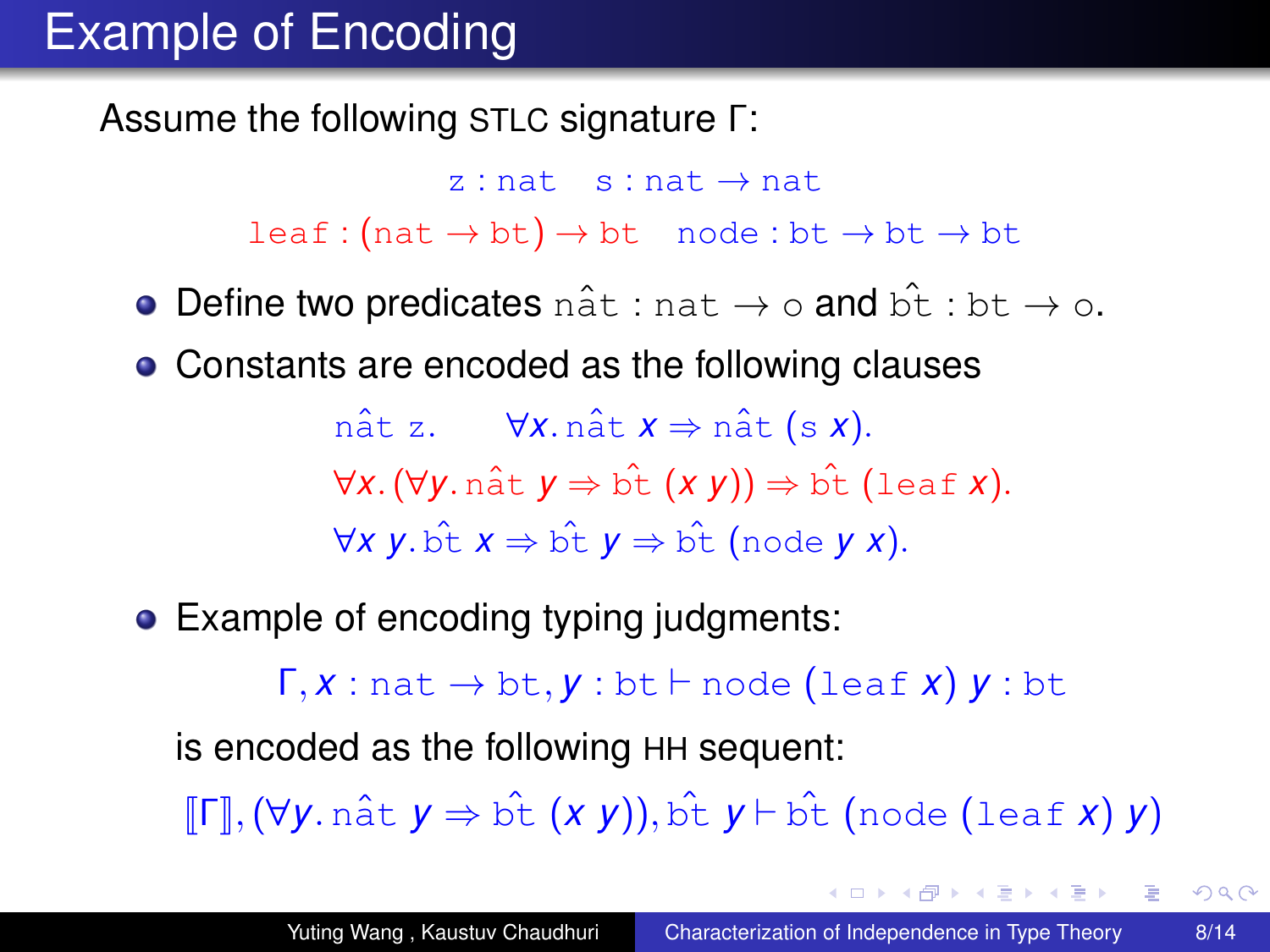#### Independence as Strengthening Lemmas

Now  $\tau_2$  is independent of  $\tau_1$  can be stated as follows: *If*  $\llbracket \Gamma \rrbracket$ ,  $\llbracket \tau_1 \rrbracket$   $x \vdash \llbracket \tau_2 \rrbracket$  *t is derivable in* HH, then so is  $\llbracket \Gamma \rrbracket \vdash \llbracket \tau_2 \rrbracket$  *t.* 

**≮ロト ⊀何 ト ⊀ ヨ ト ⊀ ヨ ト** 

 $2990$ 

÷.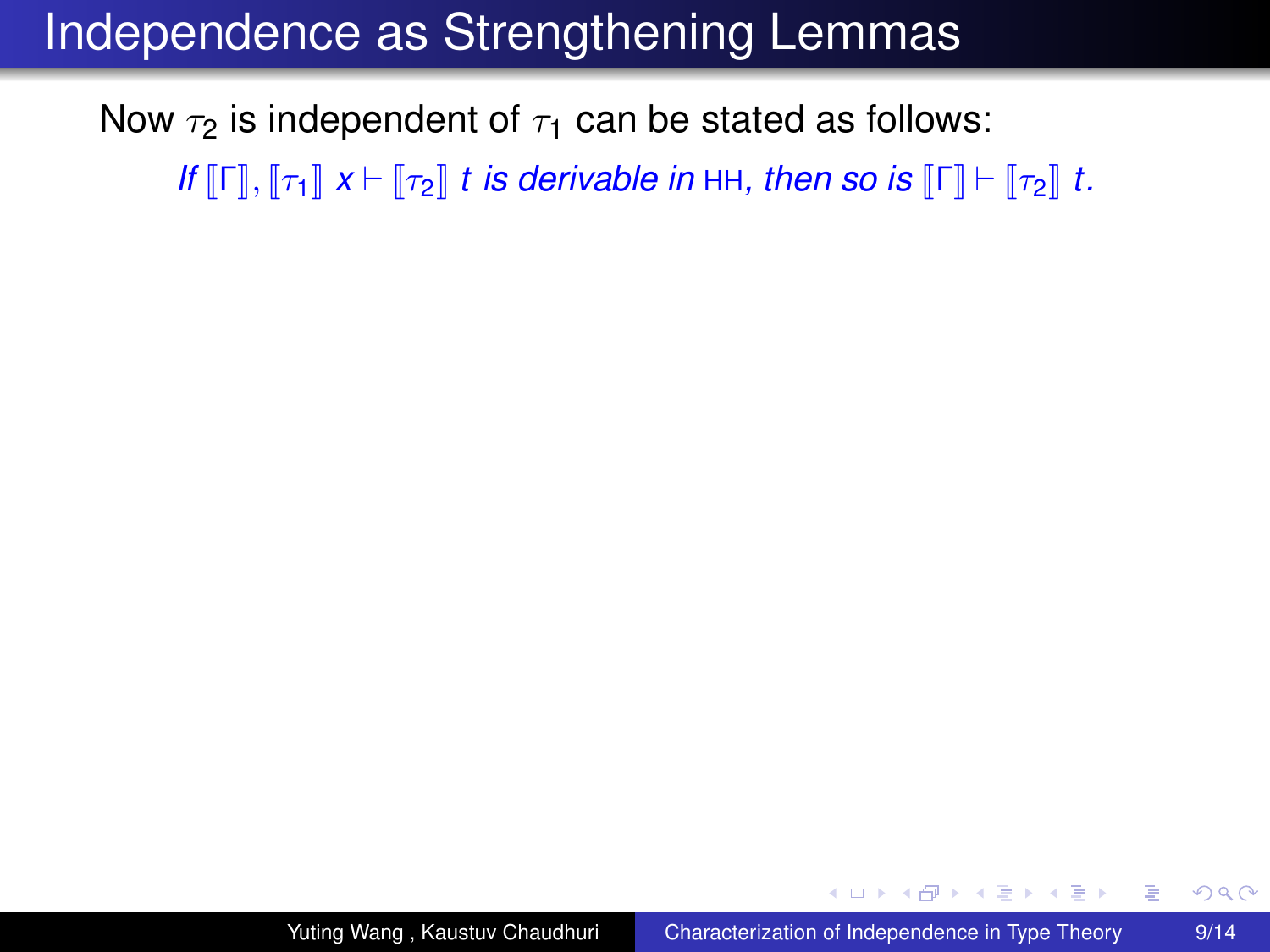Now  $\tau_2$  is independent of  $\tau_1$  can be stated as follows: *If*  $\llbracket \Gamma \rrbracket$ ,  $\llbracket \tau_1 \rrbracket$   $x \vdash \llbracket \tau_2 \rrbracket$  *t is derivable in* HH, then so is  $\llbracket \Gamma \rrbracket \vdash \llbracket \tau_2 \rrbracket$  *t.* 

It is an instance of **strengthening lemmas**.

**≮ロト ⊀伊 ▶ ⊀ ヨ ▶ ⊀ ヨ ▶** 

÷.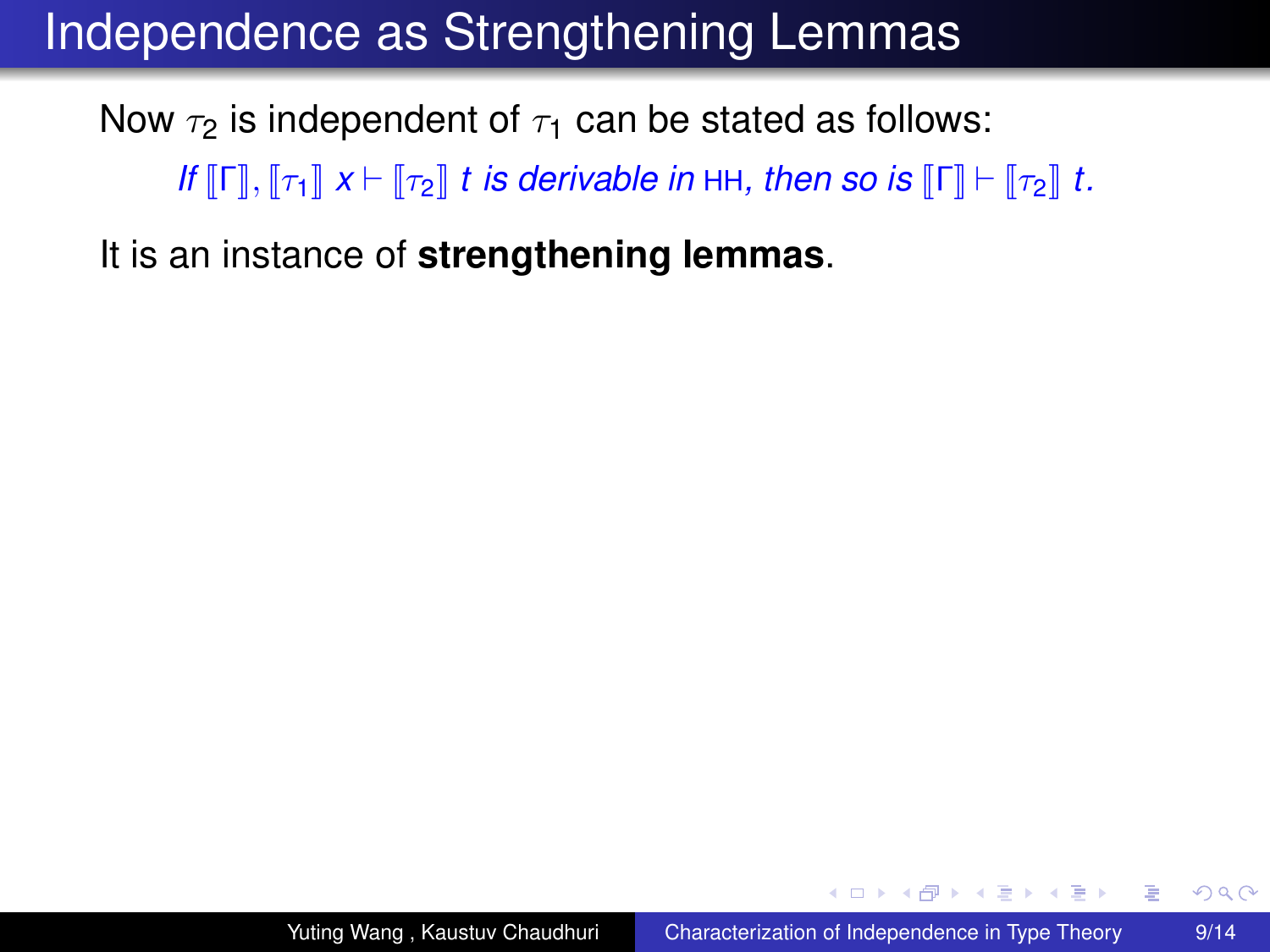Now  $\tau_2$  is independent of  $\tau_1$  can be stated as follows: *If*  $\llbracket \Gamma \rrbracket$ ,  $\llbracket \tau_1 \rrbracket$   $x \vdash \llbracket \tau_2 \rrbracket$  *t is derivable in* HH, then so is  $\llbracket \Gamma \rrbracket \vdash \llbracket \tau_2 \rrbracket$  *t.* 

It is an instance of **strengthening lemmas**.

*Example:* bt is independent of nat:

*If*  $\llbracket \mathsf{\Gamma} \rrbracket$ ,  $n \hat{\mathsf{a}} t \mathsf{x} \vdash \hat{\mathsf{b}} t$  *t* is derivable, then so is  $\llbracket \mathsf{\Gamma} \rrbracket \vdash \hat{\mathsf{b}} t$  *t*, *where* Γ *is the signature in the last example.*

**≮ロ ▶ ⊀ 御 ▶ ⊀ ヨ ▶ ⊀ ヨ ▶** 

 $2990$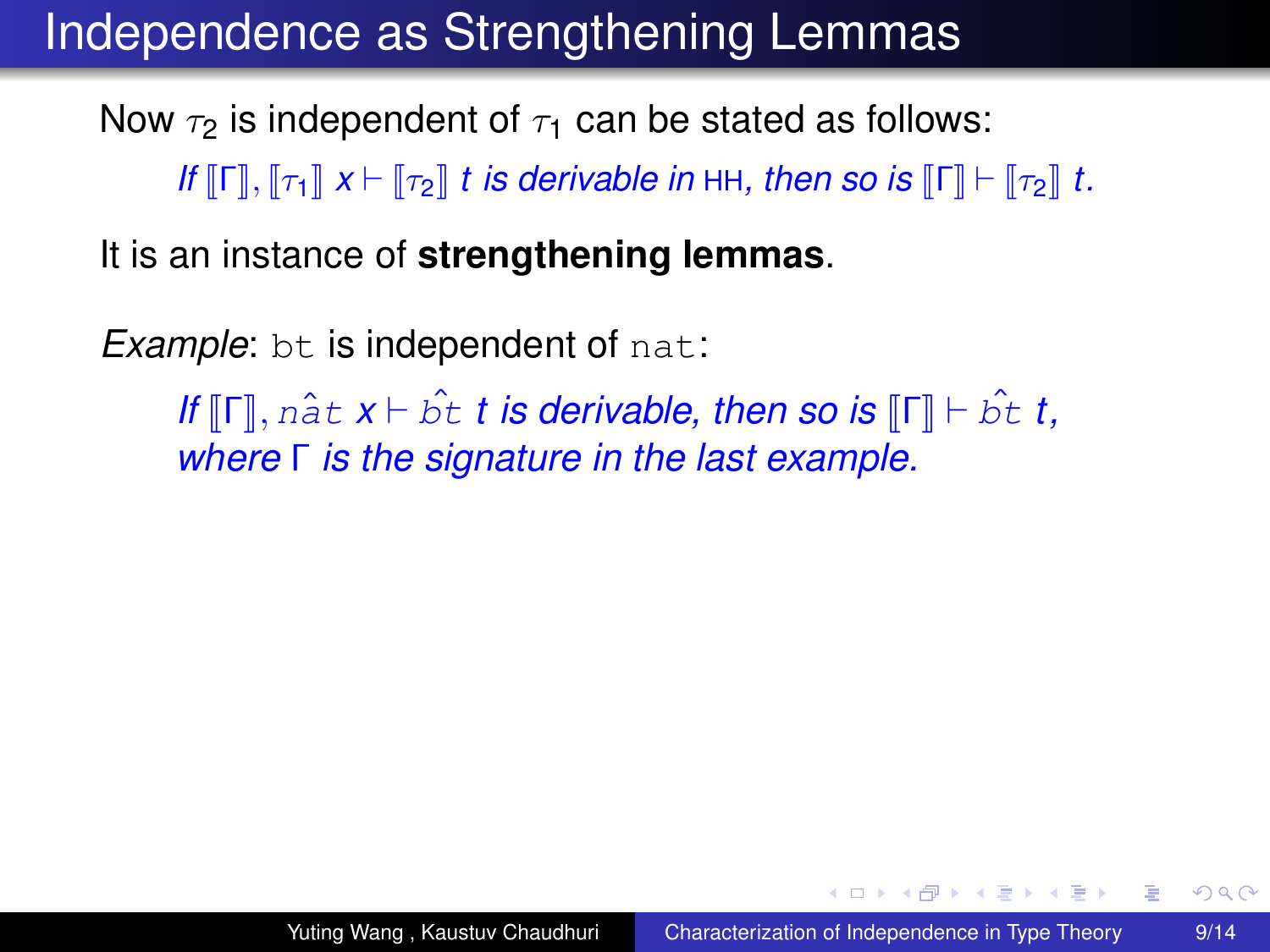Now  $\tau_2$  is independent of  $\tau_1$  can be stated as follows: *If*  $\llbracket \Gamma \rrbracket$ ,  $\llbracket \tau_1 \rrbracket$   $x \vdash \llbracket \tau_2 \rrbracket$  *t is derivable in* HH, then so is  $\llbracket \Gamma \rrbracket \vdash \llbracket \tau_2 \rrbracket$  *t.* 

It is an instance of **strengthening lemmas**.

*Example:* bt is independent of nat:

*If*  $\llbracket \mathsf{\Gamma} \rrbracket$ ,  $n \hat{\mathsf{a}} t \mathsf{x} \vdash \hat{\mathsf{b}} t$  *t* is derivable, then so is  $\llbracket \mathsf{\Gamma} \rrbracket \vdash \hat{\mathsf{b}} t$  *t*, *where* Γ *is the signature in the last example.*

Proof by Induction: the context may be dynamically extended when backchaining on:

 $\forall x. (\forall y. \text{ nât } y \Rightarrow \hat{b}t (x y)) \Rightarrow \hat{b}t$  (leaf *x*).

**≮ロト ⊀伊 ▶ ⊀ ヨ ▶ ⊀ ヨ ▶** 

<span id="page-38-0"></span>÷.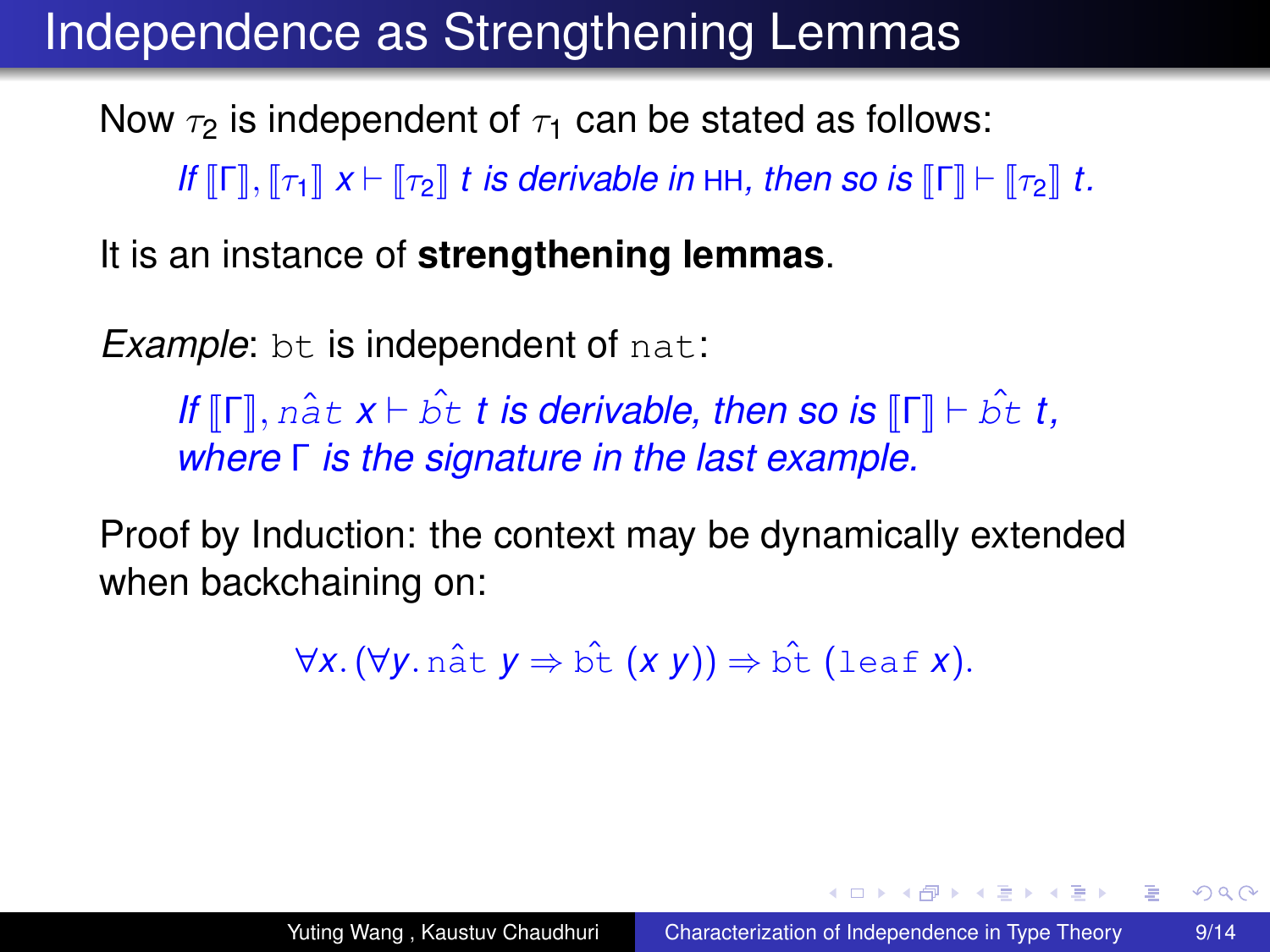Now  $\tau_2$  is independent of  $\tau_1$  can be stated as follows: *If*  $\llbracket \Gamma \rrbracket$ ,  $\llbracket \tau_1 \rrbracket$   $x \vdash \llbracket \tau_2 \rrbracket$  *t is derivable in* HH, then so is  $\llbracket \Gamma \rrbracket \vdash \llbracket \tau_2 \rrbracket$  *t.* 

It is an instance of **strengthening lemmas**.

*Example:* bt is independent of nat:

*If*  $\llbracket \mathsf{\Gamma} \rrbracket$ ,  $n \hat{\mathsf{a}} t \mathsf{x} \vdash \hat{\mathsf{b}} t$  *t* is derivable, then so is  $\llbracket \mathsf{\Gamma} \rrbracket \vdash \hat{\mathsf{b}} t$  *t*, *where* Γ *is the signature in the last example.*

Proof by Induction: the context may be dynamically extended when backchaining on:

<span id="page-39-0"></span> $\forall x. (\forall y. \text{ nât } y \Rightarrow \hat{b}t (x y)) \Rightarrow \hat{b}t$  (leaf *x*).

We prove a generalized lemma:

*If* ( $\Vert \Gamma \Vert$ ,  $\Delta$ ,  $n \hat{a} t \times b \hat{b} t$ ) *is derivable, then so is*  $(\llbracket \Gamma \rrbracket, \Delta \vdash \hat{b}t \; t)$  $(\llbracket \Gamma \rrbracket, \Delta \vdash \hat{b}t \; t)$  $(\llbracket \Gamma \rrbracket, \Delta \vdash \hat{b}t \; t)$  $(\llbracket \Gamma \rrbracket, \Delta \vdash \hat{b}t \; t)$  $(\llbracket \Gamma \rrbracket, \Delta \vdash \hat{b}t \; t)$ , where  $\Delta$  is the dynam[ic](#page-38-0) [co](#page-40-0)[n](#page-34-0)te[xt](#page-40-0)[.](#page-0-0)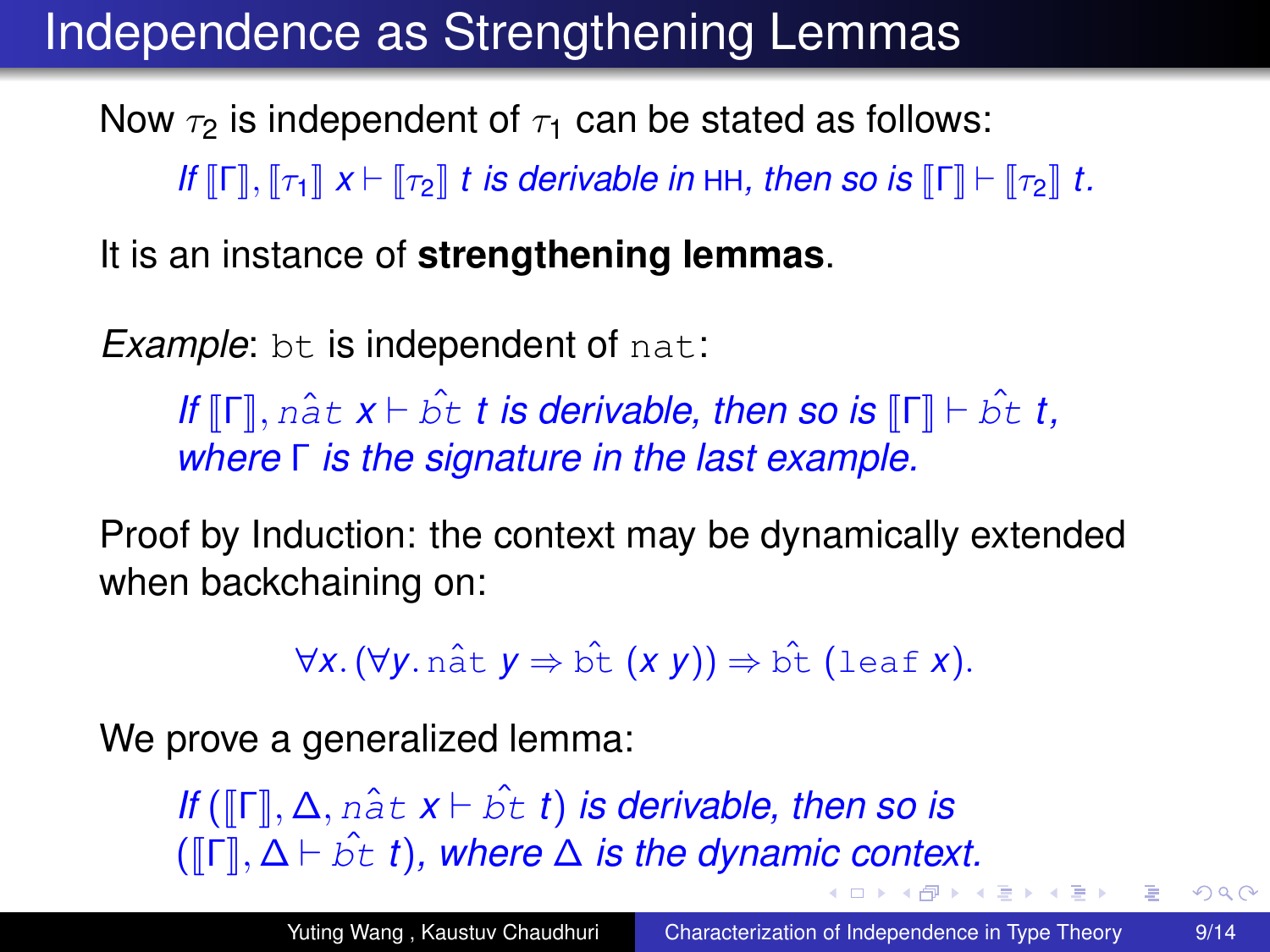$G$  is an intuitionistic logic base on Church's STT.

4 0 8

← 伊 ▶

 $2990$ 

<span id="page-40-0"></span>B

ぼう メモト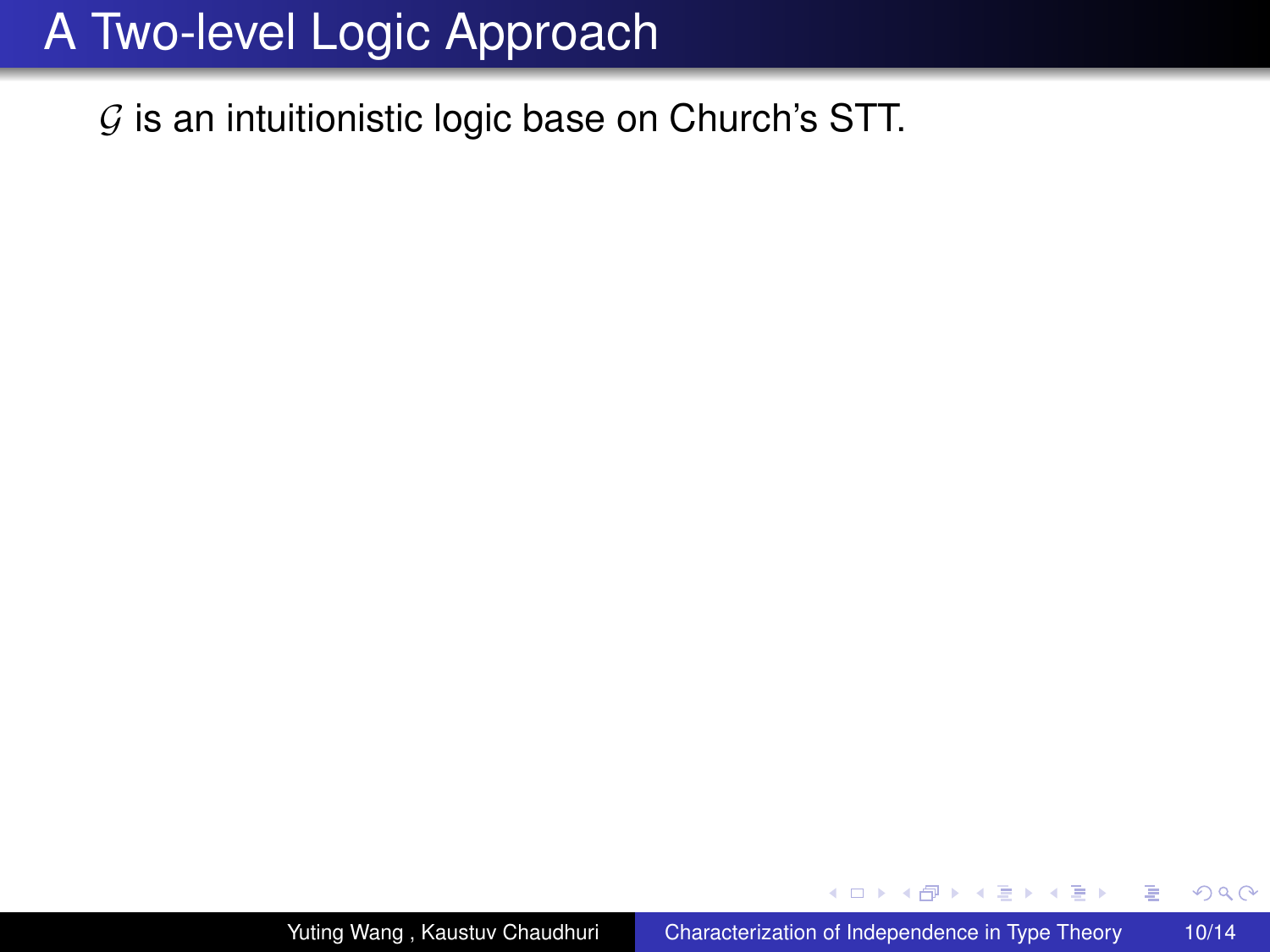- $G$  is an intuitionistic logic base on Church's STT.
	- Atomic predicates are interpreted through fixed-point definitions

4 0 8 4. ⊕ ⊳

医电子 化重子

 $2Q$ 

э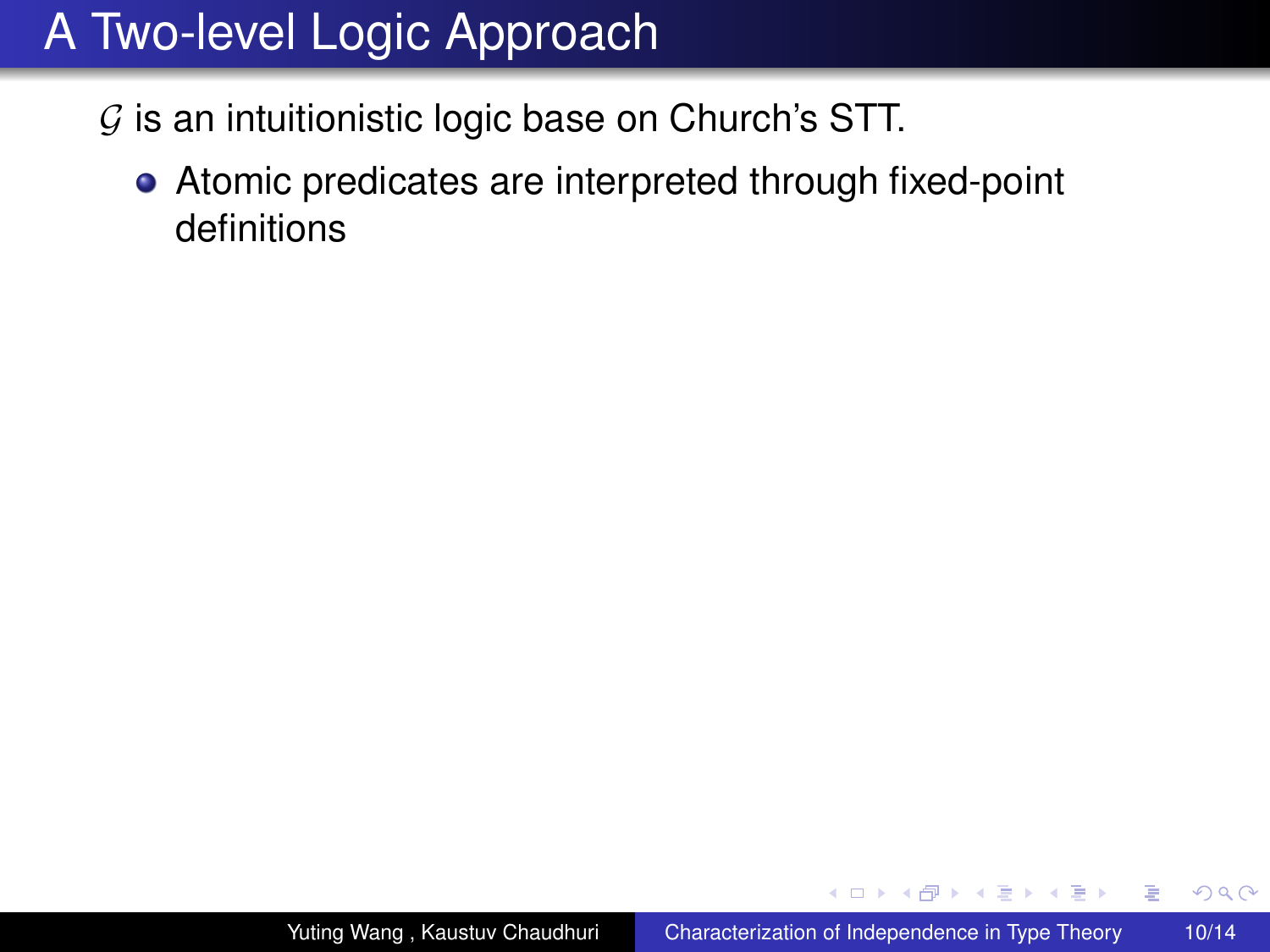- $G$  is an intuitionistic logic base on Church's STT.
	- Atomic predicates are interpreted through fixed-point definitions

Example: the definition for addition of naturals is:

add z  $N N \triangleq T$ ; add (s  $N_1$ )  $N_2$  (s  $N_3$ )  $\triangleq$  add  $N_1 N_2 N_3$ 

**≮ロト ⊀伊 ▶ ⊀ ヨ ▶ ⊀ ヨ ▶** 

重。  $2Q$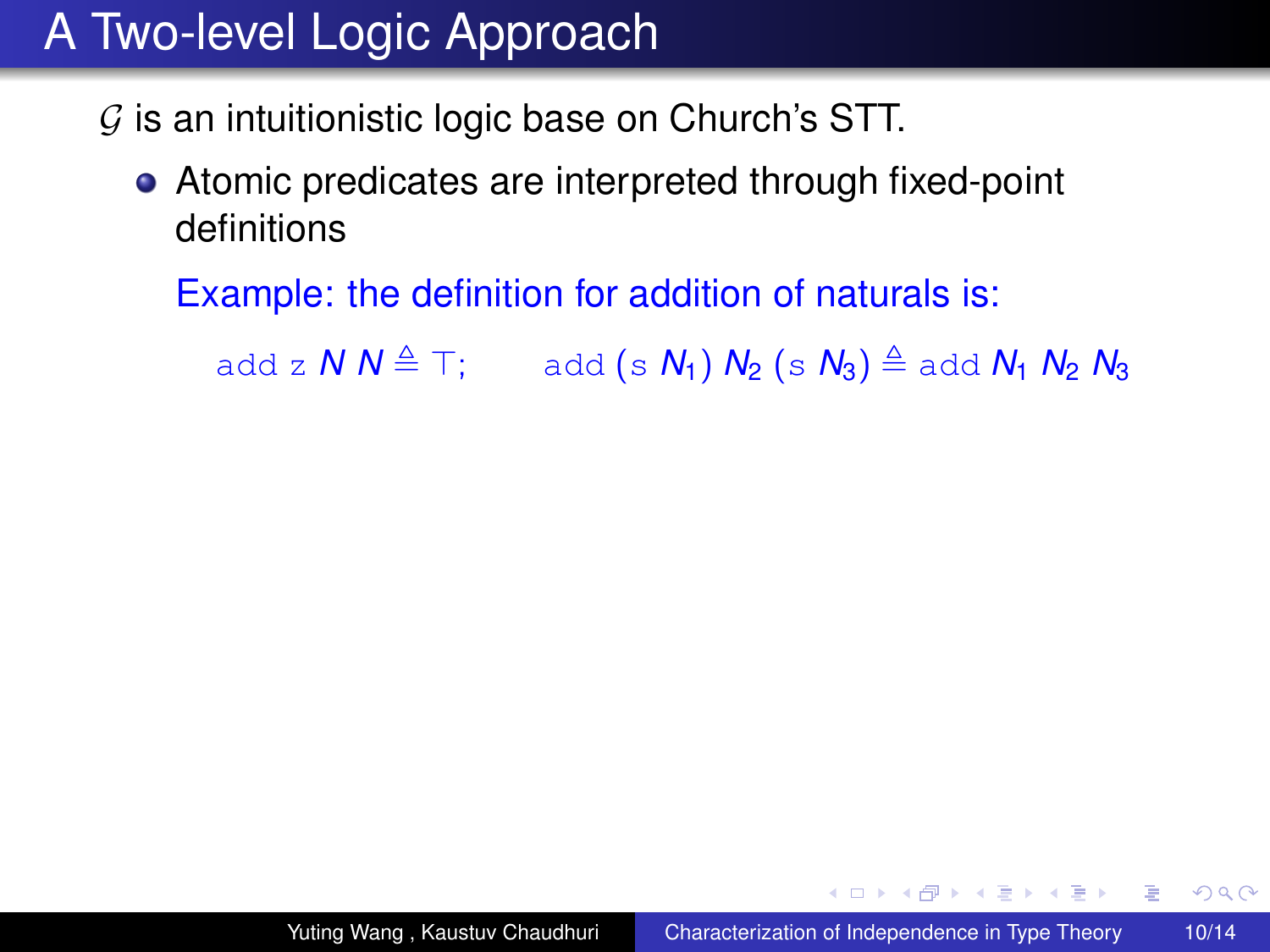- $G$  is an intuitionistic logic base on Church's STT.
	- Atomic predicates are interpreted through fixed-point definitions

Example: the definition for addition of naturals is:

add z  $N N \triangleq T$ ; add (s  $N_1$ )  $N_2$  (s  $N_3$ )  $\triangleq$  add  $N_1 N_2 N_3$ 

• We can also give them a least (greatest) fixed point reading, leading to support for (co)-inductive reasoning

**≮ロ ▶ ⊀ 御 ▶ ⊀ ヨ ▶ ⊀ ヨ ▶**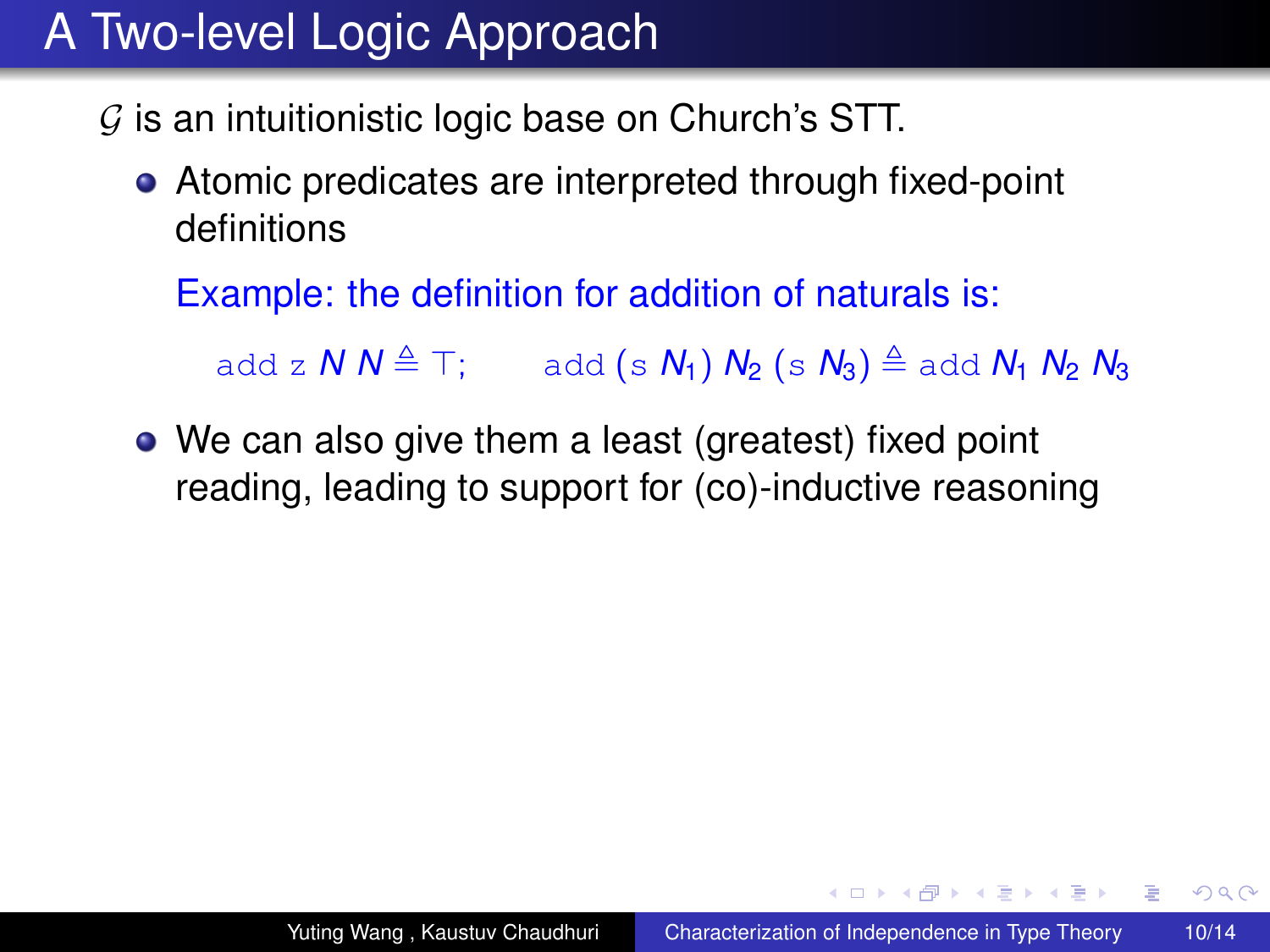- $G$  is an intuitionistic logic base on Church's STT.
	- Atomic predicates are interpreted through fixed-point definitions

Example: the definition for addition of naturals is:

add z  $N N \triangleq T$ ; add (s  $N_1$ )  $N_2$  (s  $N_3$ )  $\triangleq$  add  $N_1 N_2 N_3$ 

- We can also give them a least (greatest) fixed point reading, leading to support for (co)-inductive reasoning
- A new quantifier  $\nabla$  for variables representing names.

**≮ロ ▶ ⊀ 御 ▶ ⊀ ヨ ▶ ⊀ ヨ ▶** 

È.  $2Q$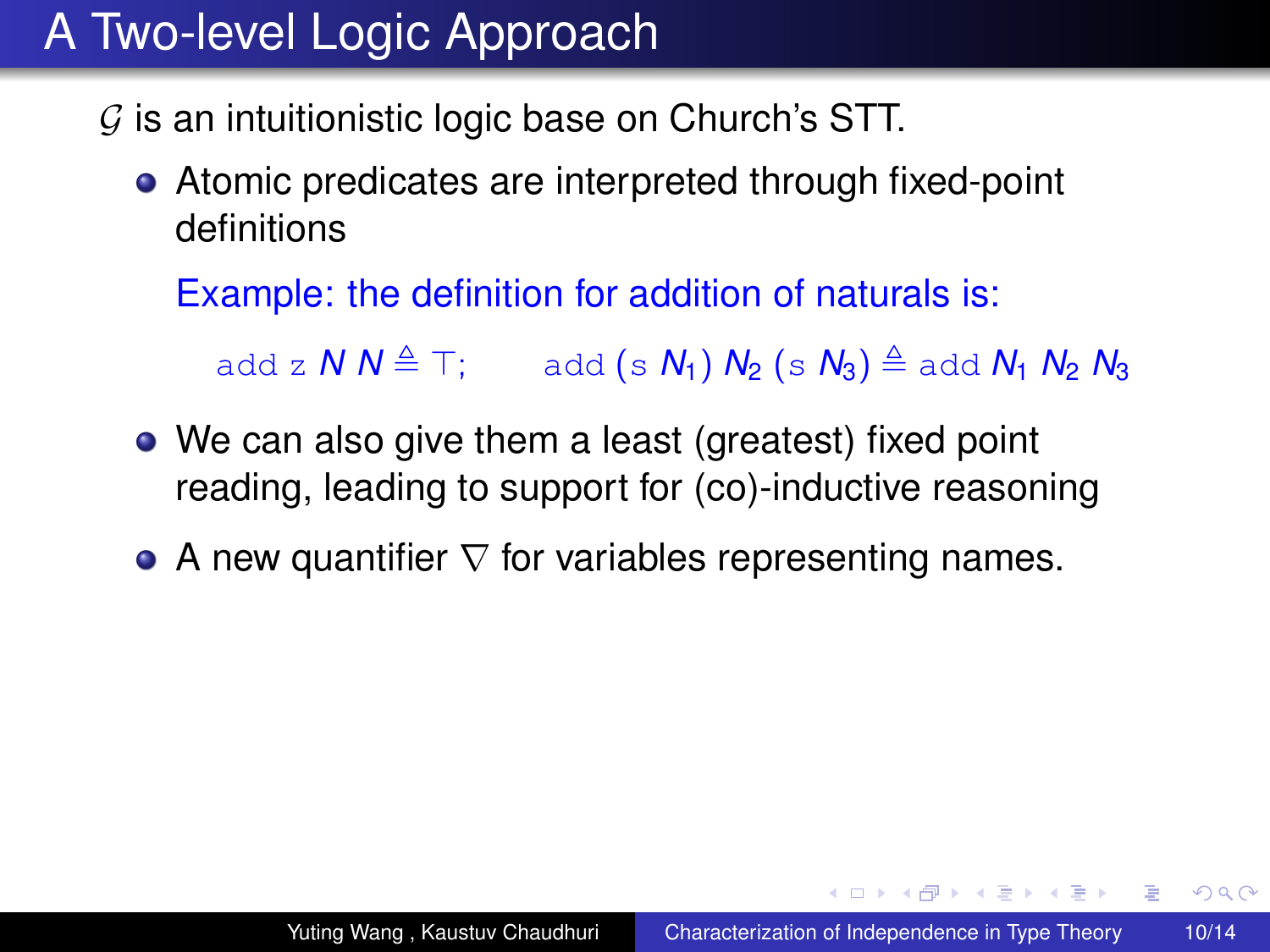- $G$  is an intuitionistic logic base on Church's STT.
	- Atomic predicates are interpreted through fixed-point definitions

Example: the definition for addition of naturals is:

add z  $N N \triangleq T$ ; add (s  $N_1$ )  $N_2$  (s  $N_3$ )  $\triangleq$  add  $N_1 N_2 N_3$ 

- We can also give them a least (greatest) fixed point reading, leading to support for (co)-inductive reasoning
- A new quantifier  $\nabla$  for variables representing names.

HH is encoded as a fixed-point definition for the predicate  $\frac{eq}{eq}$ 

**≮ロ ▶ ⊀ 御 ▶ ⊀ ヨ ▶ ⊀ ヨ ▶** 

È.  $2Q$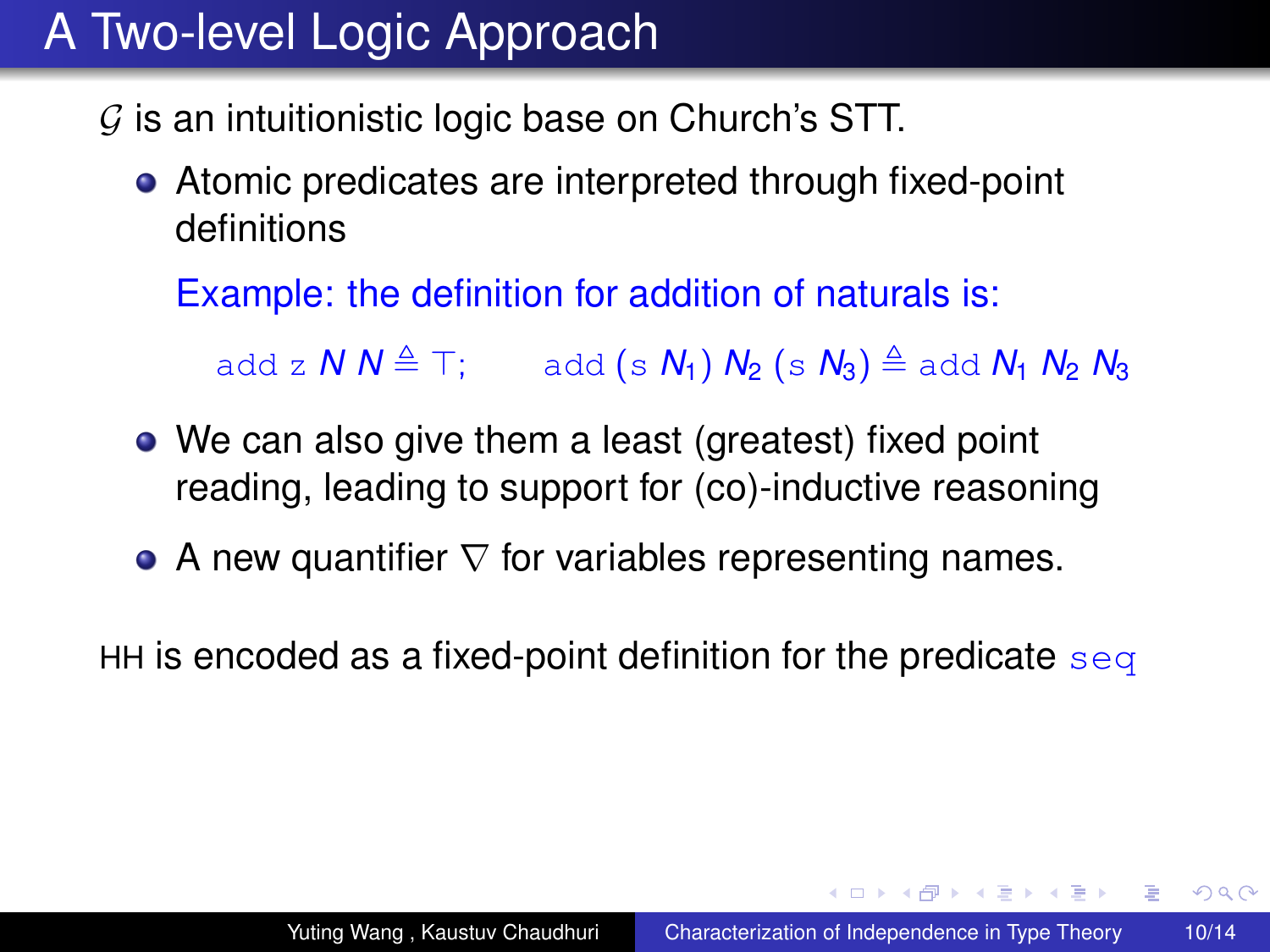- $G$  is an intuitionistic logic base on Church's STT.
	- Atomic predicates are interpreted through fixed-point definitions

Example: the definition for addition of naturals is:

add z  $N N \triangleq T$ ; add (s  $N_1$ )  $N_2$  (s  $N_3$ )  $\triangleq$  add  $N_1 N_2 N_3$ 

- We can also give them a least (greatest) fixed point reading, leading to support for (co)-inductive reasoning
- A new quantifier  $\nabla$  for variables representing names.

HH is encoded as a fixed-point definition for the predicate  $\frac{eq}{eq}$ 

An HH sequent *L* ` *G* is encoded as seq *L G*

**≮ロト ⊀伊 ▶ ⊀ ヨ ▶ ⊀ ヨ ▶** 

 $2990$ 

ミー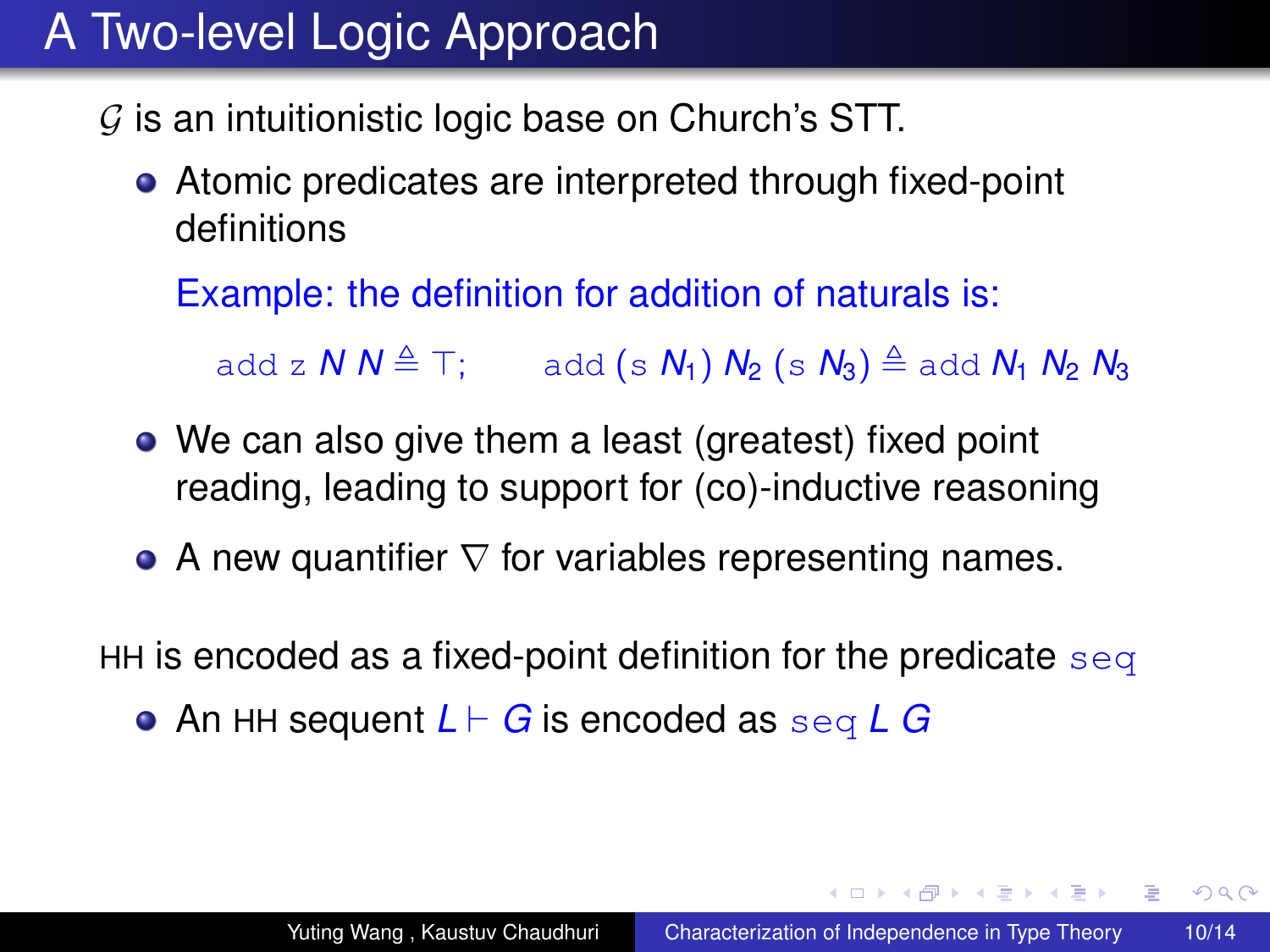- $G$  is an intuitionistic logic base on Church's STT.
	- Atomic predicates are interpreted through fixed-point definitions

Example: the definition for addition of naturals is:

add z  $N N \triangleq T$ ; add (s  $N_1$ )  $N_2$  (s  $N_3$ )  $\triangleq$  add  $N_1 N_2 N_3$ 

- We can also give them a least (greatest) fixed point reading, leading to support for (co)-inductive reasoning
- A new quantifier  $\nabla$  for variables representing names.

HH is encoded as a fixed-point definition for the predicate  $\frac{eq}{eq}$ 

- An HH sequent *L* ` *G* is encoded as seq *L G*
- $\bullet$  Derivation rules are encoded as definitions for seq

**≮ロ ▶ ⊀ 御 ▶ ⊀ ヨ ▶ ⊀ ヨ ▶** 

 $2990$ 

重し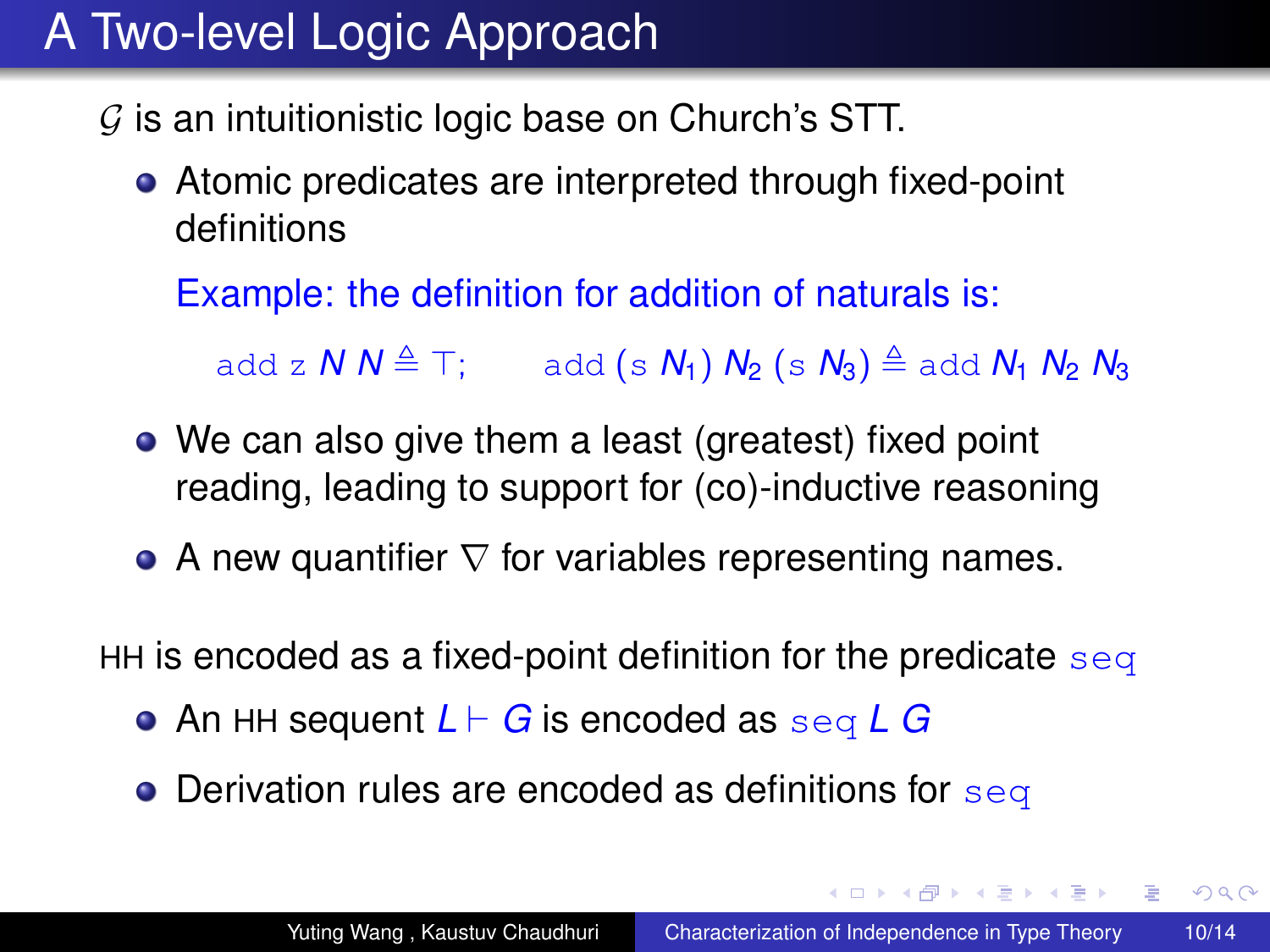- $G$  is an intuitionistic logic base on Church's STT.
	- Atomic predicates are interpreted through fixed-point definitions

Example: the definition for addition of naturals is:

add z  $N N \triangleq T$ ; add (s  $N_1$ )  $N_2$  (s  $N_3$ )  $\triangleq$  add  $N_1 N_2 N_3$ 

- We can also give them a least (greatest) fixed point reading, leading to support for (co)-inductive reasoning
- A new quantifier  $\nabla$  for variables representing names.

HH is encoded as a fixed-point definition for the predicate  $\frac{eq}{eq}$ 

- An HH sequent *L* ` *G* is encoded as seq *L G*
- $\bullet$  Derivation rules are encoded as definitions for seq
- We write  ${L \vdash G}$  for seq *L G*.

4 ロ ) (何 ) (日 ) (日 )

 $2990$ 重。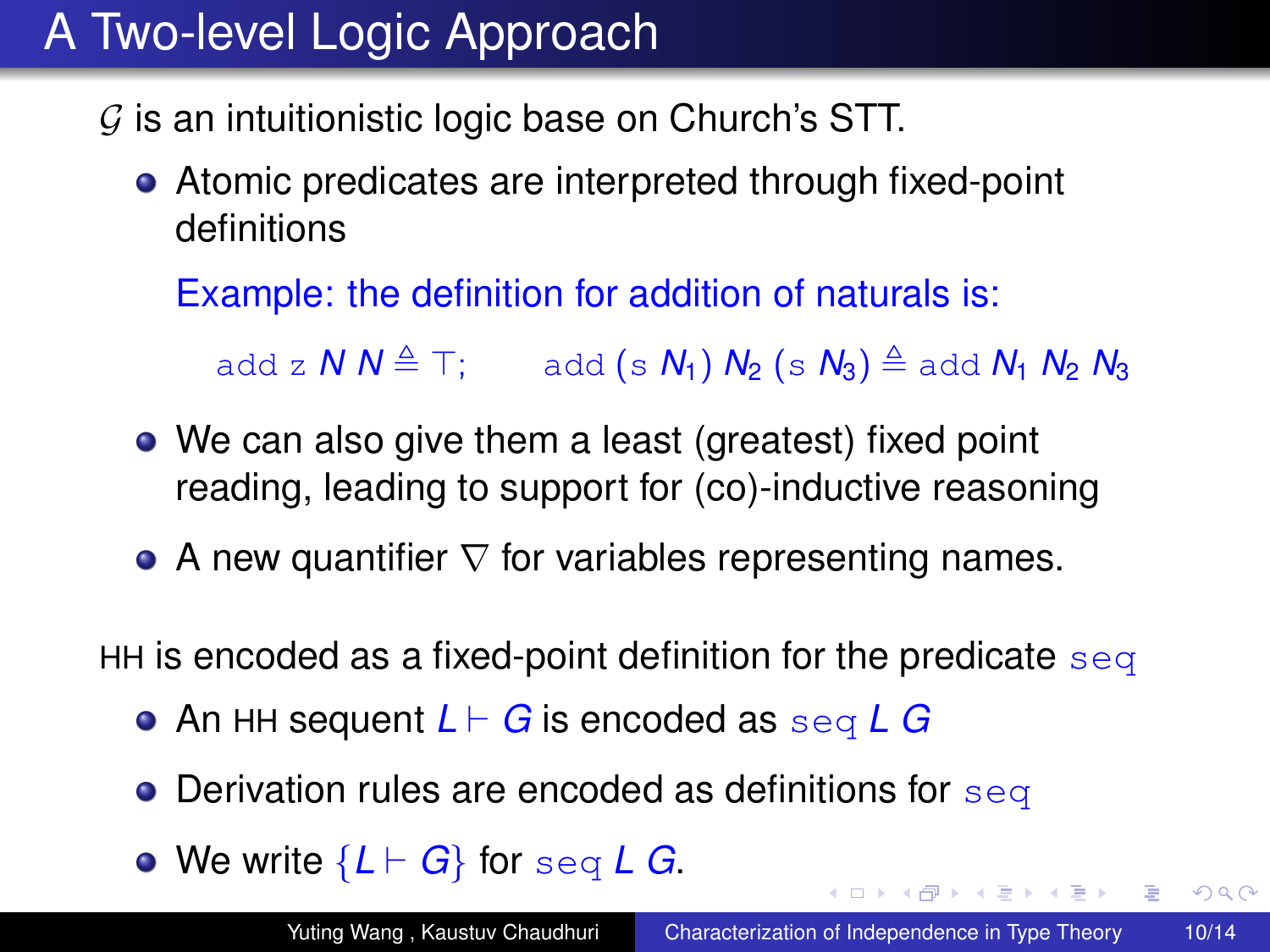#### Formalizing Independence in  $\mathcal G$

 $\tau_2$  is independent of  $\tau_1$  can be stated as follows in G

 $\forall t. \nabla x. \{\llbracket \mathsf{\Gamma} \rrbracket, \llbracket \tau_1 \rrbracket \ x \vdash \llbracket \tau_2 \rrbracket \ (t\ x) \} \supset \exists t'.\ t = (\lambda y.\ t') \wedge \{\llbracket \mathsf{\Gamma} \rrbracket \vdash \llbracket \tau_2 \rrbracket \ t' \}.$ 

K ロ ▶ K 御 ▶ K ヨ ▶ K ヨ ▶ ...

 $2990$ 

重。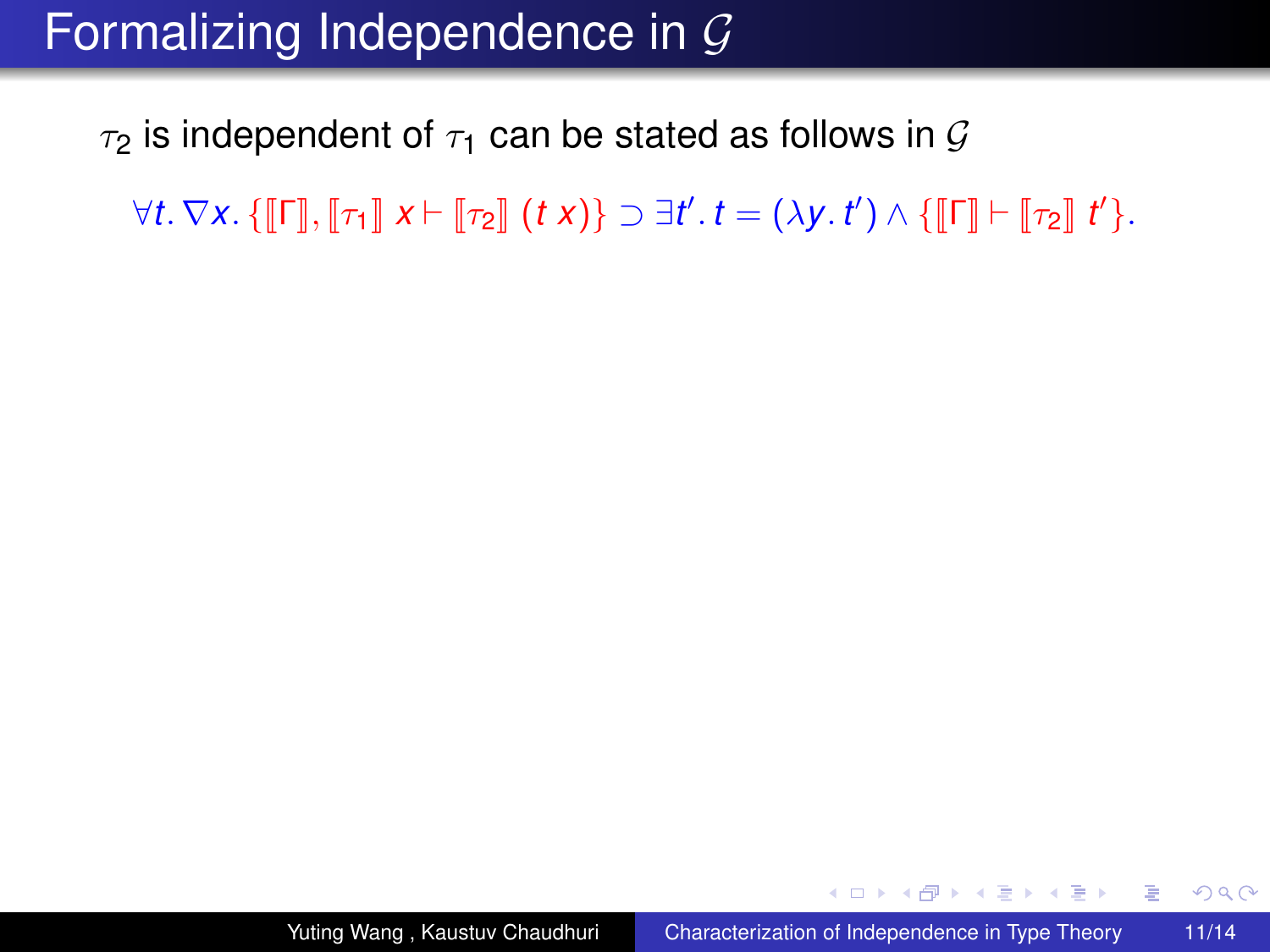$\tau_2$  is independent of  $\tau_1$  can be stated as follows in G

 $\forall t. \nabla x. \{\llbracket \mathsf{\Gamma} \rrbracket, \llbracket \tau_1 \rrbracket \ x \vdash \llbracket \tau_2 \rrbracket \ (t\ x) \} \supset \exists t'.\ t = (\lambda y.\ t') \wedge \{\llbracket \mathsf{\Gamma} \rrbracket \vdash \llbracket \tau_2 \rrbracket \ t' \}.$ 

The possibility that *t* may contain *x* is expressed by *t x*

**≮ロト ⊀伊 ▶ ⊀ ヨ ▶ ⊀ ヨ ▶** 

 $2990$ 

÷.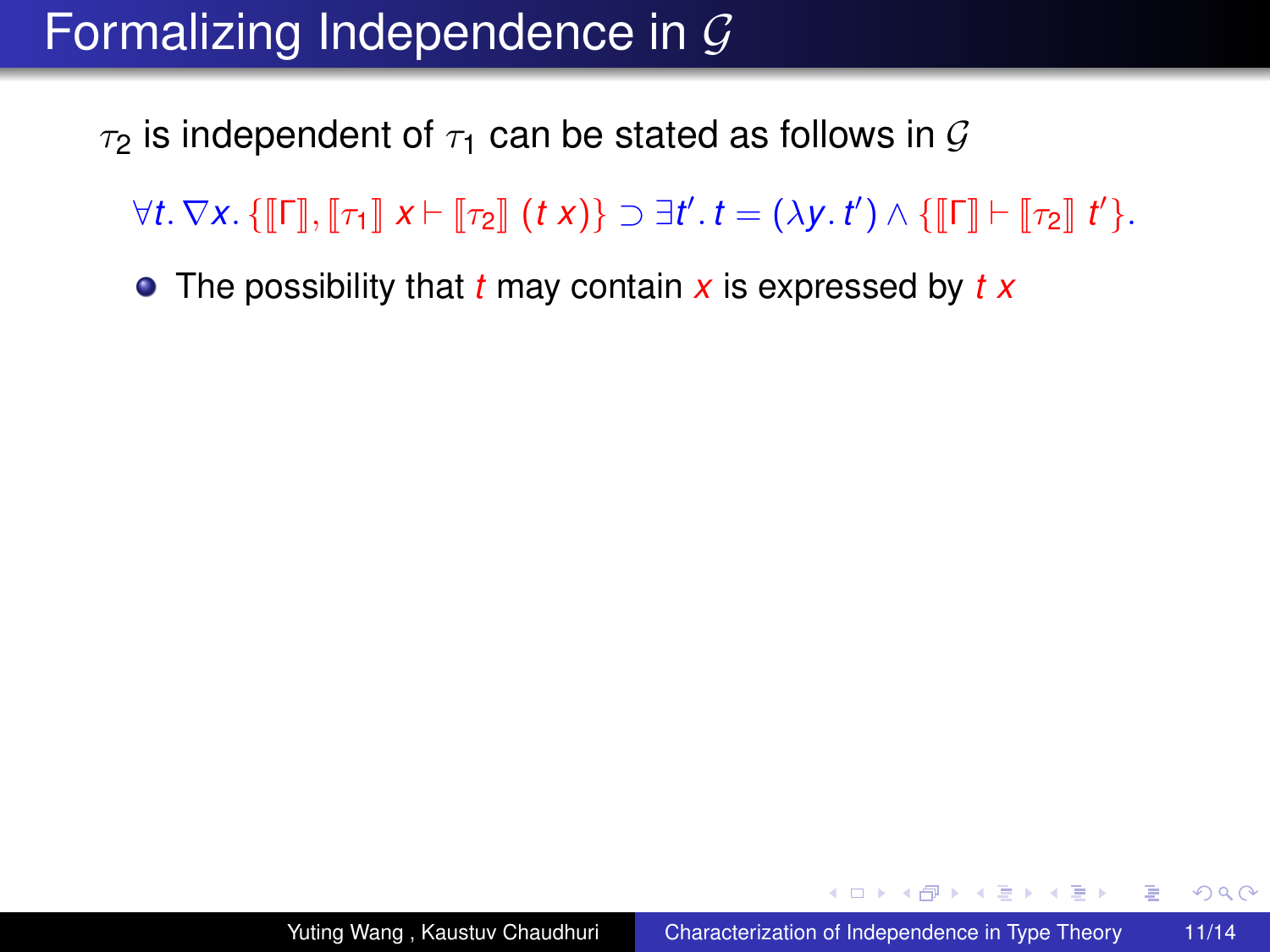$\tau_2$  is independent of  $\tau_1$  can be stated as follows in G

 $\forall t. \nabla x. \{\llbracket \mathsf{\Gamma} \rrbracket, \llbracket \tau_1 \rrbracket \ x \vdash \llbracket \tau_2 \rrbracket \ (t\ x) \} \supset \exists t'.\ t = (\lambda y.\ t') \wedge \{\llbracket \mathsf{\Gamma} \rrbracket \vdash \llbracket \tau_2 \rrbracket \ t' \}.$ 

- The possibility that *t* may contain *x* is expressed by *t x*
- The ordering of binders *t'* and *y* in  $\exists t'$ .  $t = (\lambda y. t')$  conclude that *t* does not contain *x*.

**≮ロト ⊀伊 ▶ ⊀ ヨ ▶ ⊀ ヨ ▶** 

重。  $2Q$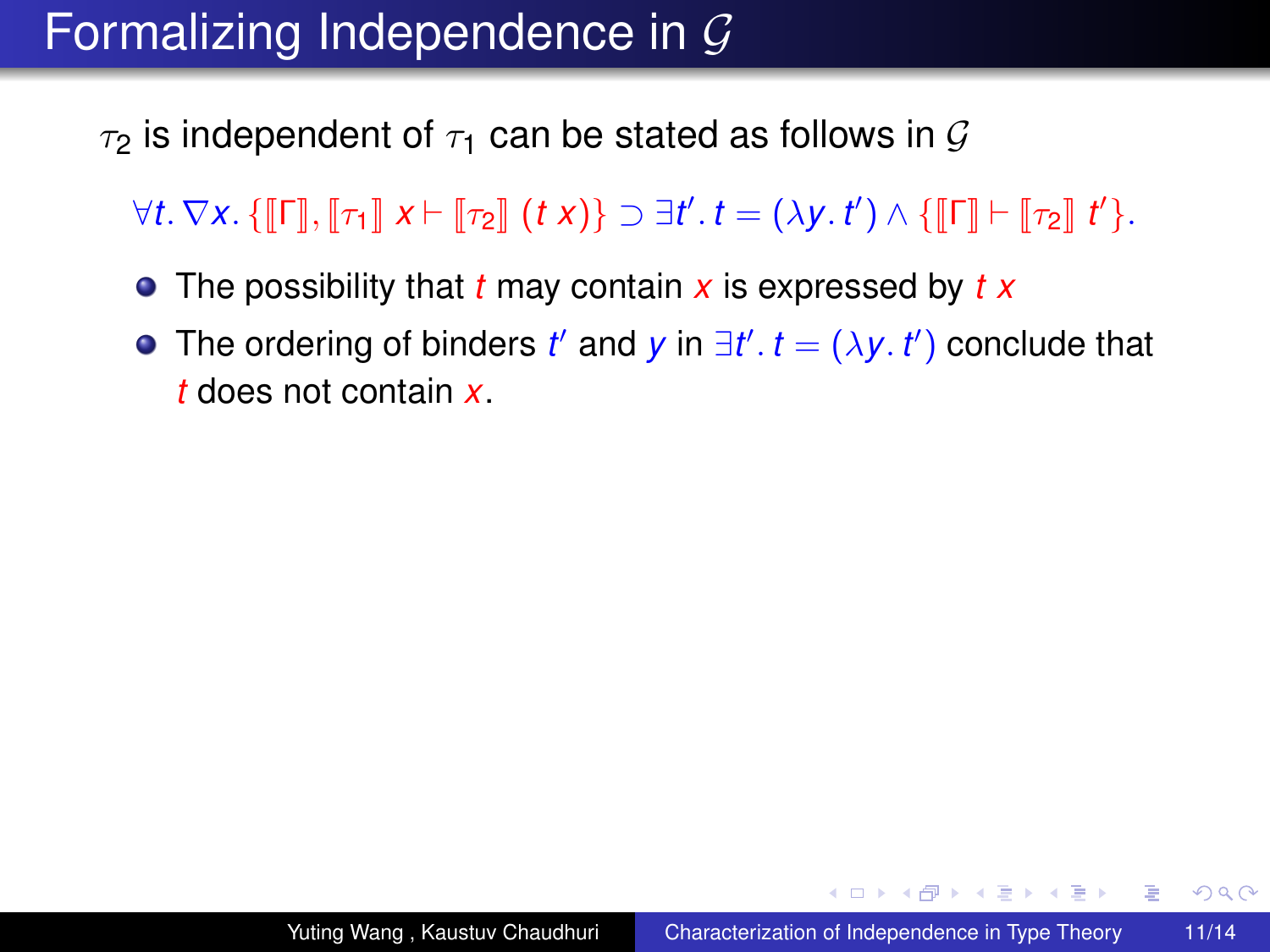$\tau_2$  is independent of  $\tau_1$  can be stated as follows in G

 $\forall t. \nabla x. \{\llbracket \mathsf{\Gamma} \rrbracket, \llbracket \tau_1 \rrbracket \ x \vdash \llbracket \tau_2 \rrbracket \ (t\ x) \} \supset \exists t'.\ t = (\lambda y.\ t') \wedge \{\llbracket \mathsf{\Gamma} \rrbracket \vdash \llbracket \tau_2 \rrbracket \ t' \}.$ 

- The possibility that *t* may contain *x* is expressed by *t x*
- The ordering of binders *t'* and *y* in  $\exists t'$ .  $t = (\lambda y. t')$  conclude that *t* does not contain *x*.

*Example*: bt is independent of nat

 $\forall t. \nabla x. \{ \llbracket \mathsf{\Gamma} \rrbracket, \hat{\mathsf{n}} \exists t \in \mathcal{X} \} \Rightarrow \exists t'. t = (\lambda y. t') \wedge \{ \llbracket \mathsf{\Gamma} \rrbracket \vdash \hat{\mathsf{b}} \hat{\mathsf{t}} \ t' \}$ 

**≮ロト ⊀伊 ▶ ⊀ ヨ ▶ ⊀ ヨ ▶** 

重。  $2Q$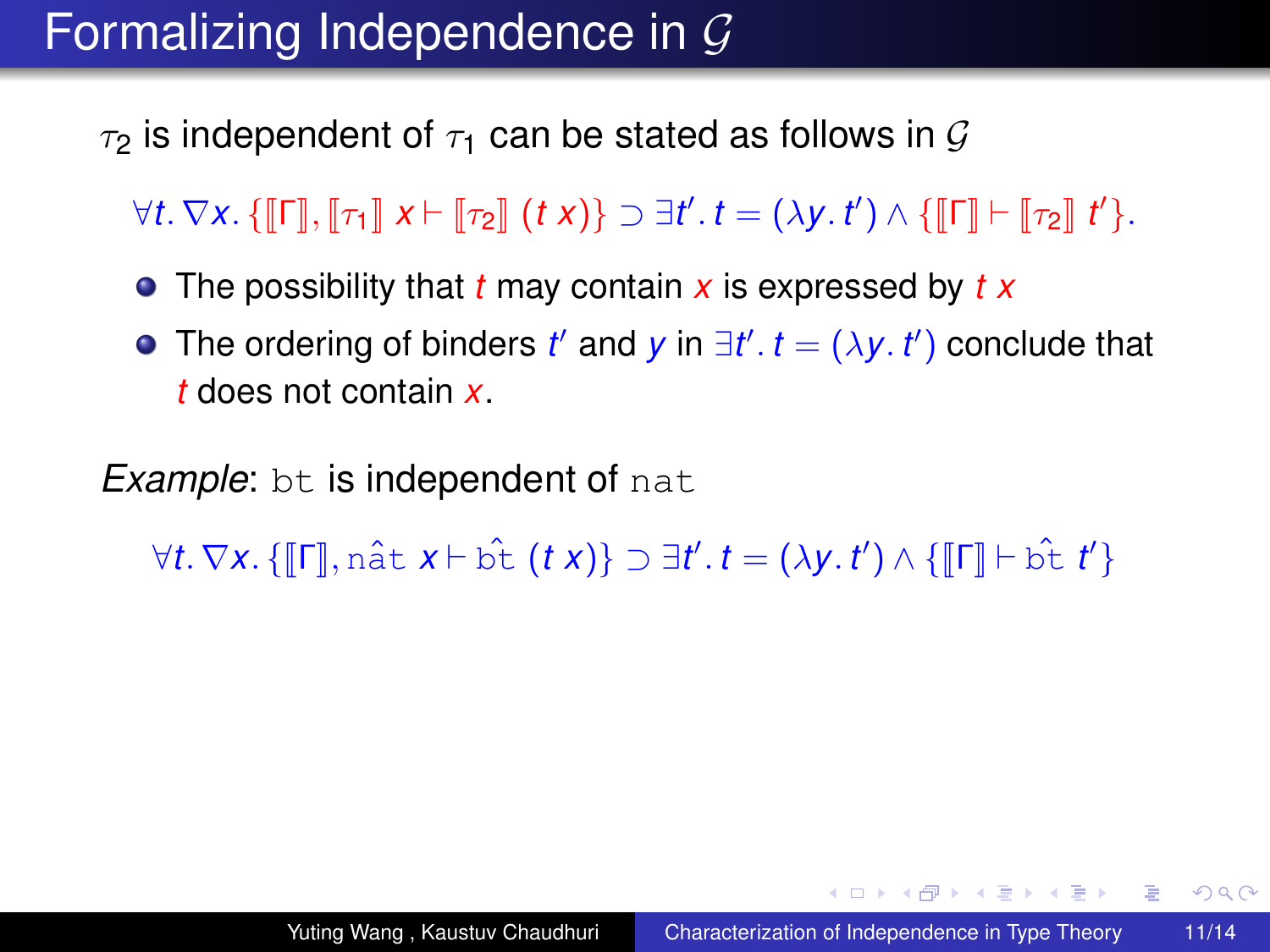$\tau_2$  is independent of  $\tau_1$  can be stated as follows in G

 $\forall t. \nabla x. \{\llbracket \mathsf{\Gamma} \rrbracket, \llbracket \tau_1 \rrbracket \ x \vdash \llbracket \tau_2 \rrbracket \ (t\ x) \} \supset \exists t'.\ t = (\lambda y.\ t') \wedge \{\llbracket \mathsf{\Gamma} \rrbracket \vdash \llbracket \tau_2 \rrbracket \ t' \}.$ 

- The possibility that *t* may contain *x* is expressed by *t x*
- The ordering of binders *t'* and *y* in  $\exists t'$ .  $t = (\lambda y. t')$  conclude that *t* does not contain *x*.

*Example*: bt is independent of nat

 $\forall t. \nabla x. \{ \llbracket \mathsf{\Gamma} \rrbracket, \hat{\mathsf{n}} \exists t \in \mathcal{X} \} \Rightarrow \exists t'. t = (\lambda y. t') \wedge \{ \llbracket \mathsf{\Gamma} \rrbracket \vdash \hat{\mathsf{b}} \hat{\mathsf{t}} \ t' \}$ 

We prove a generalized lemma:

 $\forall \Delta t.\nabla x.\n\text{ctx } \Delta \supset \{\llbracket \Gamma \rrbracket, \Delta, \n\text{naît } x \vdash \hat{\text{bt}} (tx)\}$  $\supset \exists t'. t = (\lambda y. t') \wedge \{ \llbracket \mathsf{\Gamma} \rrbracket, \Delta \vdash \hat{\mathsf{b}} \hat{\mathsf{t}} \, t' \}$ 

where  $ctx$  defines the dynamically extended context

メラメメラメー

 $\equiv$   $\Omega$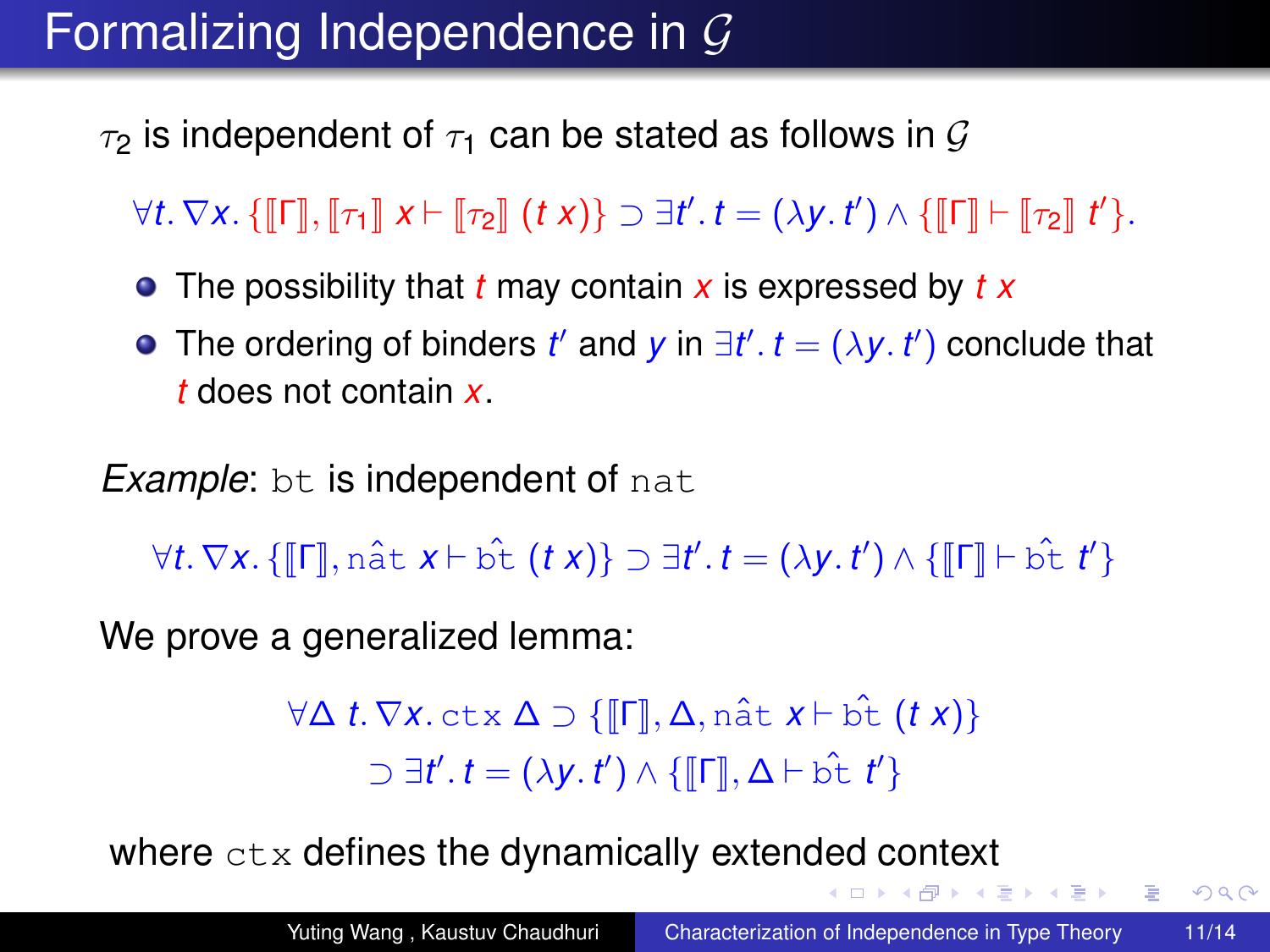*Main Idea*: To prove the strengthening lemma

{Γ, *a*<sup>1</sup> *x* ` *a*<sup>2</sup> *t*} ⊃ {Γ ` *a*<sup>2</sup> *t*}

Show  $a_1 x$  is never used in the derivation of  $\Gamma$ ,  $a_1 x \vdash a_2 t$ .

イロト イ押 トイヨ トイヨ トー

ă.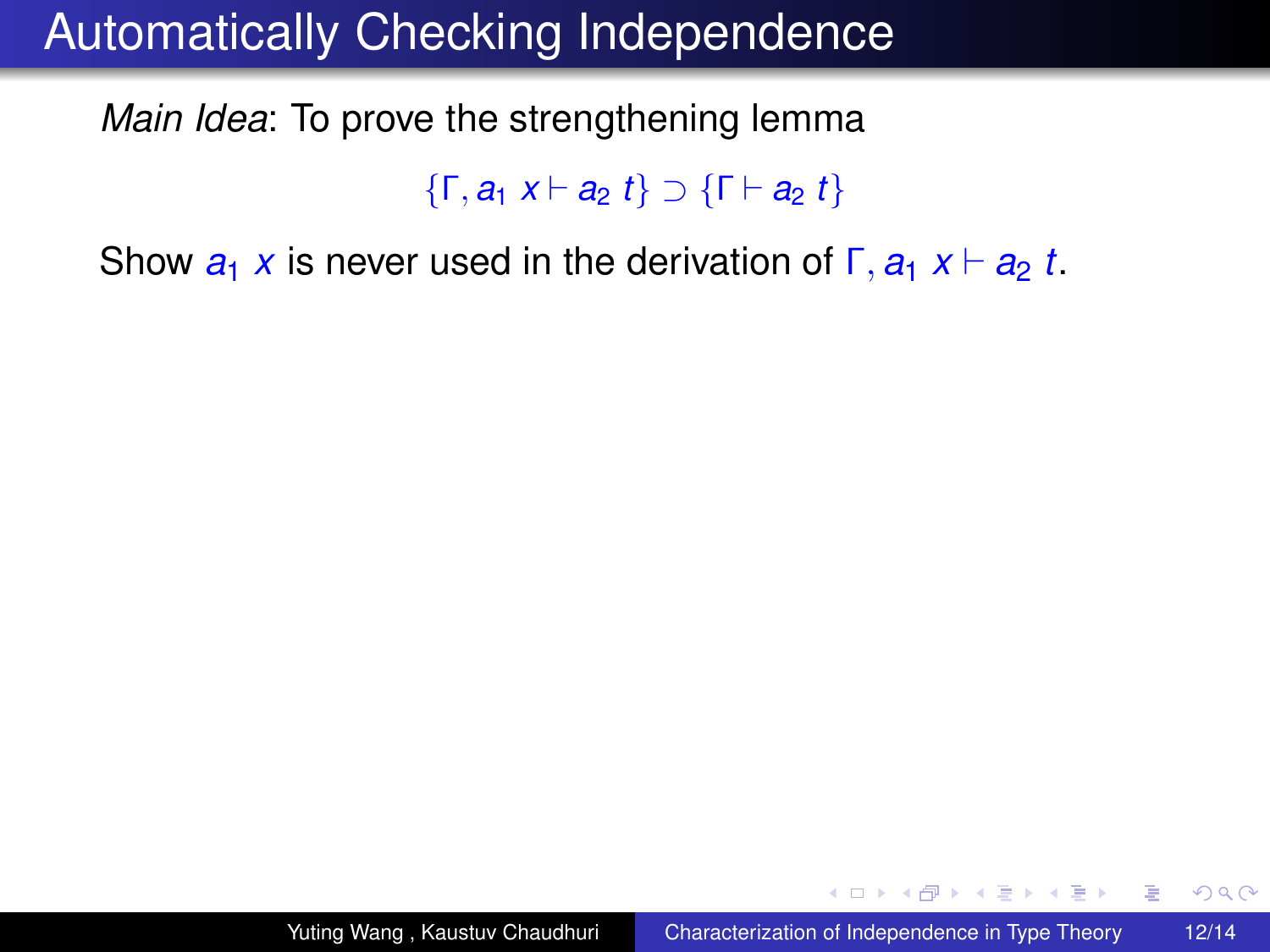*Main Idea*: To prove the strengthening lemma

{Γ, *a*<sup>1</sup> *x* ` *a*<sup>2</sup> *t*} ⊃ {Γ ` *a*<sup>2</sup> *t*}

Show  $a_1 x$  is never used in the derivation of  $\Gamma$ ,  $a_1 x \vdash a_2 t$ .

Algorithm for deriving the independence relation:

イロト イ押 トイヨ トイヨト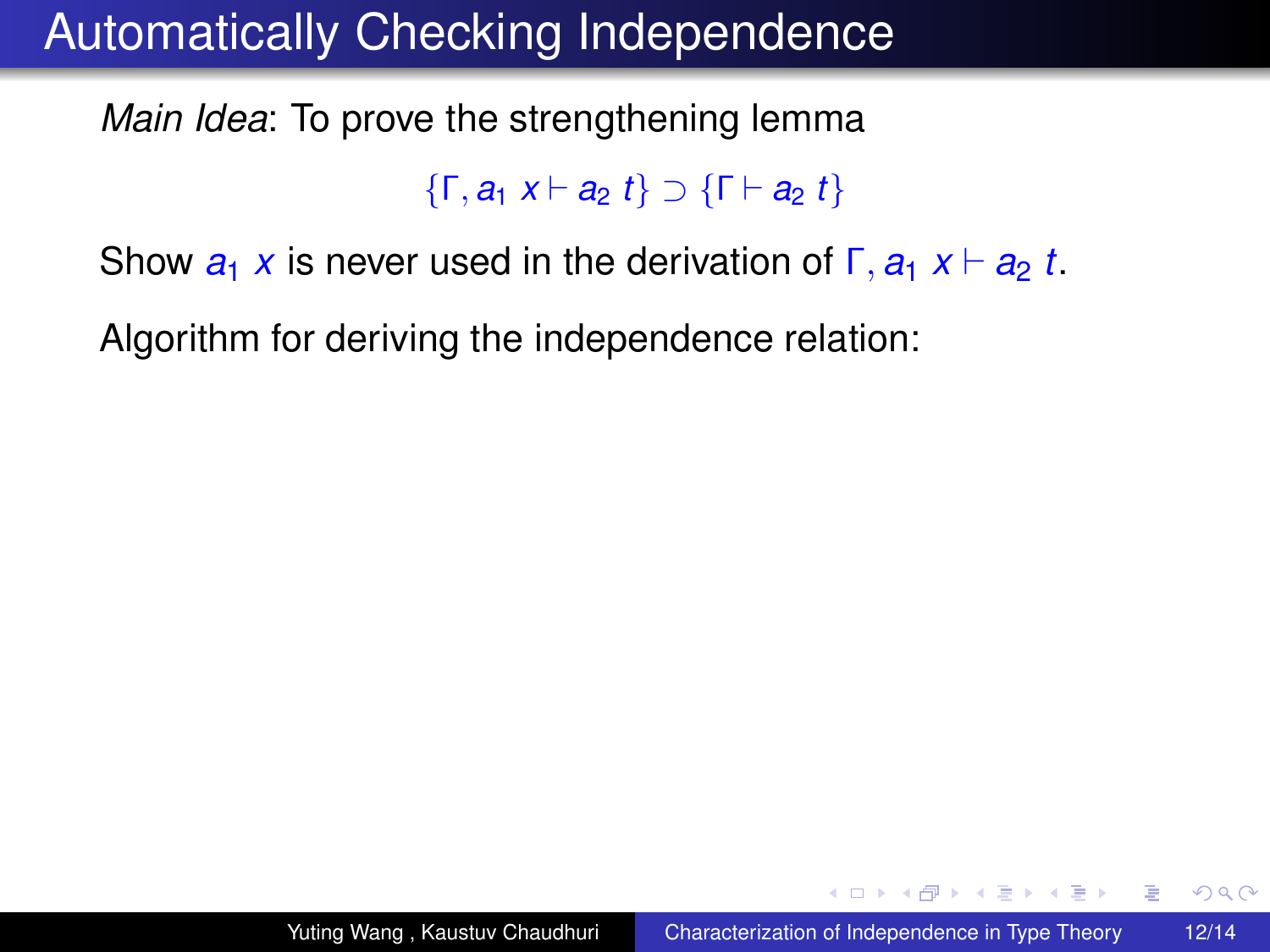*Main Idea*: To prove the strengthening lemma

{Γ, *a*<sup>1</sup> *x* ` *a*<sup>2</sup> *t*} ⊃ {Γ ` *a*<sup>2</sup> *t*}

Show  $a_1 x$  is never used in the derivation of  $\Gamma$ ,  $a_1 x \vdash a_2 t$ .

Algorithm for deriving the independence relation:

For every predicate *a*, compute the context of sequents with atomic goals of head *a*.

イロト イ押 トイヨ トイヨト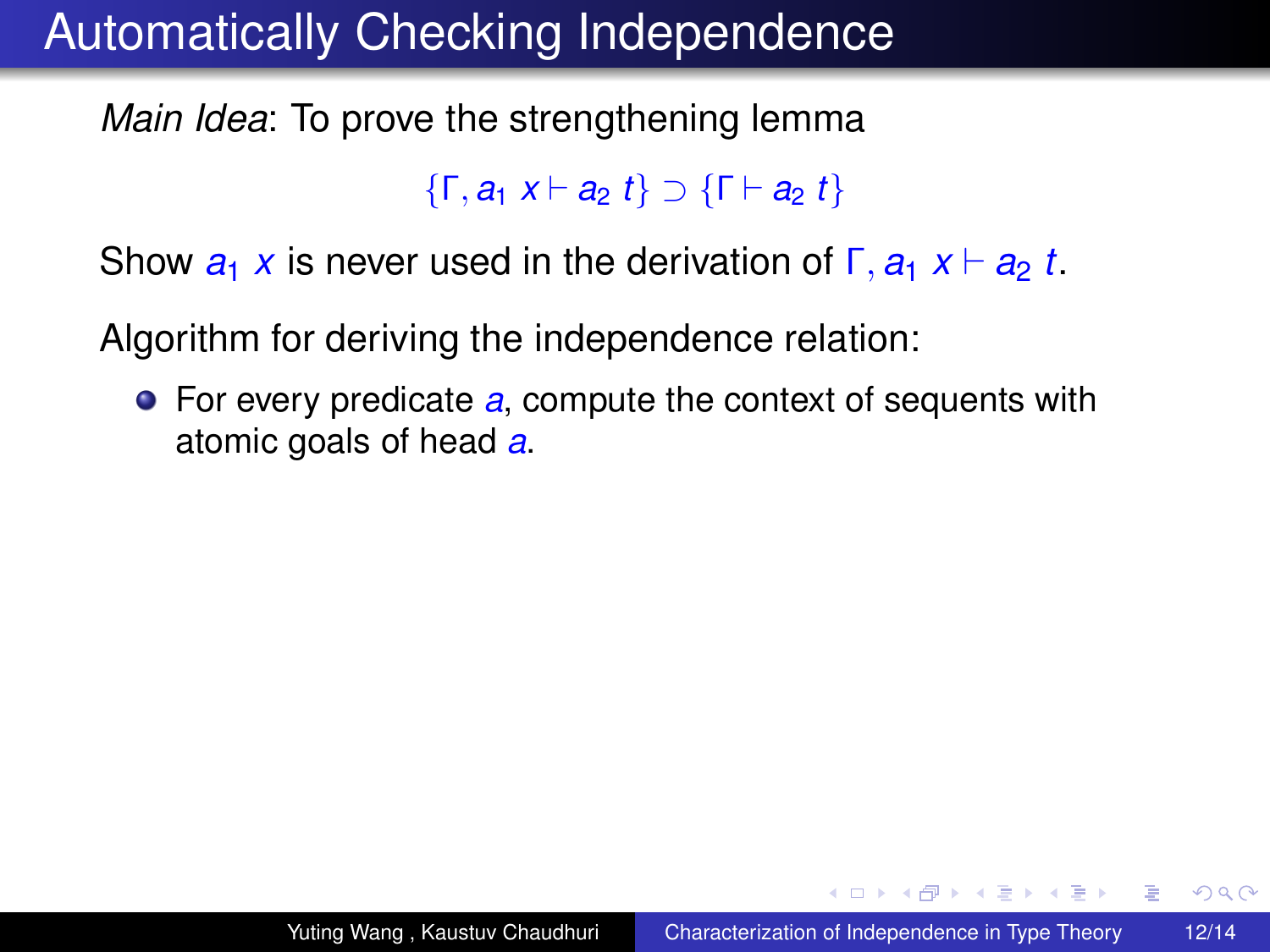*Main Idea*: To prove the strengthening lemma

{Γ, *a*<sup>1</sup> *x* ` *a*<sup>2</sup> *t*} ⊃ {Γ ` *a*<sup>2</sup> *t*}

Show  $a_1 x$  is never used in the derivation of  $\Gamma$ ,  $a_1 x \vdash a_2 t$ .

Algorithm for deriving the independence relation:

- For every predicate *a*, compute the context of sequents with atomic goals of head *a*.
- By examining the context, compute a set *S*(*a*) of all predicates that *a* can depend on.

**≮ロト ⊀伊 ▶ ⊀ ヨ ▶ ⊀ ヨ ▶** 

÷.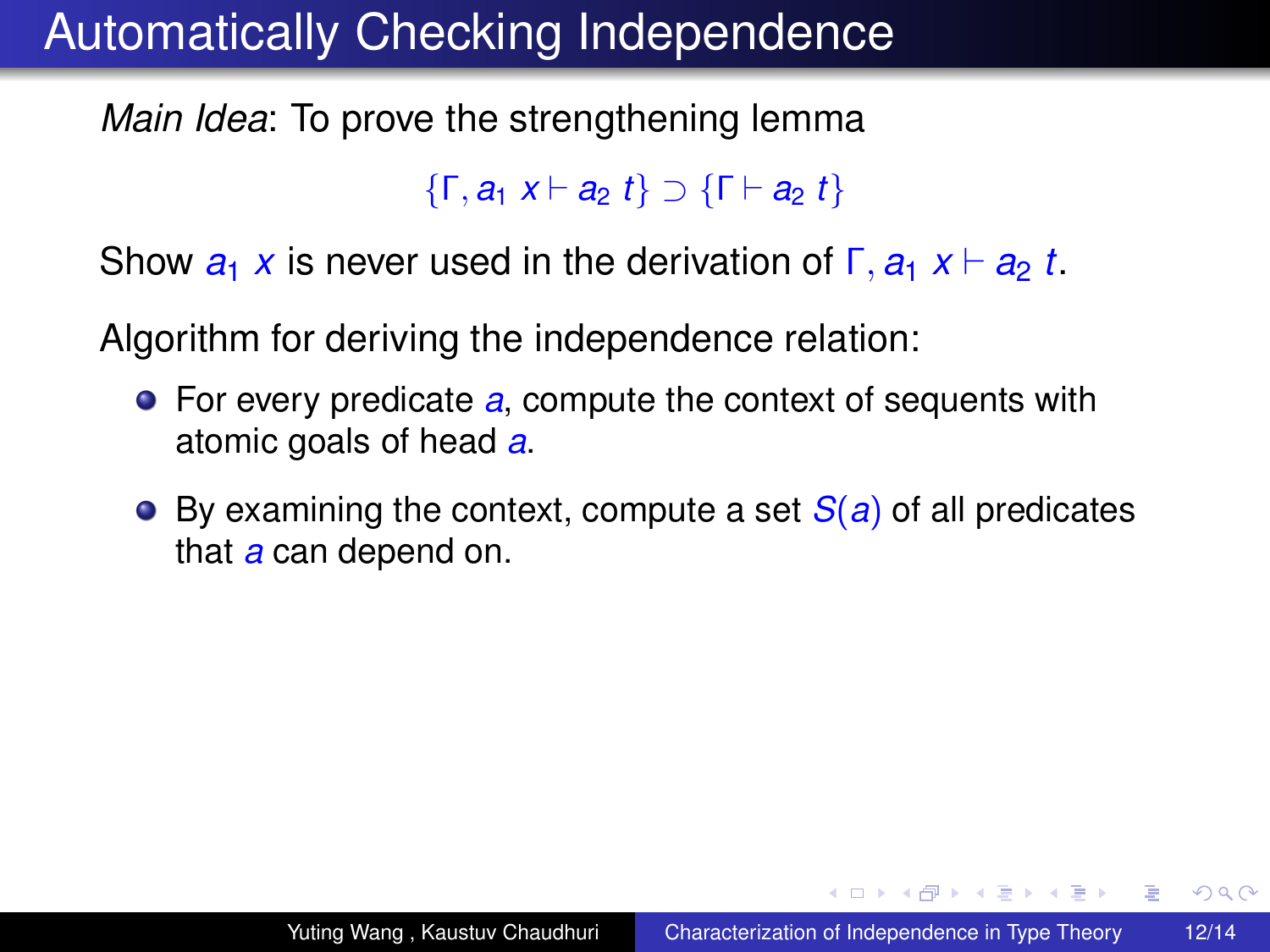*Main Idea*: To prove the strengthening lemma

{Γ, *a*<sup>1</sup> *x* ` *a*<sup>2</sup> *t*} ⊃ {Γ ` *a*<sup>2</sup> *t*}

Show  $a_1 x$  is never used in the derivation of  $\Gamma$ ,  $a_1 x \vdash a_2 t$ .

Algorithm for deriving the independence relation:

- For every predicate *a*, compute the context of sequents with atomic goals of head *a*.
- By examining the context, compute a set *S*(*a*) of all predicates that *a* can depend on.
- **•** For any *b* ∉ *S*(*a*), every predicate in *S*(*a*) is independent of *b*. Generate a proof for this by mutual induction.

**≮ロト ⊀伊 ▶ ⊀ ヨ ▶ ⊀ ヨ ▶** 

 $\equiv$   $\Omega$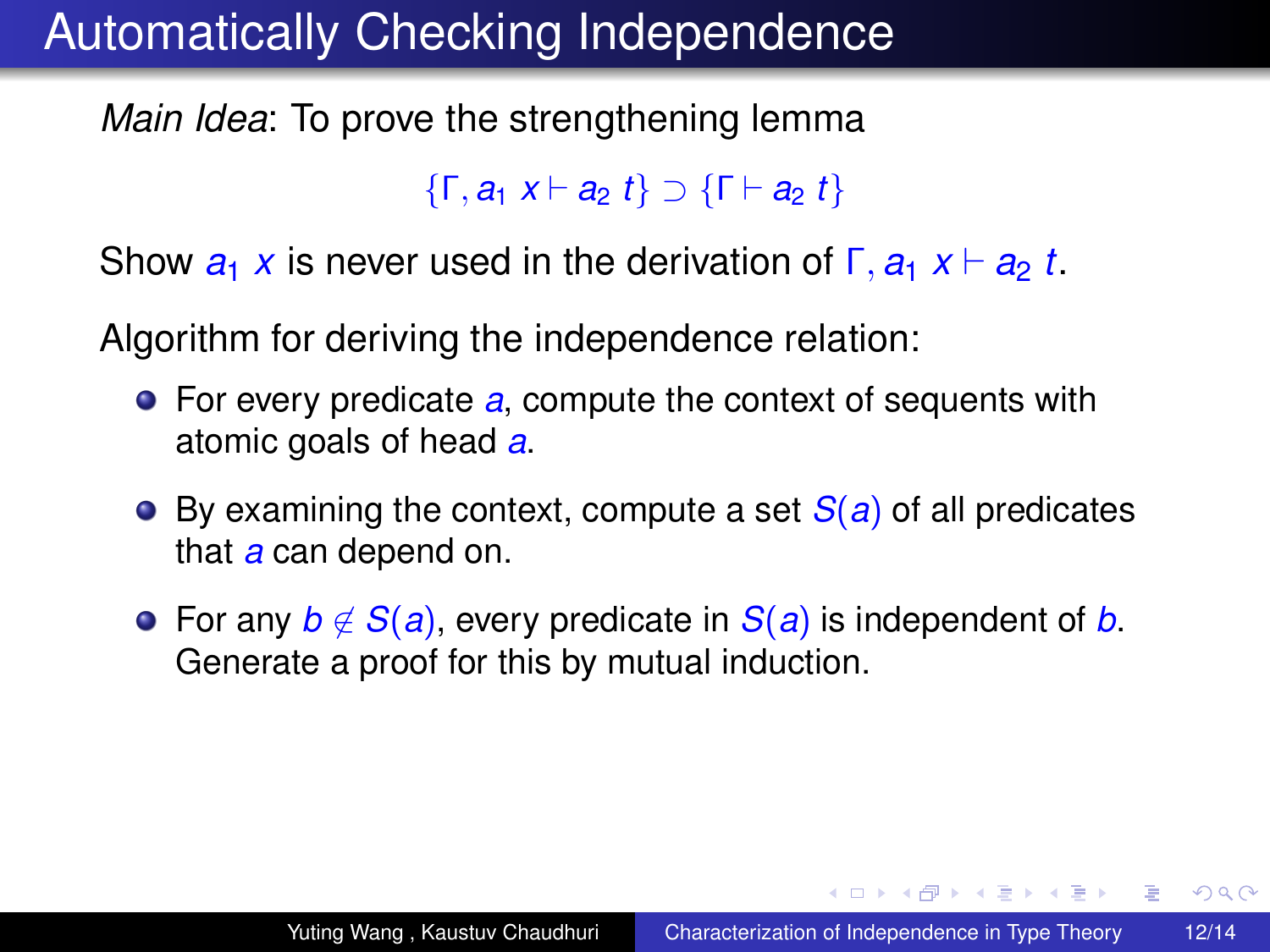*Main Idea*: To prove the strengthening lemma

{Γ, *a*<sup>1</sup> *x* ` *a*<sup>2</sup> *t*} ⊃ {Γ ` *a*<sup>2</sup> *t*}

Show  $a_1 x$  is never used in the derivation of  $\Gamma$ ,  $a_1 x \vdash a_2 t$ .

Algorithm for deriving the independence relation:

- For every predicate *a*, compute the context of sequents with atomic goals of head *a*.
- By examining the context, compute a set *S*(*a*) of all predicates that *a* can depend on.
- **•** For any *b* ∉ *S*(*a*), every predicate in *S*(*a*) is independent of *b*. Generate a proof for this by mutual induction.
- **■** Since  $a \in S(a)$ , *a* is independent of *b*.

KED KAPD KED KED E YORG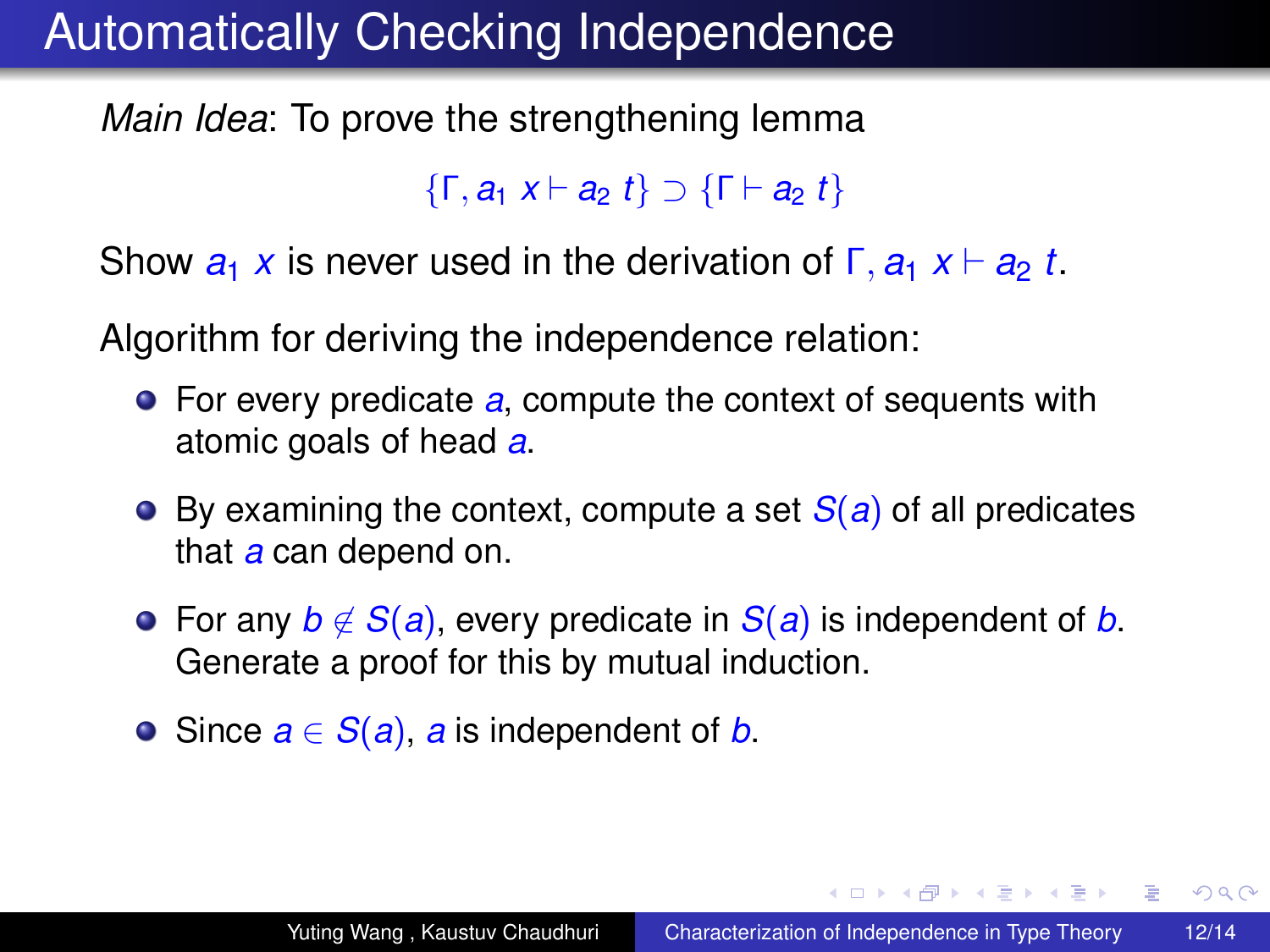*Main Idea*: To prove the strengthening lemma

{Γ, *a*<sup>1</sup> *x* ` *a*<sup>2</sup> *t*} ⊃ {Γ ` *a*<sup>2</sup> *t*}

Show  $a_1 x$  is never used in the derivation of  $\Gamma$ ,  $a_1 x \vdash a_2 t$ .

Algorithm for deriving the independence relation:

- For every predicate *a*, compute the context of sequents with atomic goals of head *a*.
- By examining the context, compute a set *S*(*a*) of all predicates that *a* can depend on.
- **•** For any  $b \notin S(a)$ , every predicate in  $S(a)$  is independent of *b*. Generate a proof for this by mutual induction.
- <span id="page-60-0"></span>**■** Since  $a \in S(a)$ , *a* is independent of *b*.

*Example*: For our example,  $S(\hat{bE}) = {\hat{bE}}$ . Thus bt is independent of nat. KOD KAP KED KED E YA G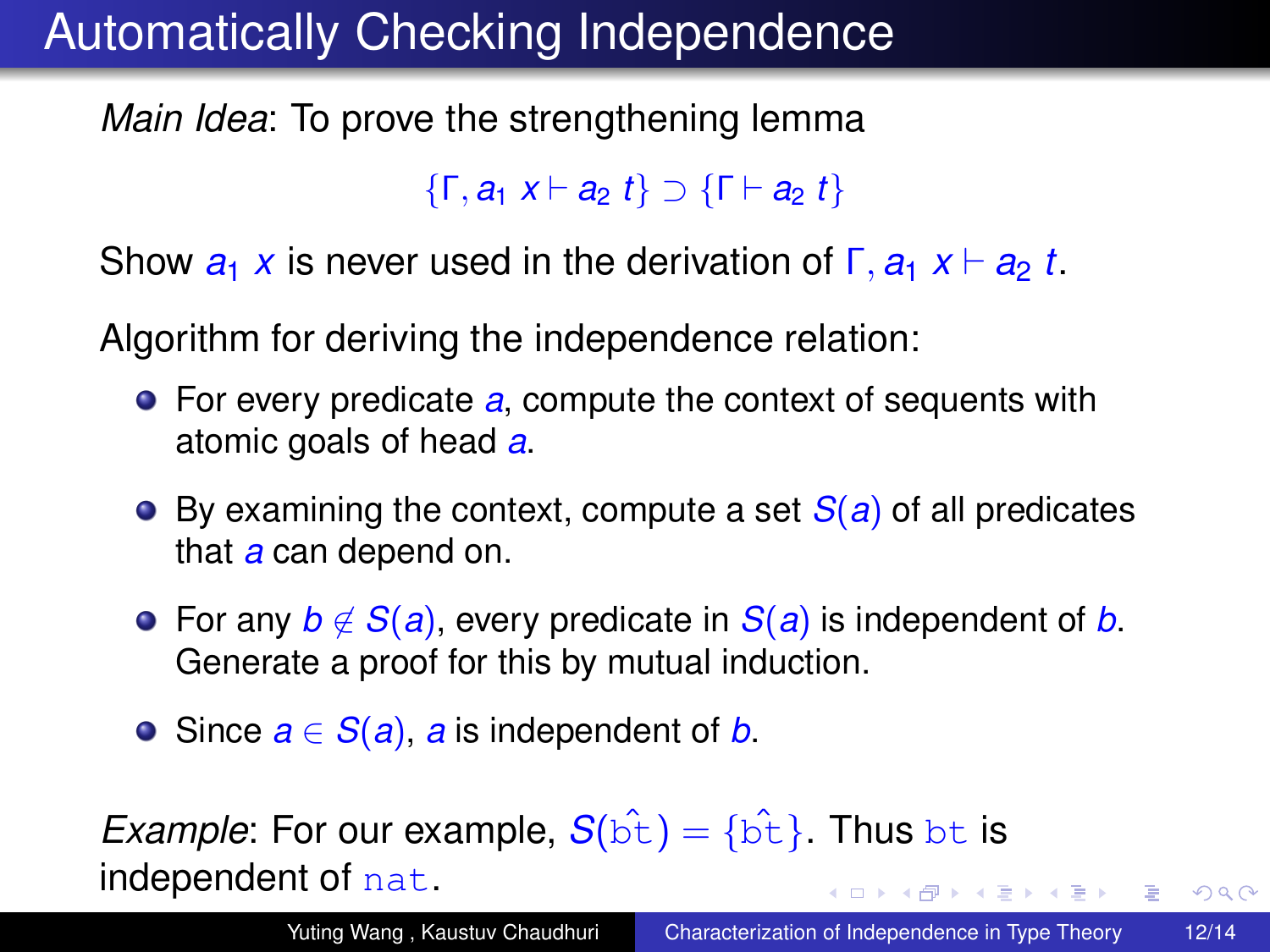Subordination is a popular notion for characterizing dependence in type theory:

 $\leftarrow$   $\Box$ 

4 0 8

ミト メモト

 $2990$ 

<span id="page-61-0"></span>ă.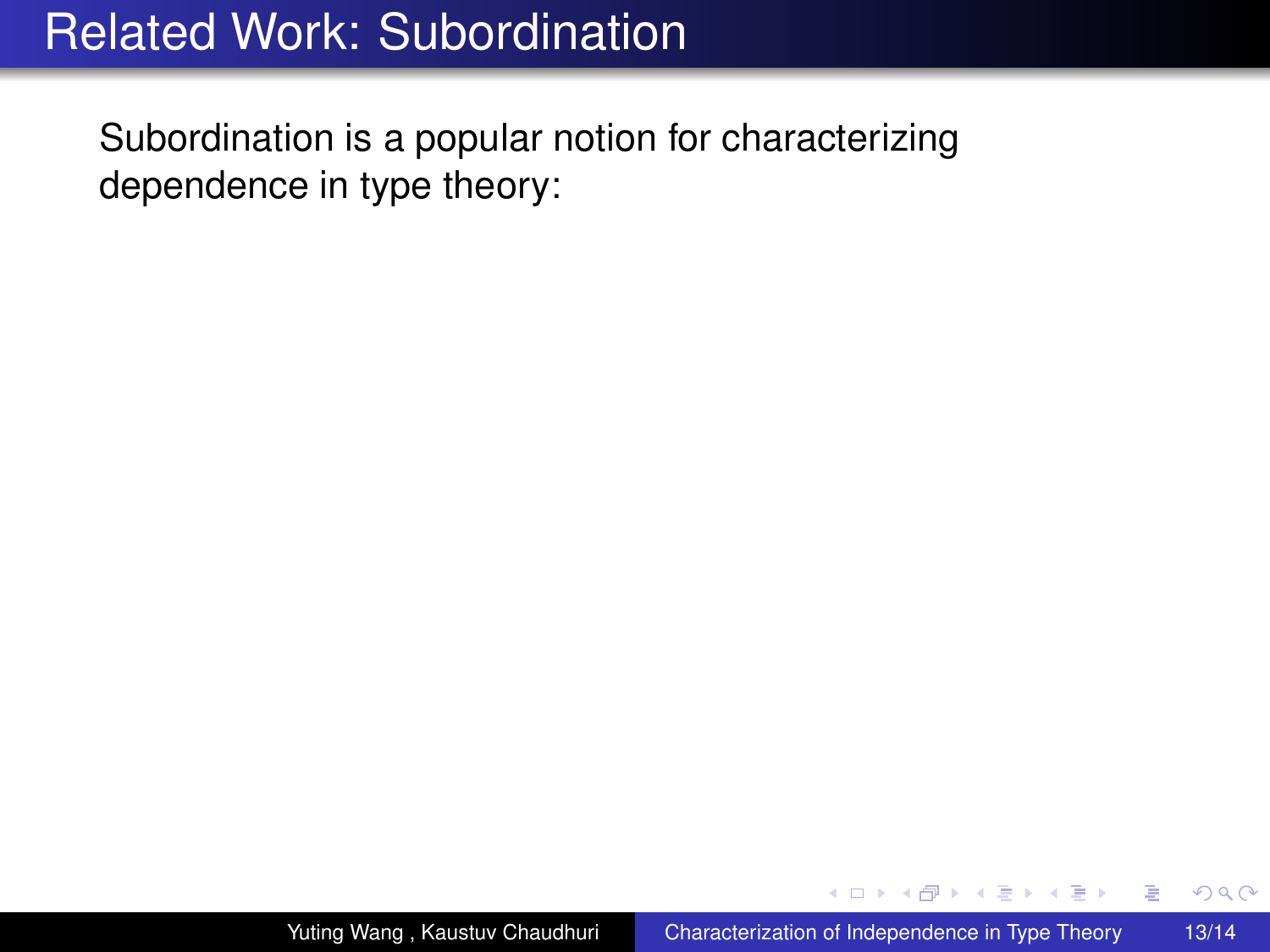Subordination is a popular notion for characterizing dependence in type theory:

- For every (sub)type  $\tau_1 \to \cdots \to \tau_n \to$  A, derive that  $\tau_i$  is subordinate to *A*
- Subordination is closed under reflexivity and transitivity.

イロト イ押 トイヨ トイヨト

 $2Q$ 

э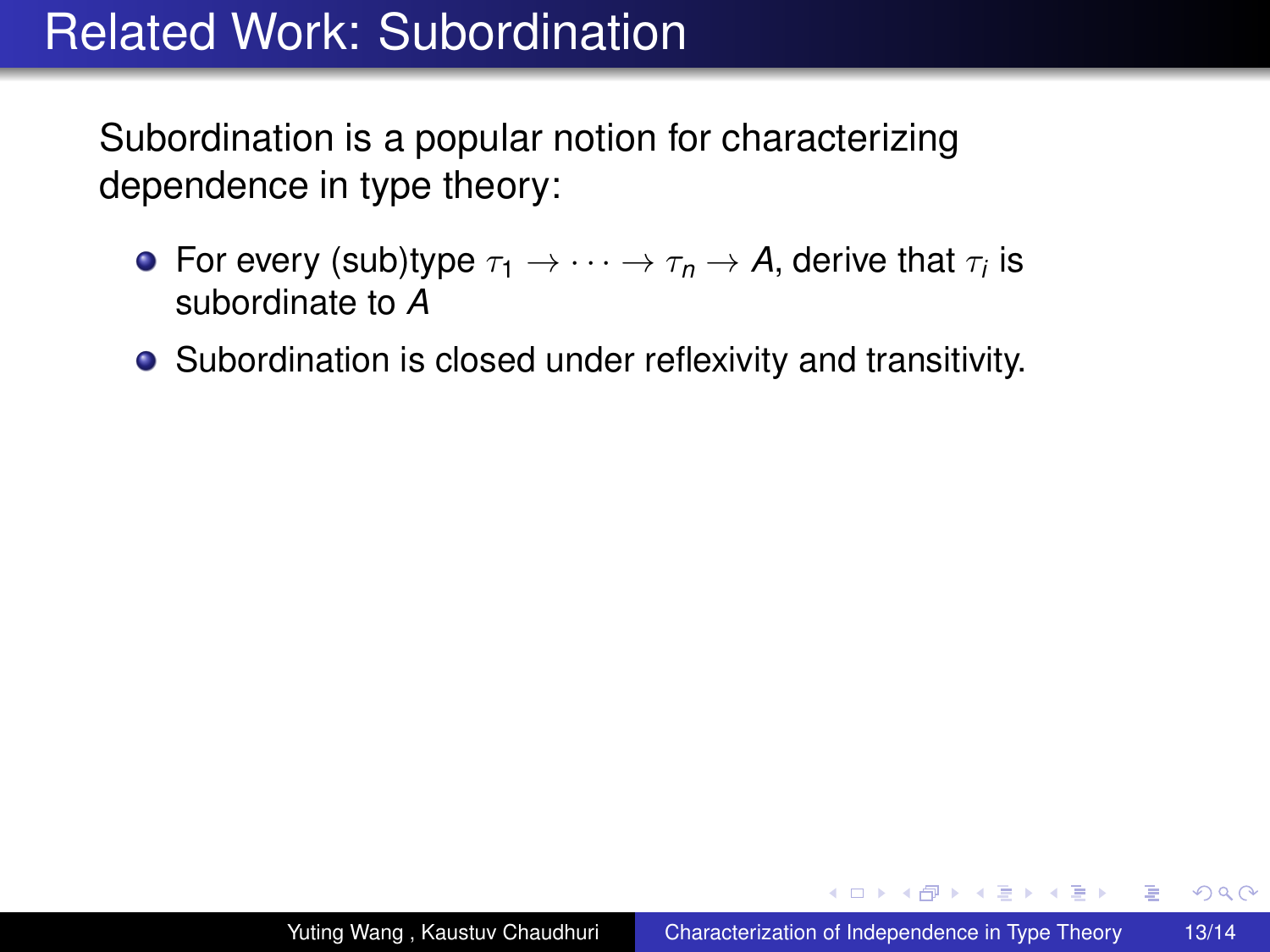Subordination is a popular notion for characterizing dependence in type theory:

- For every (sub)type  $\tau_1 \to \cdots \to \tau_n \to$  A, derive that  $\tau_i$  is subordinate to *A*
- Subordination is closed under reflexivity and transitivity.

Non-subordination is used to show the transportation of proofs. *Example*: In Canonical LF, non-subordination is used to show the adequacy of encodings.

イロト イ押 トイヨ トイヨト

 $2990$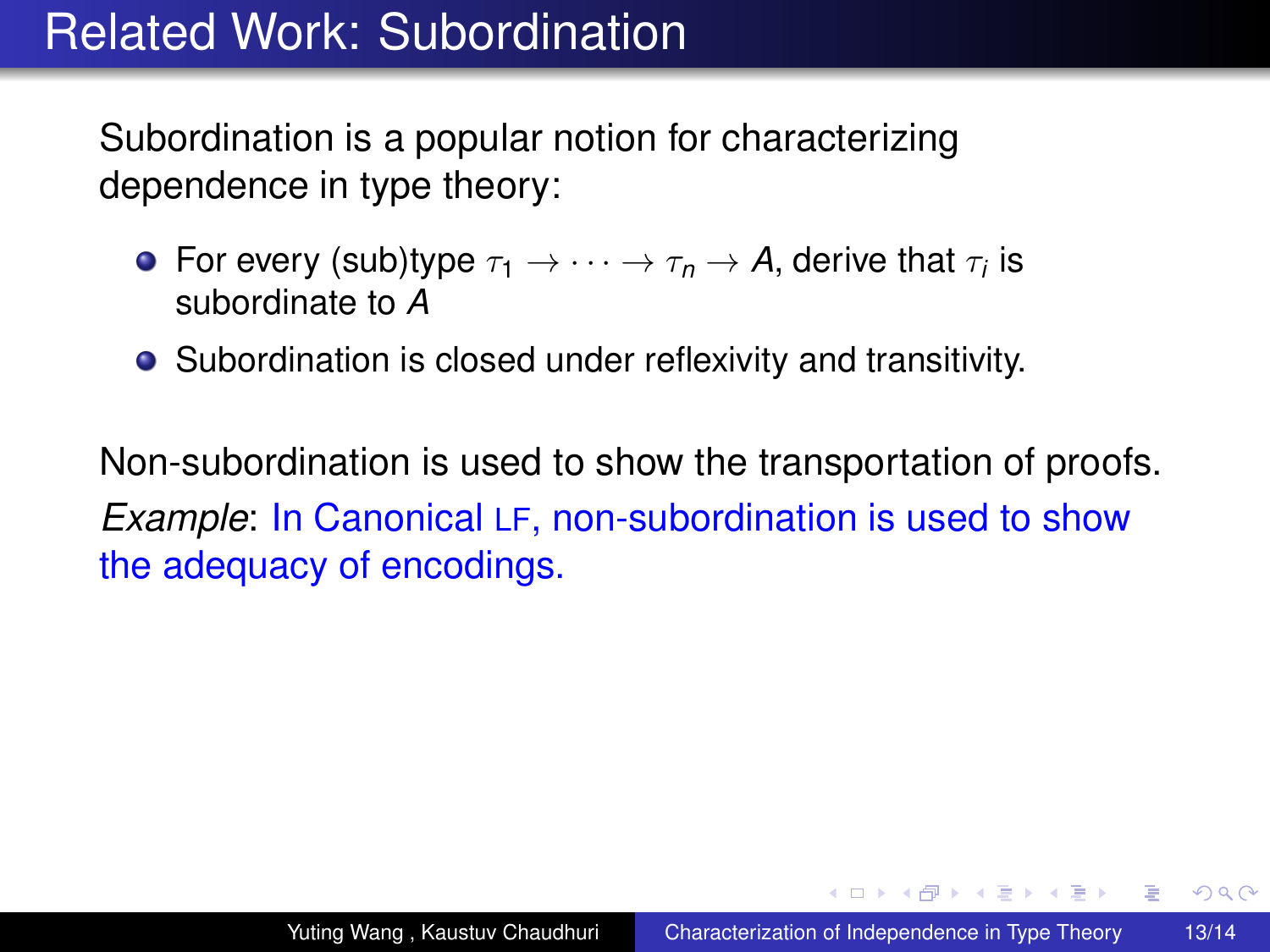Subordination is a popular notion for characterizing dependence in type theory:

- For every (sub)type  $\tau_1 \to \cdots \to \tau_n \to$  A, derive that  $\tau_i$  is subordinate to *A*
- Subordination is closed under reflexivity and transitivity.

Non-subordination is used to show the transportation of proofs. *Example*: In Canonical LF, non-subordination is used to show the adequacy of encodings.

Problems with subordination:

イロト イ押 トイヨ トイヨト

 $2990$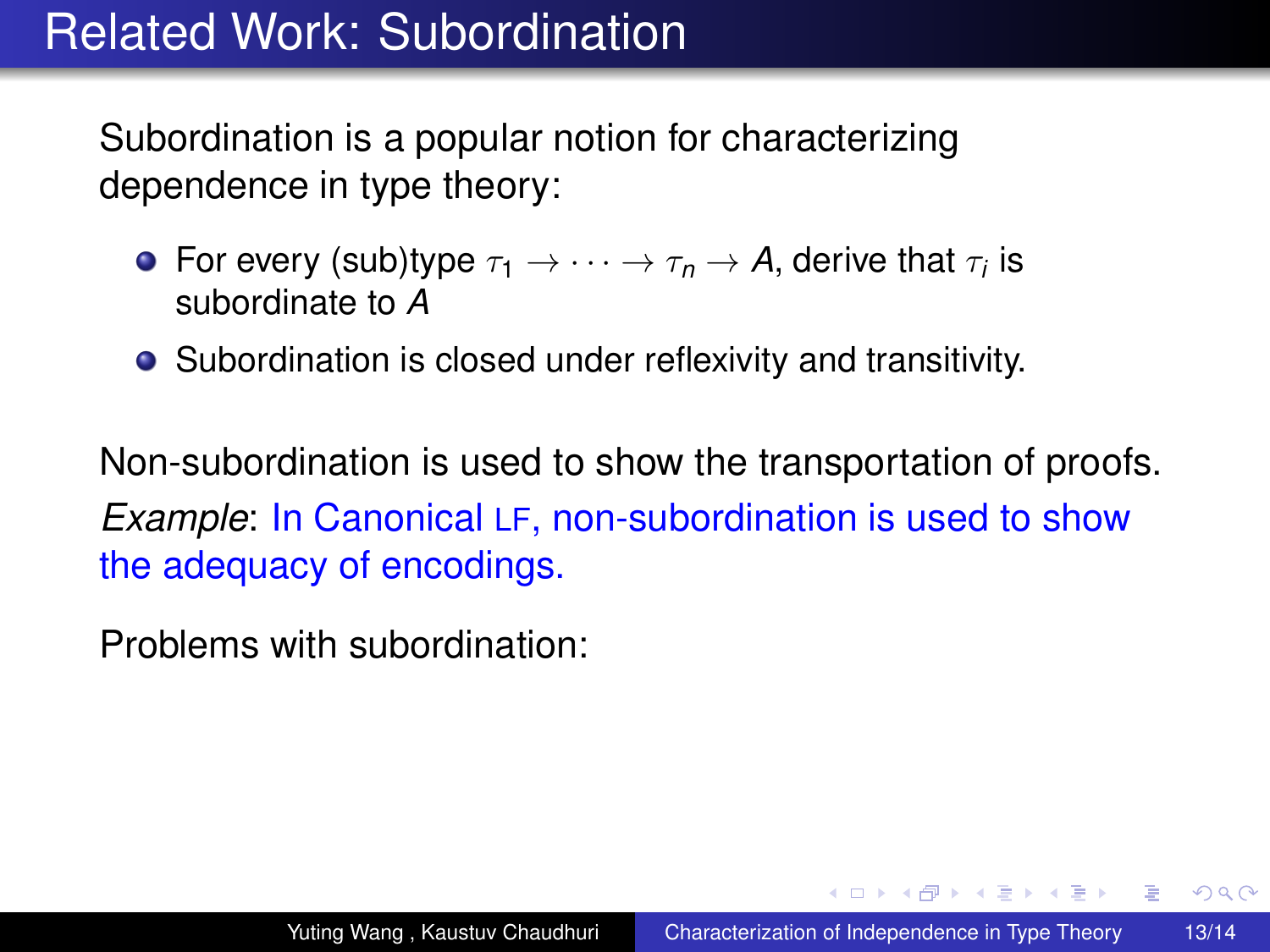Subordination is a popular notion for characterizing dependence in type theory:

- For every (sub)type  $\tau_1 \to \cdots \to \tau_n \to$  A, derive that  $\tau_i$  is subordinate to *A*
- Subordination is closed under reflexivity and transitivity.

Non-subordination is used to show the transportation of proofs. *Example*: In Canonical LF, non-subordination is used to show the adequacy of encodings.

Problems with subordination:

**It is built into the given type theory, thus completely trusted** 

イロト イ押 トイヨ トイヨ トー

<span id="page-65-0"></span>G.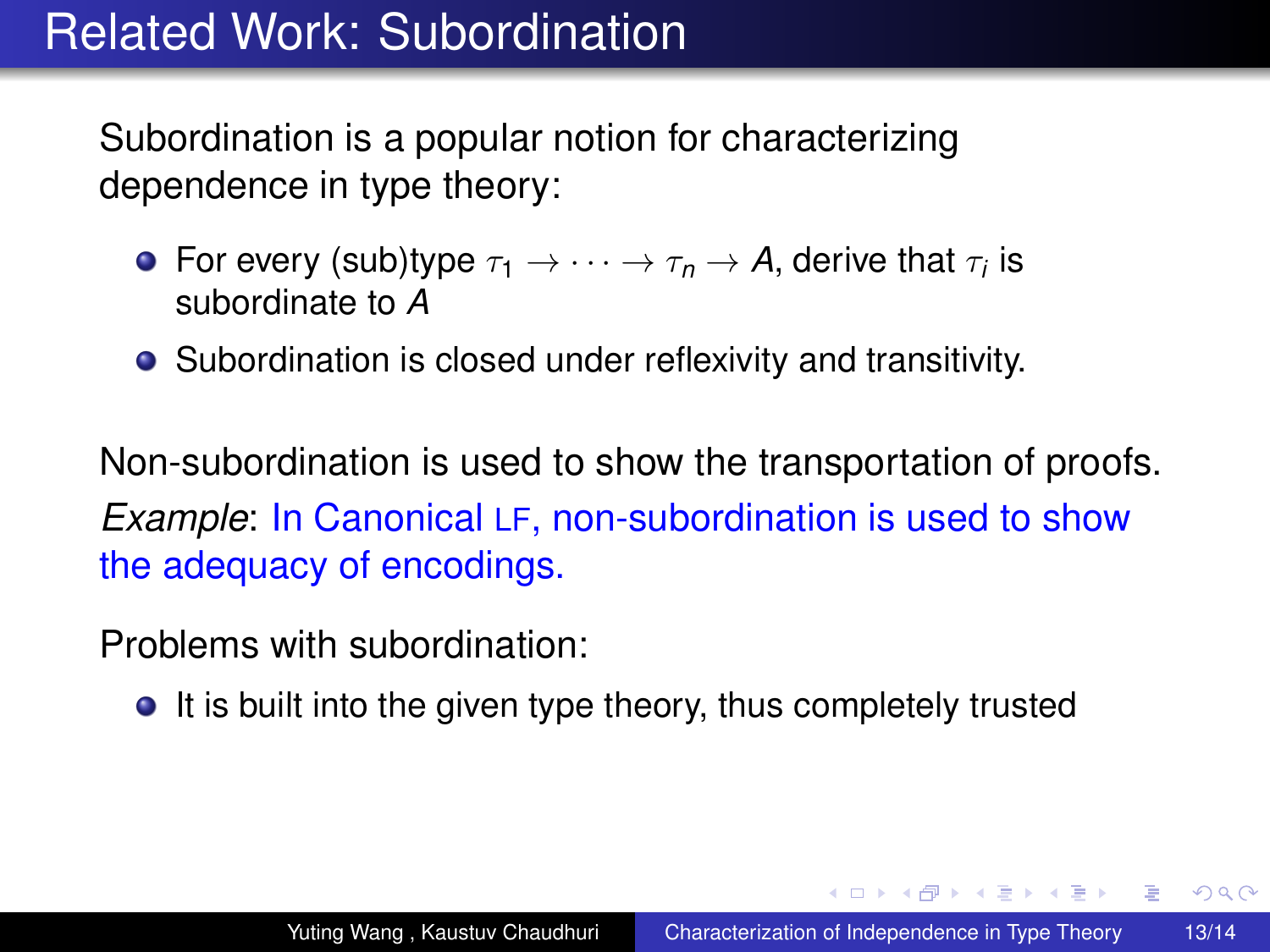Subordination is a popular notion for characterizing dependence in type theory:

- For every (sub)type  $\tau_1 \to \cdots \to \tau_n \to$  A, derive that  $\tau_i$  is subordinate to *A*
- Subordination is closed under reflexivity and transitivity.

Non-subordination is used to show the transportation of proofs. *Example*: In Canonical LF, non-subordination is used to show the adequacy of encodings.

Problems with subordination:

- **It is built into the given type theory, thus completely trusted**
- (Non-)subordination is an (under)over-approximation of the (in)dependence.

*Examp[l](#page-67-0)e*: nat is subordinate to be by the [ty](#page-65-0)[pe](#page-67-0) [o](#page-60-0)[f](#page-71-0) l[ea](#page-0-0)f[.](#page-71-0)

<span id="page-66-0"></span> $2990$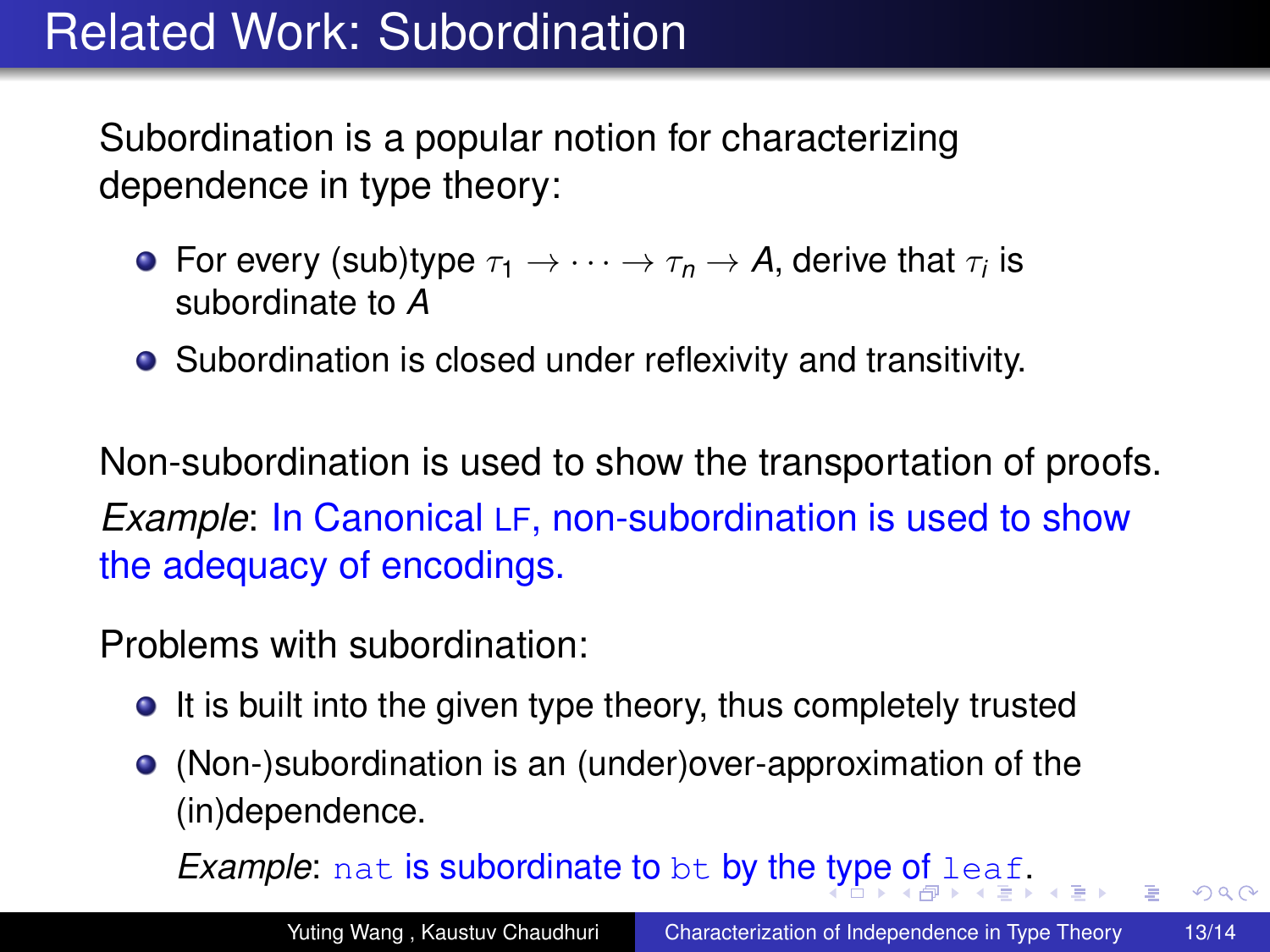メロメメ 倒 メメ きょくきょ

重

<span id="page-67-0"></span> $299$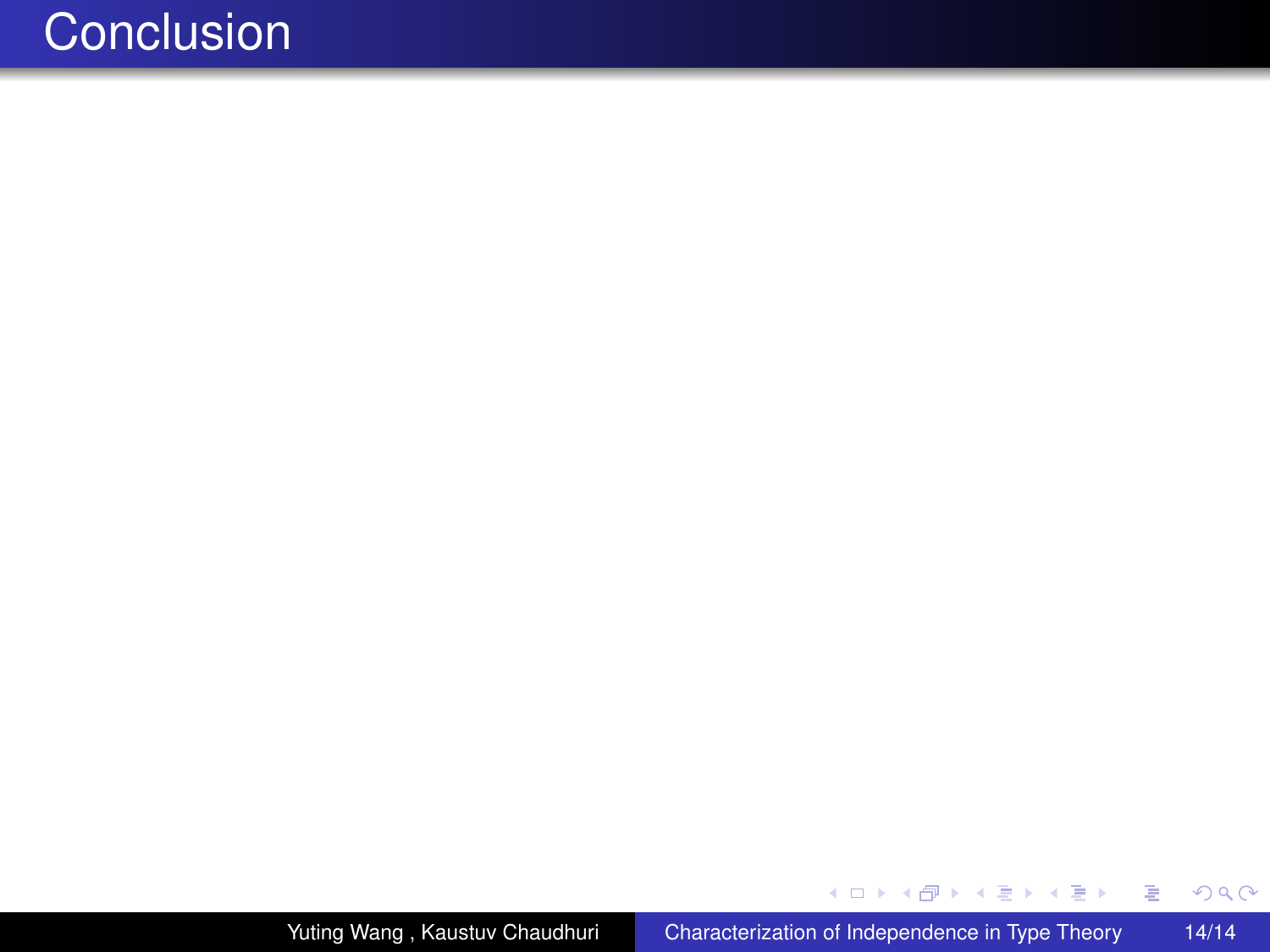- Developed a methodology for formalizing independence
	- Implementation in a framework based on proof theory
	- Use STLC as an example
- Developed an algorithm to derive and prove independence
	- Automatically generate the independence relation
	- Automatically derive the proof of independence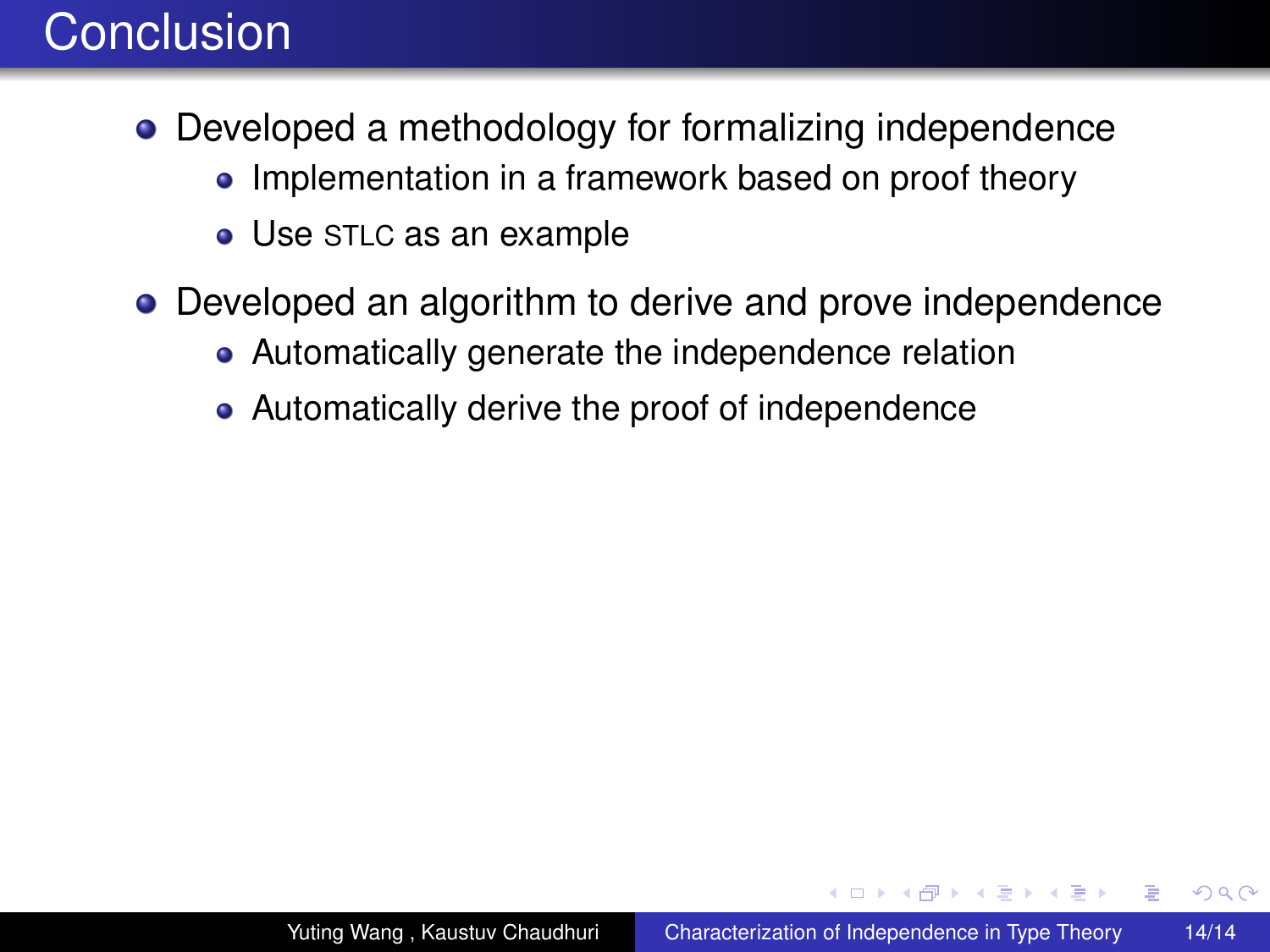- Developed a methodology for formalizing independence
	- Implementation in a framework based on proof theory
	- Use STLC as an example
- Developed an algorithm to derive and prove independence
	- Automatically generate the independence relation
	- Automatically derive the proof of independence

Future Work:

- Using the methodology in other logical frameworks
- Extension to other type theories (*e.g.* LF).

イロト イ押ト イヨト イヨト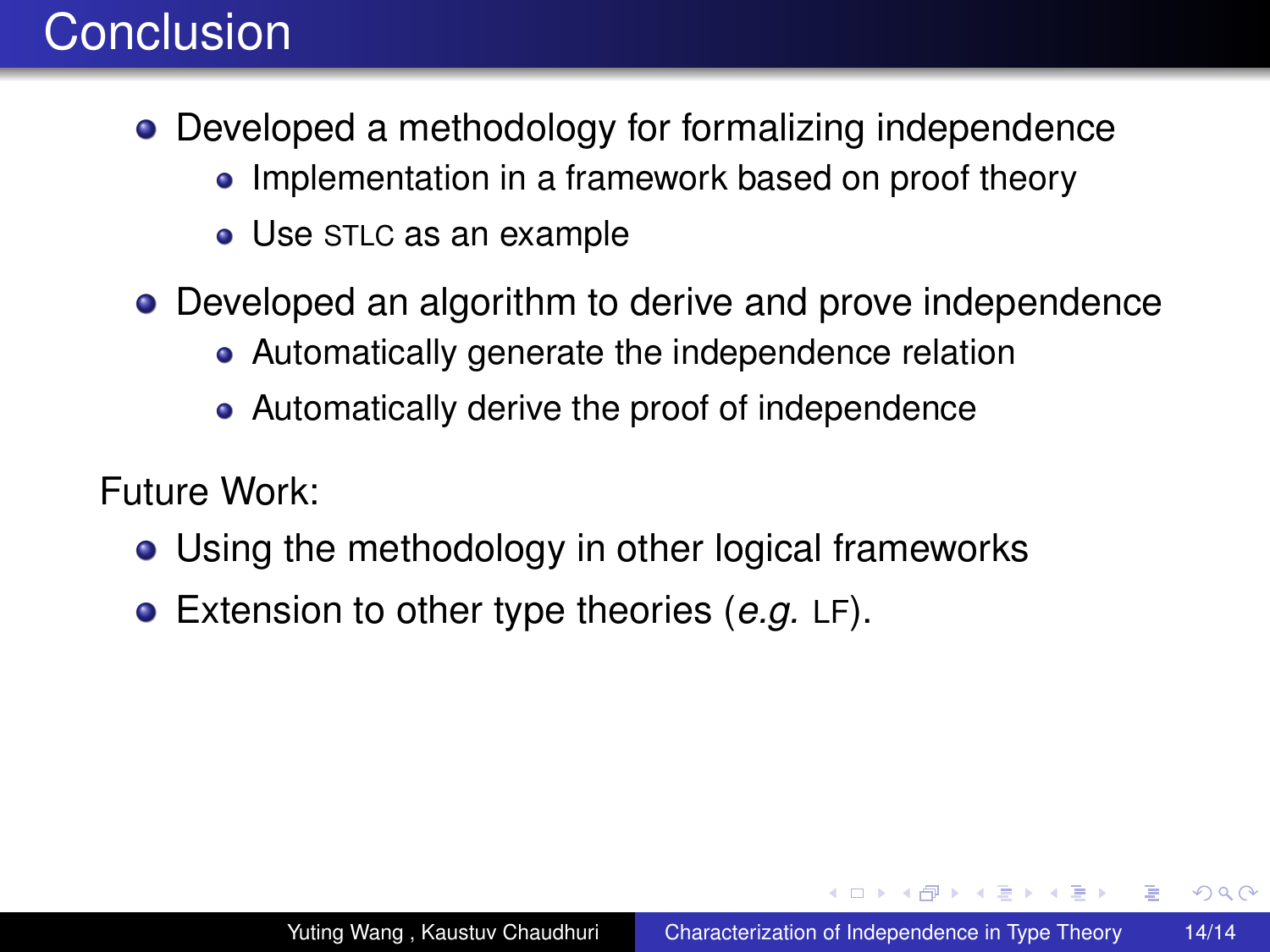- Developed a methodology for formalizing independence
	- Implementation in a framework based on proof theory
	- Use STLC as an example
- Developed an algorithm to derive and prove independence
	- Automatically generate the independence relation
	- Automatically derive the proof of independence

Future Work:

- Using the methodology in other logical frameworks
- Extension to other type theories (*e.g.* LF).

Examples in Abella:

<http://abella-prover.org/independence>

**≮ロ ▶ ⊀ 御 ▶ ⊀ ヨ ▶ ⊀ ヨ ▶** 

G.